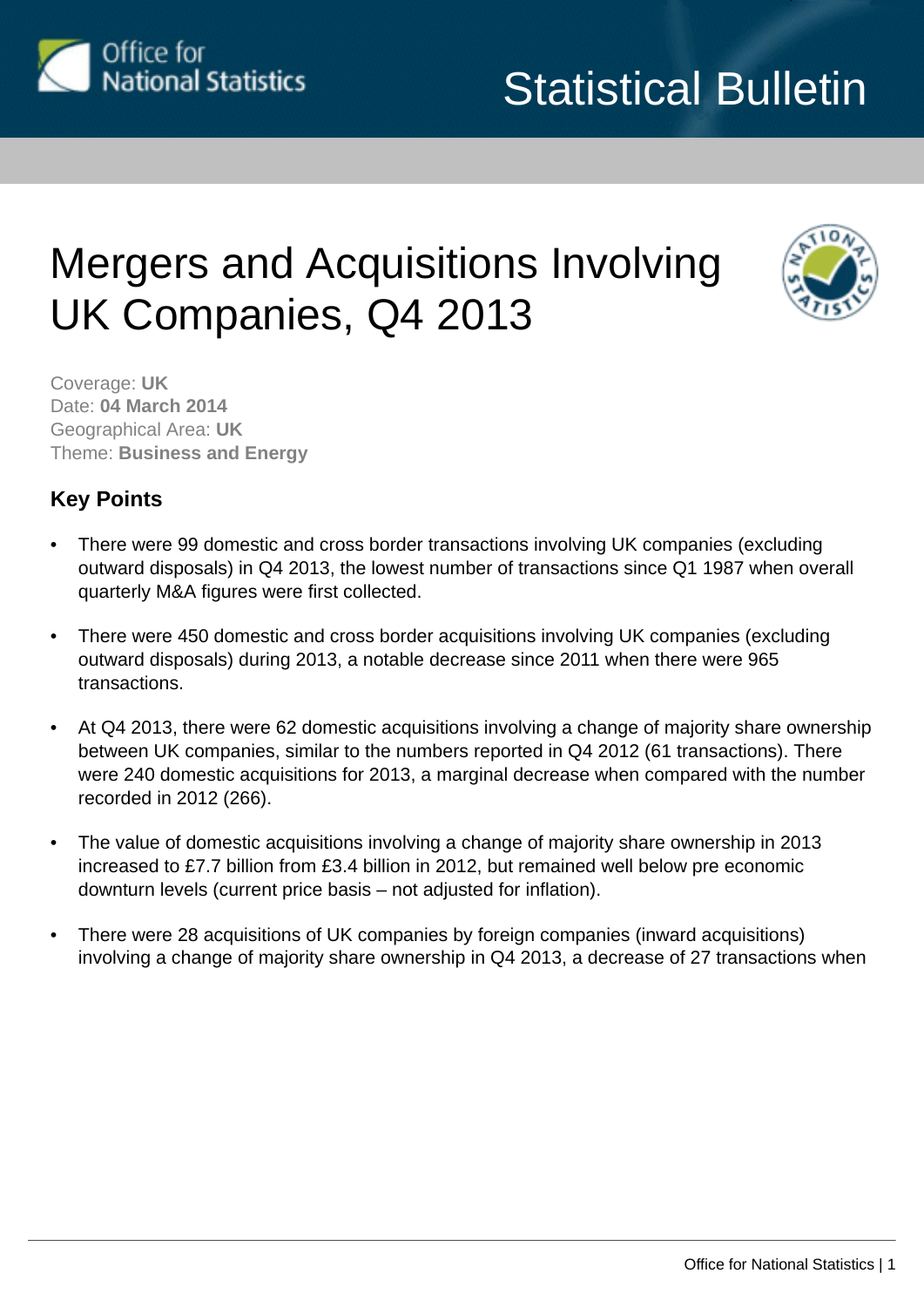compared with the previous quarter (55). In 2013 there were 135 inward acquisitions, the lowest number recorded since 2009 (112).

- The total value of inward acquisitions involving a change of majority share ownership was £31.1 billion in 2013, increasing from £17.4 billion in 2012 and returning to similar levels recorded during 2009 and 2011.
- There were four acquisitions made abroad by UK companies (outward acquisitions) in Q4 2013, down from seven in Q3 2013. The total number of outward acquisitions during 2013 was 50, falling from 122 transactions in 2012.

#### **Overview**

This statistical bulletin provides estimates of the value and numbers of mergers, acquisitions and disposals involving UK companies with values of £1.0 million or more. The information provided reflects solely the change in majority ownership (ordinary shares) and therefore only transactions which result in a change of ultimate control of the target company are included. See note 5 of the Background Notes for more detail.

ONS are aware that a number of users make use of these data for modelling or forecasting purposes. In doing so, it is important that users make note of our revisions policy (see note 7 in the background notes) and that all time series are on a 'current price' basis, which means that the values are as they were at the time of measurement and not adjusted for inflation. Acquisitions and disposal activity can be affected by UK and global economic and political issues and therefore quarterly estimates can be volatile.

In this statistical bulletin, estimates for Q4 2013 are included for the first time. With the addition of this quarter's data it is then possible to produce an annual estimate for 2013 as a whole and comparisons with previous years are made.

The M&A estimates are analysed and produced to measure investment data for: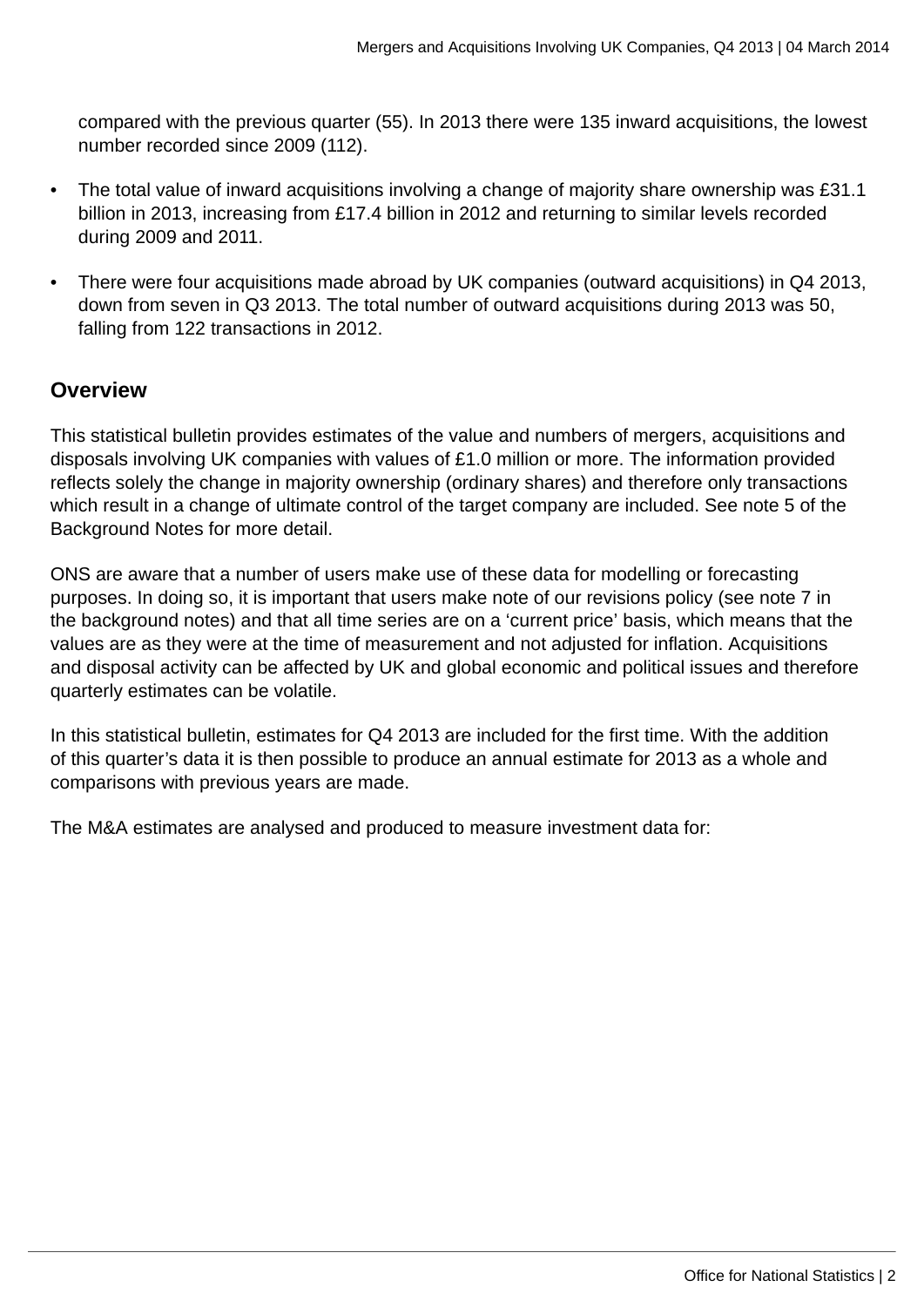

Within ONS, M&A data are essential for producing the National Accounts. The survey results form important components of the UK Balance of Payments and Financial Accounts and are vital in the measurement of the financial and non-financial business sector accounts. M&A data is used in the compilation of the estimates for Foreign Direct Investment and additionally used by other government departments when preparing ministerial briefings. For example, HM Treasury, The Department for Business, Innovation and Skills, UK Trade & Investment and HM Revenue and Customs. The M&A data estimates are also used by foreign embassies, economists and academics for research purposes and for periodic statistical comparisons.

This publication contains data relating mergers, demergers, acquisitions and disposals. Acquisitions are transactions which involve one company purchasing the ordinary shares of a target company. A target company is usually of a smaller size than the company undertaking the purchase. Disposals are transactions which involve a company or organisation selling or liquidating the ordinary shares of a second company.

In the text that follows, figures relating to mergers are included within acquisitions and those relating to demergers are contained within disposals.

#### **User Engagement**

We are constantly aiming to improve this release and its associated commentary. We would welcome any feedback you might have and would be particularly interested in knowing how you make use of these data to inform our work. Please contact us via email: [m&a@ons.gsi.gov.uk](mailto:m&a@ons.gsi.gov.uk) or telephone Ciara Williams on +44 (0)1633 456455.

#### **Summary**

**Domestic and Cross Border Mergers and Acquisition Transactions**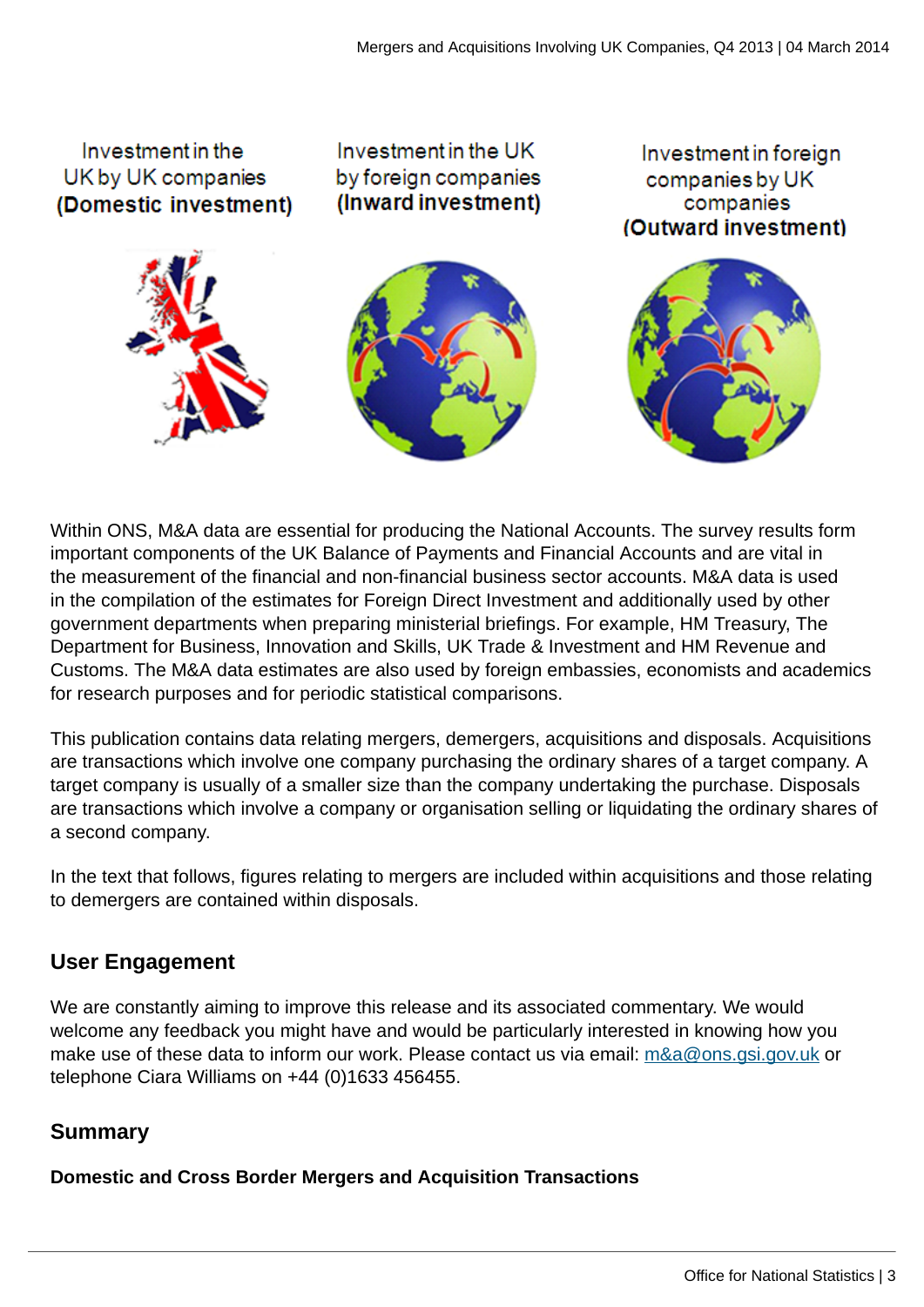During Q4 2013 the total number of domestic and cross border Mergers and Acquisition (M&A) transactions involving UK companies all decreased compared with Q3 2013 and the same quarter of the previous year (Q4 2012).

For 2013 as a whole, total M&A activity involving UK companies fell to even lower levels than previously seen in 2012 and 2011. Total M&A activity in 2013 remains below levels seen before the 2008 economic downturn and is the lowest since 1987 when overall M&A figures were first collected.



**Figure 1: Number of acquisitions involving UK companies, 1987 to 2013**

Source: Office for National Statistics

#### **Download chart**

**XLS** [XLS format](http://www.ons.gov.uk:80/ons/rel/international-transactions/mergers-and-acquisitions-involving-uk-companies/q4-2013/chd-m-a-summary-figure.xls) (26.5 Kb)

There were 99 domestic and cross border transactions involving UK companies in Q4 2013. This total includes domestic acquisitions (62), inward acquisitions (28), inward disposals (five) and outward acquisitions (four). This represents a 34% decrease on the previous quarter (146) and a 30% decrease on the number of transactions recorded in Q4 2012 (138).

#### **Domestic M&A Transactions**

There were 62 domestic acquisitions (UK companies acquiring other UK companies) involving a change in majority ownership in Q4 2013; a decrease from 71 reported in the previous quarter, yet similar to estimates for Q3 2012 (64) and Q4 2012 (61).

The value of domestic acquisitions in Q4 2013 was £1.2 billion. The same as the value for Q3 2013, but higher than the values recorded during all four quarters of the previous year (2012).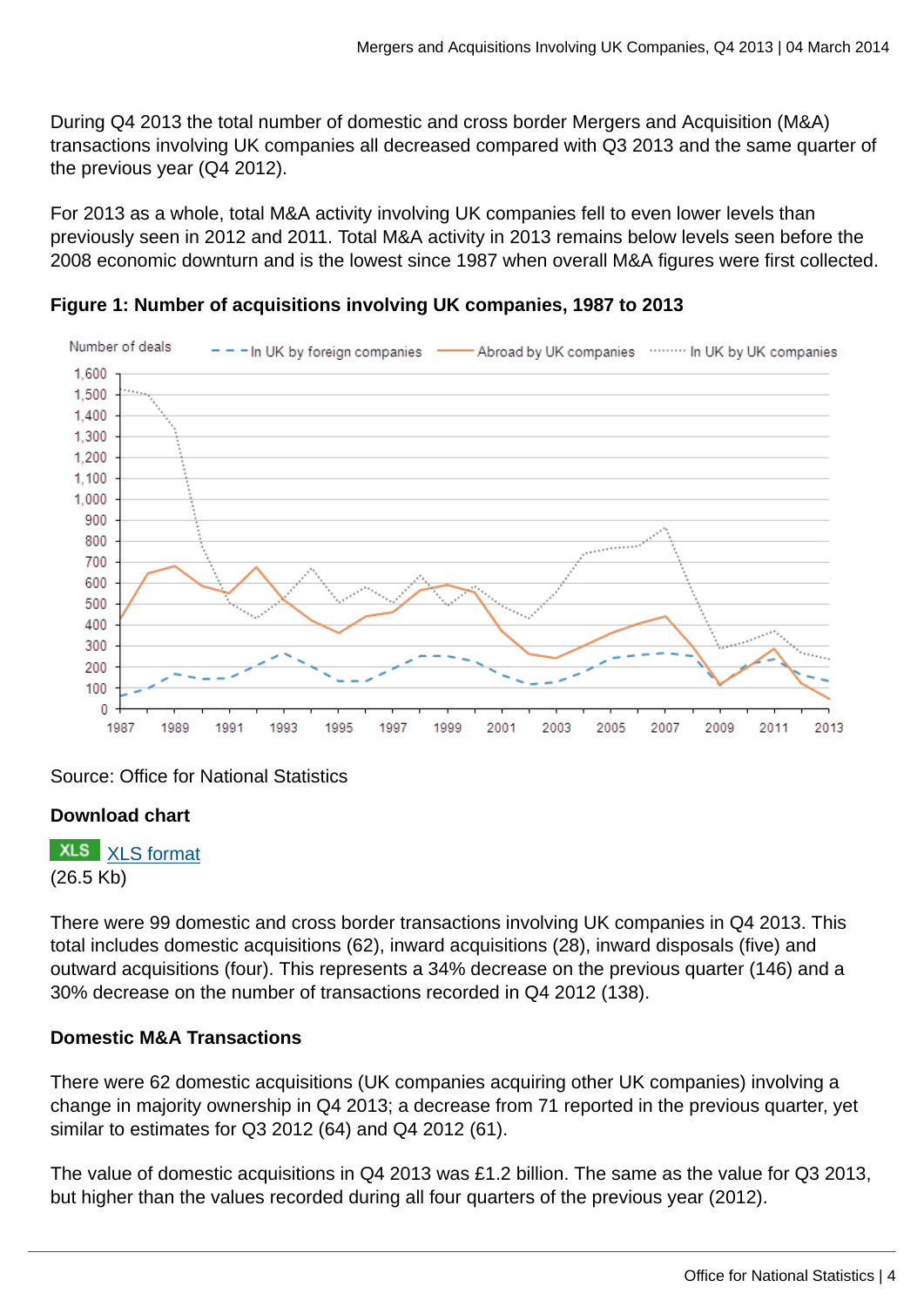![](_page_4_Figure_1.jpeg)

**Figure 1A: Total number of mergers and acquisitions in the UK by UK companies**

Source: Office for National Statistics

#### **Download chart**

**XLS** [XLS format](http://www.ons.gov.uk:80/ons/rel/international-transactions/mergers-and-acquisitions-involving-uk-companies/q4-2013/chd-m-a-summary-fig-1a.xls) (28 Kb)

Domestic M&A activity continued to remain at low levels in 2013 and still below the level reported before the beginning of the 2008 economic downturn. This may be due to the continued uncertainty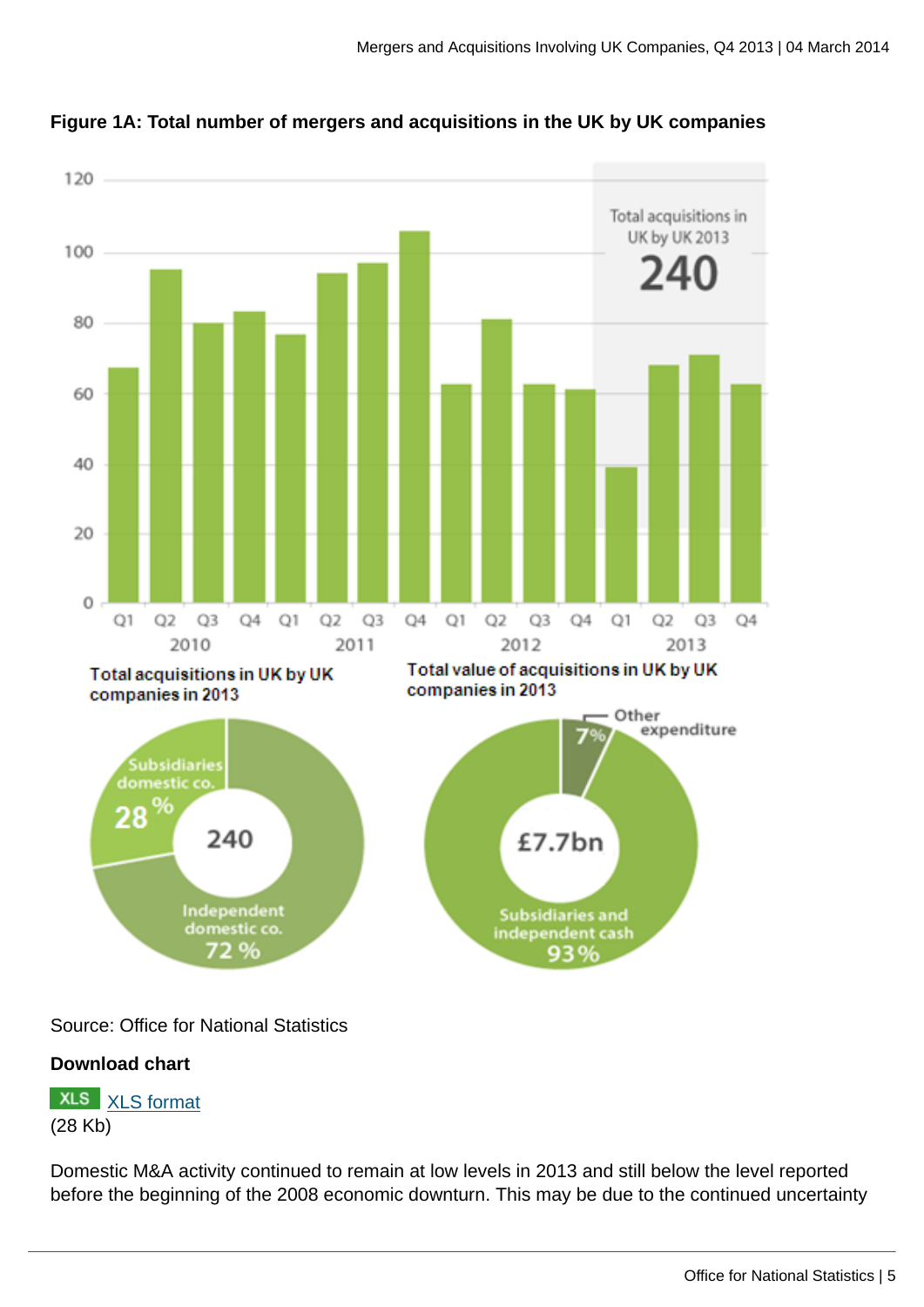of the UK's own economic conditions and also companies waiting for improvements in the availability of credit and finance before considering re entering the M&A domestic market.

Of the £7.7 billion that UK companies spent on acquiring other UK companies in 2013 the vast majority (93%) was with subsidiaries and independent cash. Of the total 240 domestic acquisitions, 72% were for Independent UK companies in their entirety while 28% were for subsidiaries (part of a larger company).

#### **Inward M&A Transactions**

The number and value of acquisitions in the UK by foreign companies fell between Q3 and Q4 2013:

- There were 28 transactions recorded at Q4 2013, a decrease of 27 transactions from the previous quarter but similar to the number of transactions recorded at Q4 2012 (23).
- The value of inward acquisitions also decreased at O4 2013 to £1.4 billion compared with £2.7 billion in the previous quarter.

#### Total acquisitions 80 in UK 2013 70 35 60 50 40  $30$  $20$  $10$  $\Omega$  $O1$  $O2$   $O3$ Q4 Q1 Q2 Q3 Q4 Q1 Q2  $O3$  $O<sub>4</sub>$  $O1$  $O2$   $O3$  $O<sub>4</sub>$ 2010 2011 2012 2013

#### **Figure 1B: Total number of mergers and acquisitions in the UK by foreign companies**

![](_page_5_Figure_9.jpeg)

#### Source: Office for National Statistics

#### **Download chart**

**XLS** [XLS format](http://www.ons.gov.uk:80/ons/rel/international-transactions/mergers-and-acquisitions-involving-uk-companies/q4-2013/chd-m-a-summary-fig-1b.xls) (27.5 Kb)

There was a decline in the number of inward M&A acquisitions and disposals involving UK companies in 2013, with estimates continuing to be much lower than those seen before the 2008 economic downturn. This may be due to continuing fluctuations of global economic performances by countries abroad which may have constrained the abilities of some foreign companies to expand in the UK.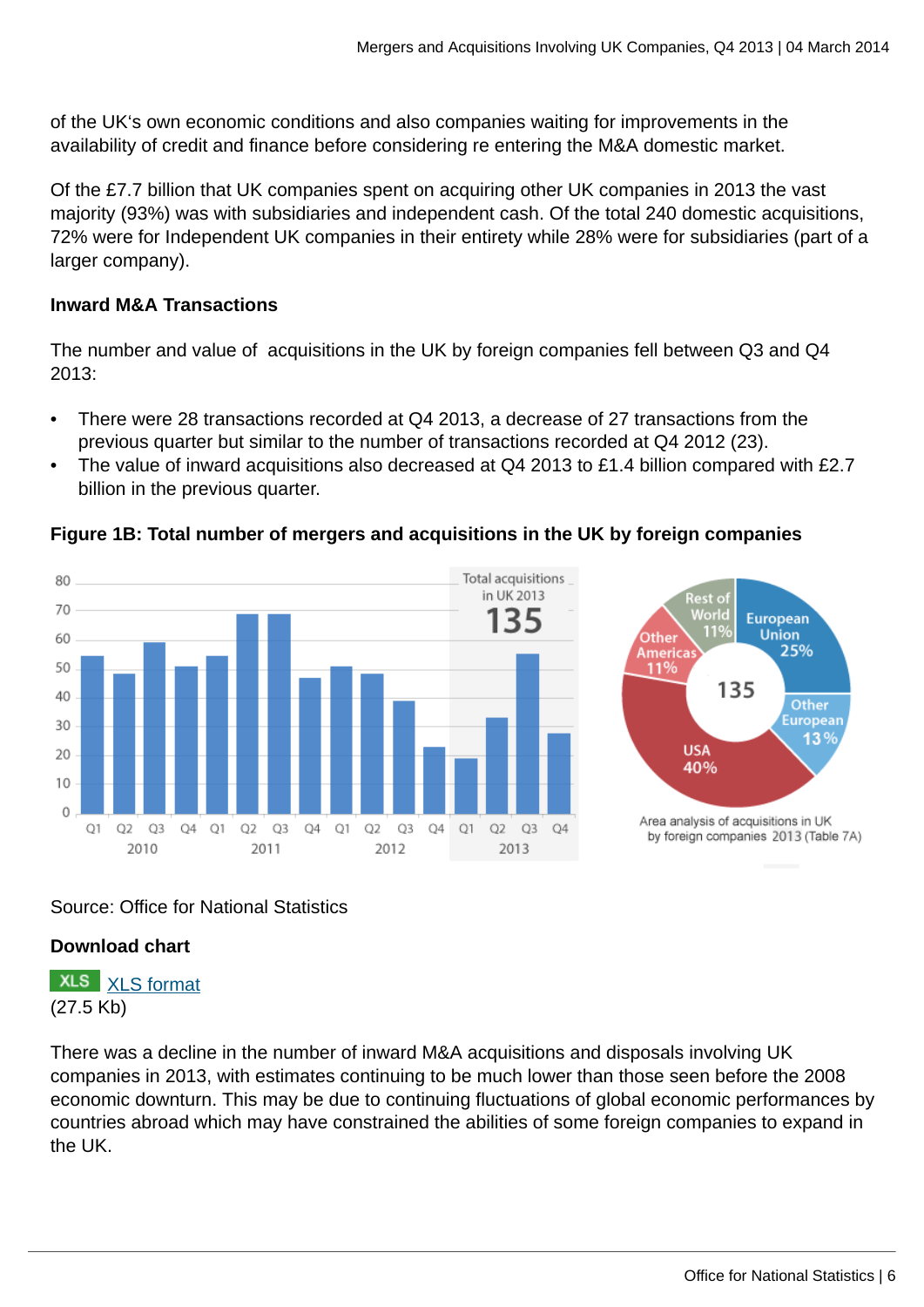The total value of inward acquisitions involving a change of majority share ownership increased to £31.1 billion in 2013 from £17.4 billion in 2012. However the 'spike' recorded in Q2 2013 (£23.5 billion) involved one transaction of a significant value and therefore accounted for the majority of this increase.

Of the 135 transactions made by foreign firms in the UK in 2013, the majority were from the USA (40%) and Europe (39%).

#### **Outward M&A transactions**

There were four acquisitions of companies abroad by UK companies in Q4 2013 that involved a change in majority ownership. This compares to seven transactions in Q3 2013 and 35 in Q4 2012. The level for Q4 2013 is the lowest level recorded since Q1 1987, when outward M&A transactions were first collected.

![](_page_6_Figure_5.jpeg)

![](_page_6_Figure_6.jpeg)

#### Source: Office for National Statistics

#### **Download chart**

**XLS** [XLS format](http://www.ons.gov.uk:80/ons/rel/international-transactions/mergers-and-acquisitions-involving-uk-companies/q4-2013/chd-m-a-summary-fig-1c.xls) (27.5 Kb)

For 2013 overall, there were 50 acquisitions abroad by UK companies. The number of outward acquisitions has continued to record a downward trend decrease since 2011 when there was 286 transactions were reported. The ongoing economic and political uncertainties experienced by European countries may be a deterrent for UK companies when considering pursuing investments abroad.

The 50 acquisitions abroad by UK companies took place in a number of different areas. For example, 36% took place in Europe, 26% in 'Rest of the World', 24% in 'other Americas' and 14% in the USA.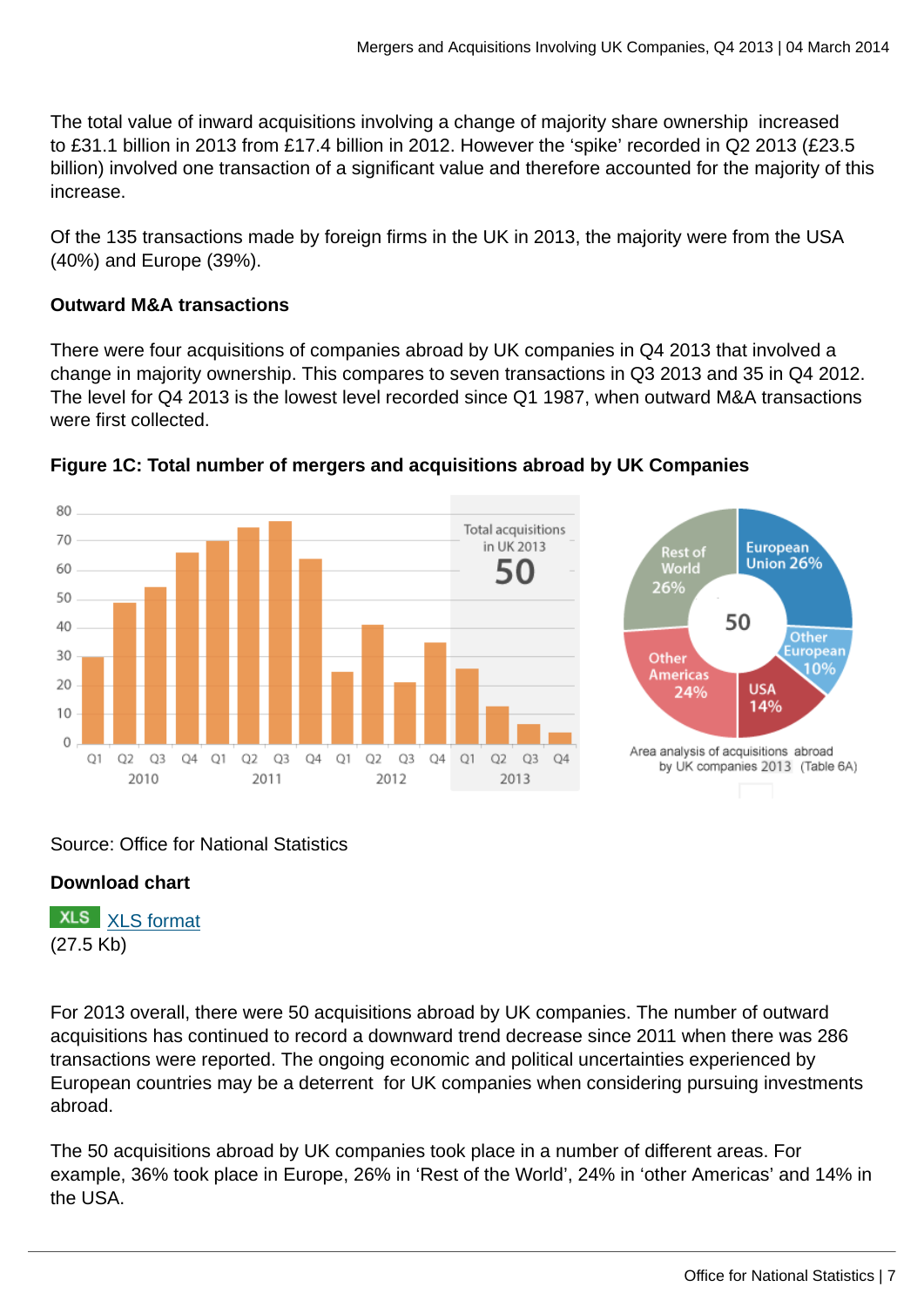#### **How Our Statistics Compare with External Sources**

At Q4 2013 the ONS estimates for domestic and cross border mergers and acquisitions appear to be in line with the views of some external commentators:

- The Bank of England (BoE) indicated that businesses appeared to have been delaying major decisions until they use up any spare capacity they hold and also until credit conditions improve. The (BoE) [Summary of Business Conditions report for Q4 2013](http://www.bankofengland.co.uk/publications/Documents/agentssummary/2014/agsum14jan.pdf) reported that businesses appear to be beginning to run out of spare capacity, but seem to be meeting this constraint through employment expansion as opposed to M&A activities. The report also stated that small companies continued to report difficulties accessing timely, affordable bank finance.
- Ernst & Young (known as EY a multinational professional services firm headquartered in London), reported that 2013 saw a successive annual fall in deal activity in the UK and is at its lowest level for eight years. They [reported](http://www.ey.com/UK/en/Newsroom/News-releases/13-12-16) that M&A activity both globally and in the UK has remained bleak with deal inertia continuing in 2013 as many companies opted to be spectators rather than participators in the M&A market.
- Allen & Overy (an international legal practice) reported in their [Q4 2013 M&A Index](http://www.allenovery.com/publications/en-gb/maindex/Pages/Downloads.aspx) that for much of 2013, M&A activity moved ahead in nervy fits and starts with recovery evident in some markets while non- existent in others. They concluded that while M&A confidence is apparently returning to Western European markets this is understandably slow, given the slow growth of most economies and differing market-to market trends.

#### **Transactions in the UK by Other UK Companies**

This section illustrates the value and number of acquisitions in the UK by other UK companies.

There were 62 acquisitions of UK companies by other UK companies in Q4 2013 compared with 71 in Q3 2013, representing a 13% reduction on the quarter.

Within these transactions, there were 43 acquisitions of independent companies (69%) and 19 transactions by company groups involving their subsidiaries (31%).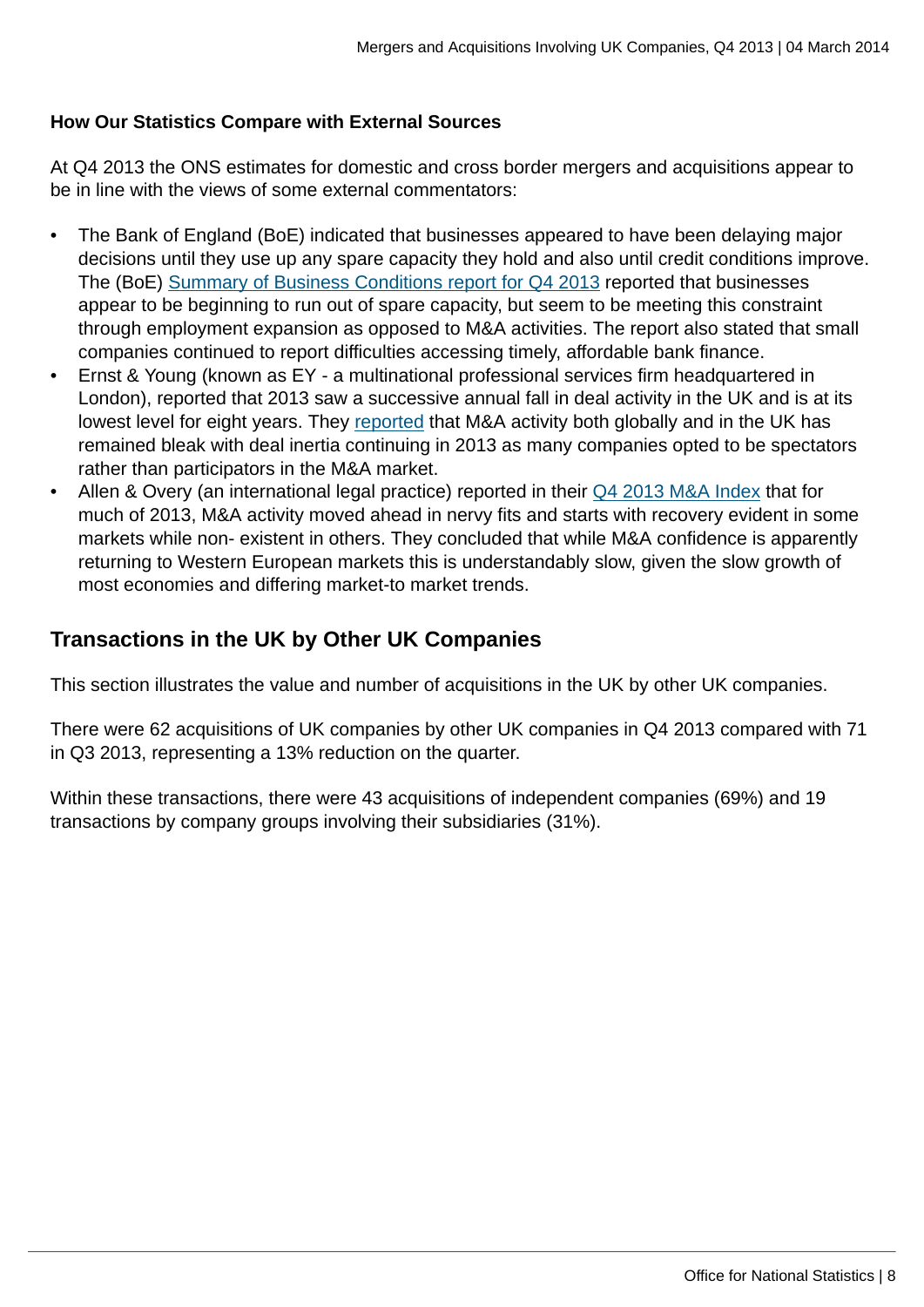![](_page_8_Figure_1.jpeg)

![](_page_8_Figure_2.jpeg)

#### Source: Office for National Statistics

#### **Notes:**

- 1. At Q1 2010 the deal identification threshold for the mergers and acquisitions surveys was raised from £0.1million to £1.0million. There is therefore a discontinuity in the number of transactions reported as illustrated above.
- 2. All values are at current prices (see Background Notes for definition).

#### **Download chart**

**XLS** [XLS format](http://www.ons.gov.uk:80/ons/rel/international-transactions/mergers-and-acquisitions-involving-uk-companies/q4-2013/chd-m-a-fig-1.xls)

(28.5 Kb)

During Q4 2013 the number of domestic acquisitions (62) is similar to the estimates for both Q3 and Q4 2012, when the number of acquisitions was reported as 62 and 61 respectively.

The value of domestic acquisitions remained relatively stable between the third and fourth quarters of 2013 with values of £1.2 billion (current price basis - not adjusted for inflation) (Figure 1). However, when comparing year on year, the value of domestic acquisitions during Q4 2013 (£1.2 billion) had increased from £0.7 billion in Q4 2012 (a 78% increase).

One significant transaction recorded during Q4 2013 was the management buyout of City & County Healthcare Group Ltd.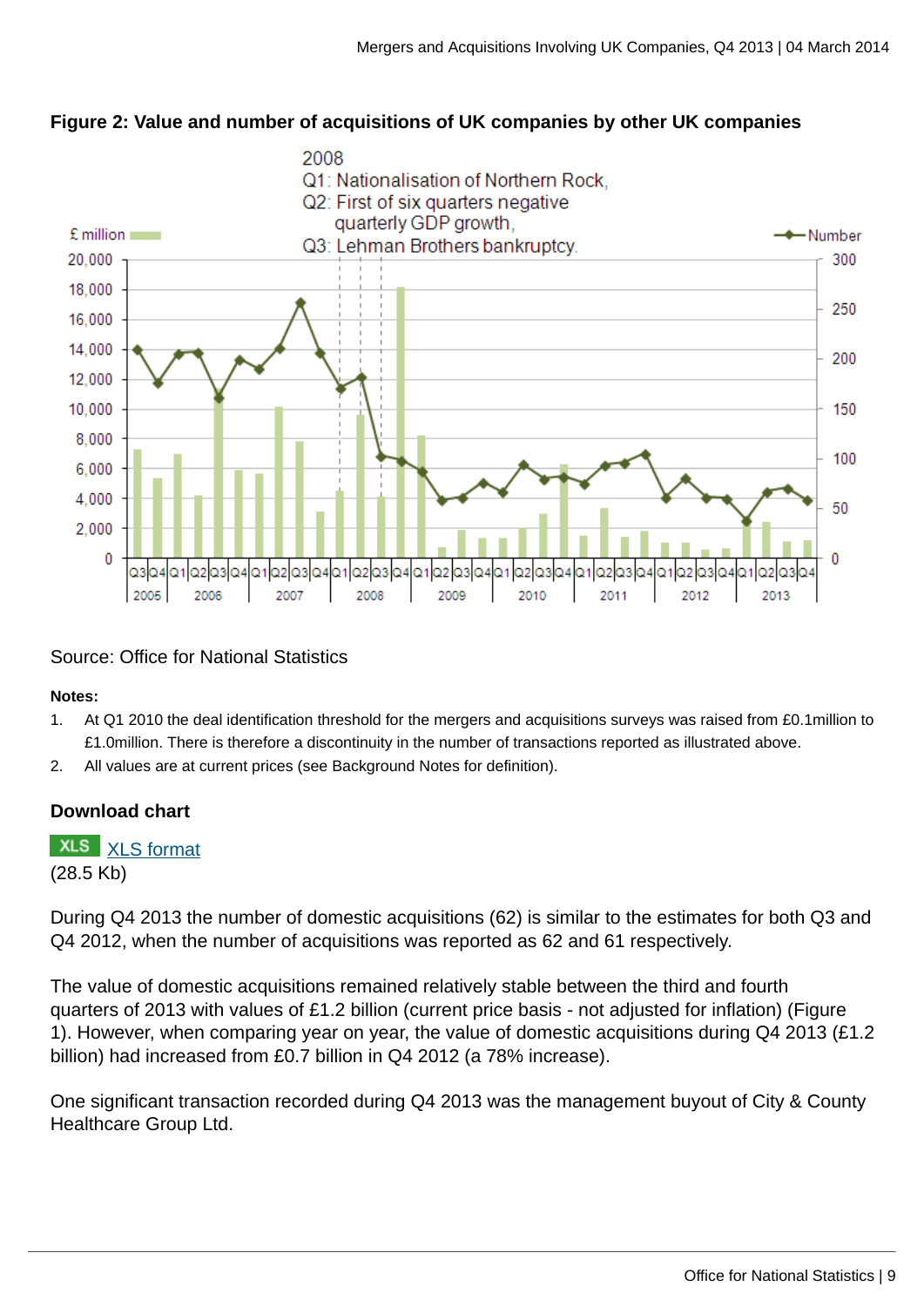![](_page_9_Figure_1.jpeg)

**Figure 2A: Value and number of acquisitions of UK companies by other UK companies, 1987 - 2013**

Source: Office for National Statistics

#### **Notes:**

- 1. In 2010 the deal identification threshold for the mergers and acquisitions surveys was raised from £0.1million to £1.0million. There is therefore a discontinuity in the number of transactions reported as illustrated above.
- 2. All values are at current prices (see Background Notes for definition).

#### **Download chart**

#### **XLS** [XLS format](http://www.ons.gov.uk:80/ons/rel/international-transactions/mergers-and-acquisitions-involving-uk-companies/q4-2013/chd-m-a-fig-1a.xls)

#### (19.5 Kb)

During 2013 overall, the level of domestic activity continued to fall from levels in 2012. There were 240 acquisitions involving a change of majority ownership during 2013, 26 fewer transactions in 2012. 2013 recorded the lowest level of domestic M&A activity reported since ONS began publishing this series of data in 1969.

In contrast, the value of acquisitions of UK companies by other UK companies during 2013 was £7.7 billion (current price basis - not adjusted for inflation). This was a sizeable increase when compared with the value reported in 2012 (£3.4 billion) which was lower than the total value of acquisitions reported in 2011 (£8.1 billion) and well below levels before the 2008 economic downturn.

The level of UK domestic M&A activity during 2013 has continued to decline. This may be due to the continued lack of optimism by UK companies about the future stability and growth of the UK economy and also constraints by banks when agreeing finance and lending to small and medium sized businesses.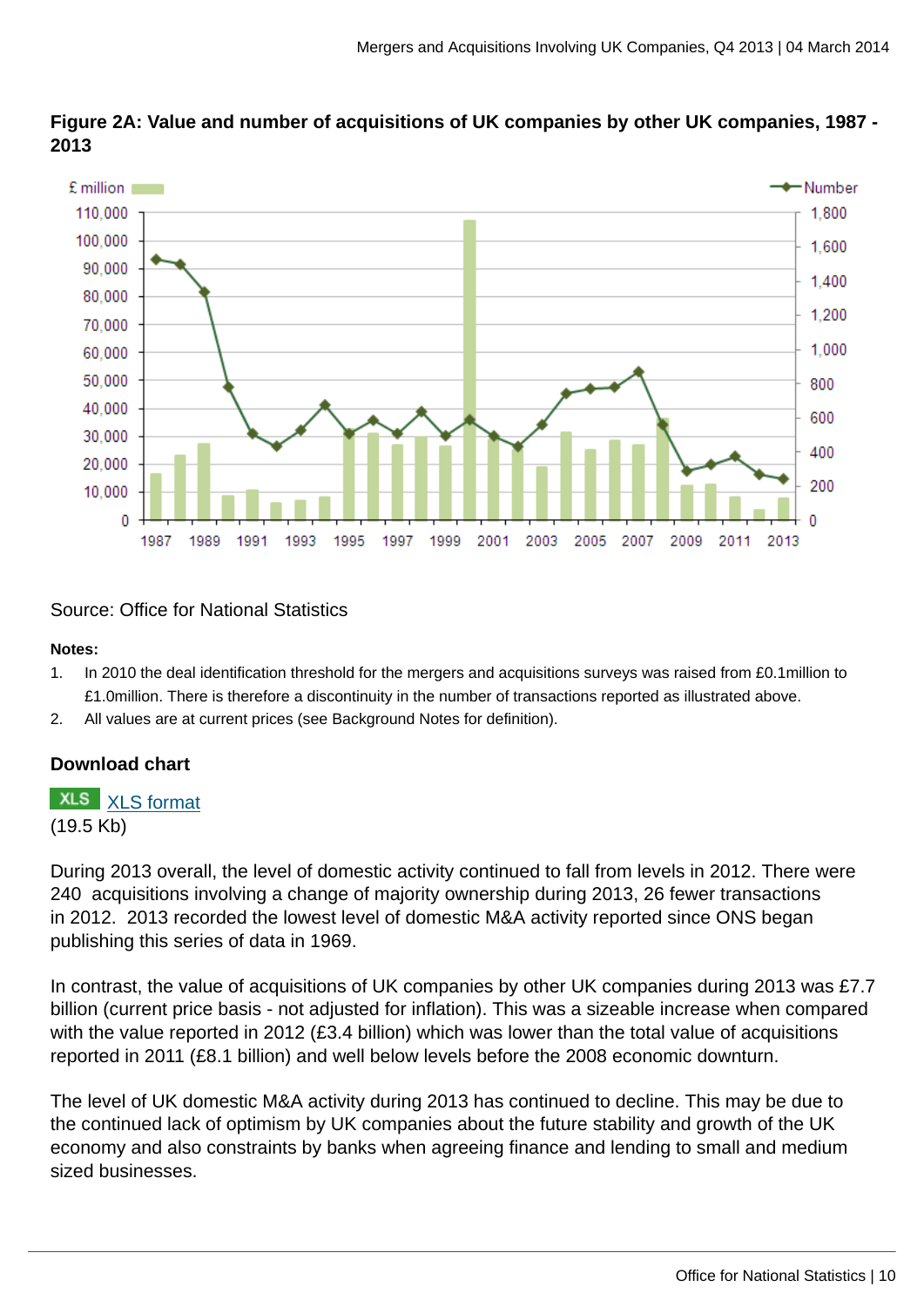![](_page_10_Figure_1.jpeg)

#### **Figure 3: Summary of mergers and acquisitions in the UK by UK companies**

#### Source: Office for National Statistics

#### **Download chart**

**XLS** [XLS format](http://www.ons.gov.uk:80/ons/rel/international-transactions/mergers-and-acquisitions-involving-uk-companies/q4-2013/chd-m-a-fig-2.xls) (34 Kb)

It is possible to split out the total number of domestic mergers and acquisitions into those made by independently controlled companies and those which are subsidiaries. The acquisition of an independent company means the purchase of a company in its entirety, whereas the acquisition of a subsidiary means the purchase of part of a company.

At Q4 2013 and for 2013 overall, the estimates for the number of domestic acquisitions continued to be dominated by acquisitions of independently controlled companies. During 2013 there were 173 acquisitions of independent UK companies involving other UK companies compared with 67 acquisitions involving UK subsidiaries. These were the lowest annual numbers for independent acquisitions recorded since 2009.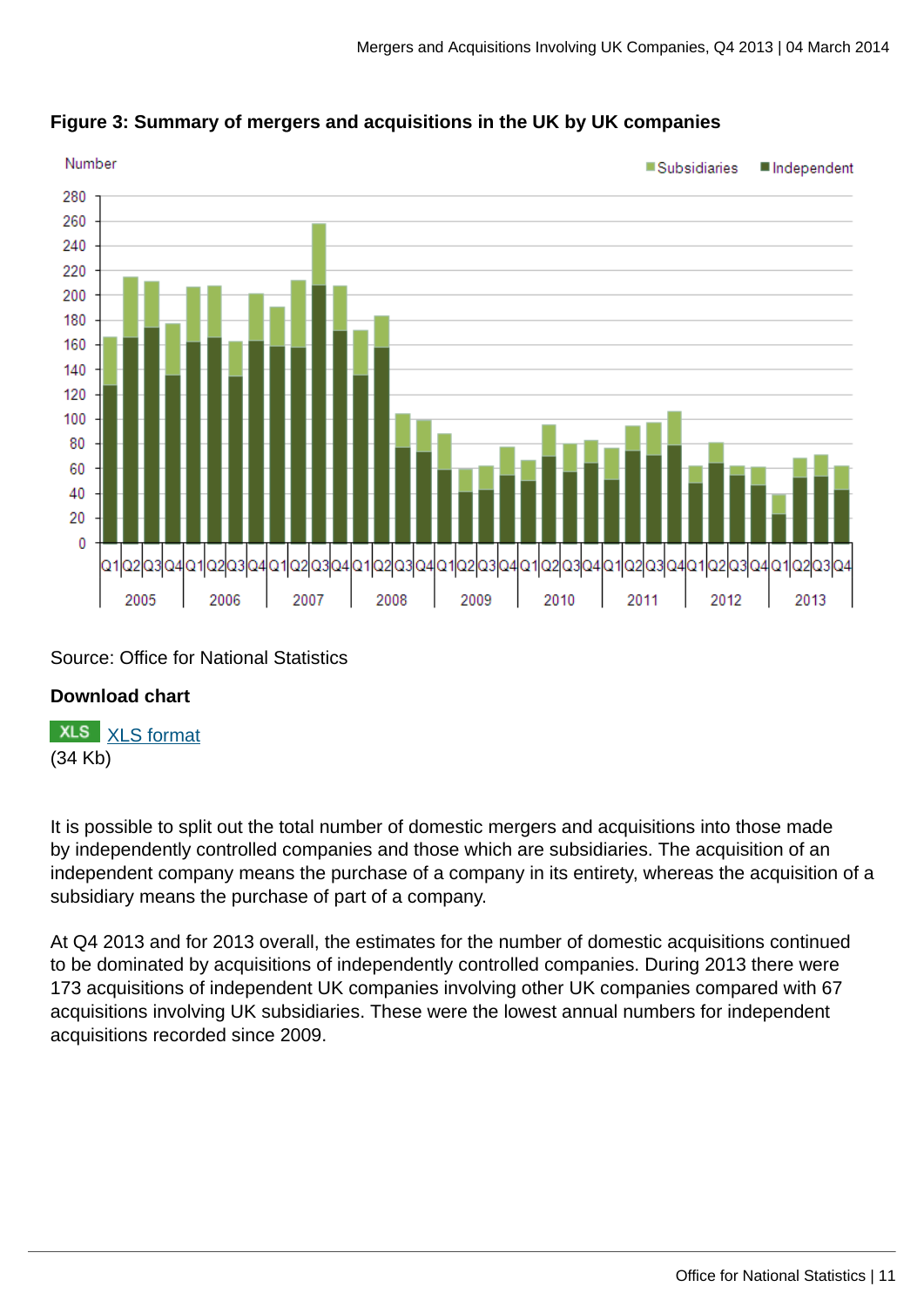![](_page_11_Figure_1.jpeg)

#### **Figure 3A: Summary of mergers and acquisitions in the UK by UK companies, 1987 - 2013**

Source: Office for National Statistics

#### **Download chart**

**XLS** [XLS format](http://www.ons.gov.uk:80/ons/rel/international-transactions/mergers-and-acquisitions-involving-uk-companies/q4-2013/chd-m-a-fig-2a.xls) (29 Kb)

#### **Other significant domestic acquisitions that took place during 2013:**

- London & Stamford Property Plc of the UK acquired Metric Property Investments Plc of the UK.
- Advanced Computer Software Limited of the UK acquired CSG Equity Co Limited of the UK.
- London Stock Exchange Limited of the UK acquired LCH.Clearnet Group Limited of the UK.
- Bridgepoint Europe (IV) Nominees Limited of the UK acquired Aztec Bidco Limited of the UK.
- Kier Group Plc of the UK acquired May Gurney Integrated Services Plc of the UK.

#### **Transactions in the UK by Foreign Companies**

This section illustrates the value and number of acquisitions and disposals in the UK by foreign companies (inward).

Between Q3 and Q4 2013, the number of inward acquisitions involving a change of majority ownership fell by nearly half. There were 28 acquisitions of UK companies made by foreign companies in Q4 2013 compared with 55 in Q3 2013. However, the number of inward acquisitions in Q4 2013 was the same as Q4 2012 (28) and similar to the number in Q4 2011 (23).

During Q4 2013 both the number and value of inward disposals of UK companies by foreign companies saw decreases when compared with the previous quarter (Q3 2013). There were eight disposals valued at £0.6 billion in Q3 2013 compared with five disposals valued at £0.2 billion in Q4 2013.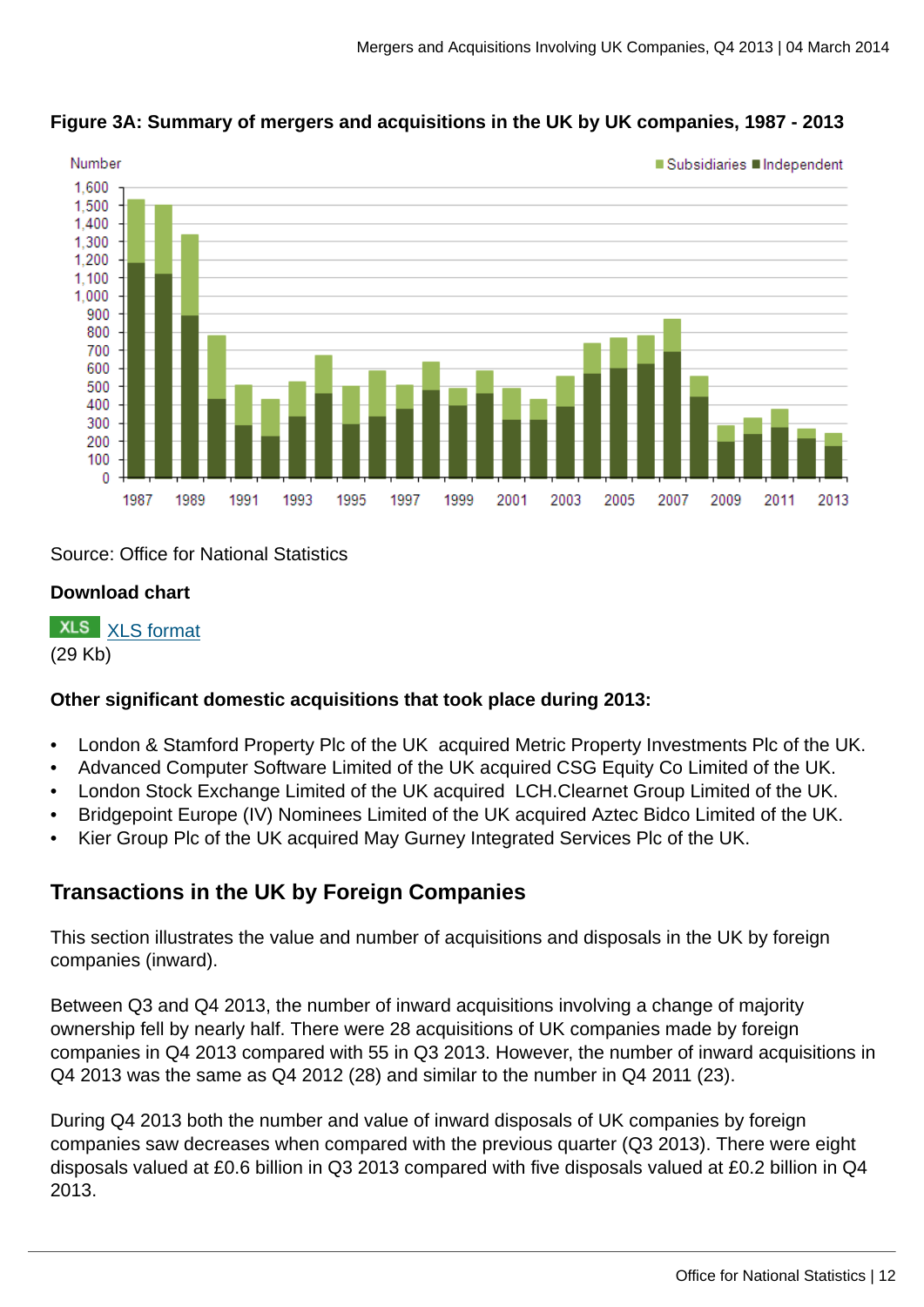![](_page_12_Figure_1.jpeg)

#### **Figure 4: Value and number of acquisitions in the UK by foreign companies**

#### Source: Office for National Statistics

#### **Notes:**

- 1. At Q1 2010 the deal identification threshold for the mergers and acquisitions surveys was raised from £0.1million to £1.0million There is therefore a discontinuity in the number of transactions reported as illustrated above.
- 2. All values are at current prices (see Background Notes for definition).

#### **Download chart**

**XLS** [XLS format](http://www.ons.gov.uk:80/ons/rel/international-transactions/mergers-and-acquisitions-involving-uk-companies/q4-2013/chd-m-a-fig-3.xls) (34.5 Kb)

The estimates for the value of UK acquisitions made by foreign companies (inward acquisitions) involving a change of majority ownership, decreased between Q3 and Q4 2013 from £2.7 billion to £1.4 billion (current price basis – not adjusted for inflation) (Figure 3). This was the lowest value of inward acquisitions reported since Q2 2009 (£0.6 billion).

When comparing year on year, the value of inward acquisitions also decreased, down from £1.9 billion in Q4 2012 to £1.4 billion in Q4 2013, a 24% decrease.

Year on year comparisons show that although the number of disposals reported in Q4 2012 (eight) were similar to the number reported in Q4 2013 (five), the value of these transactions fell between these periods by approximately £1.0 billion.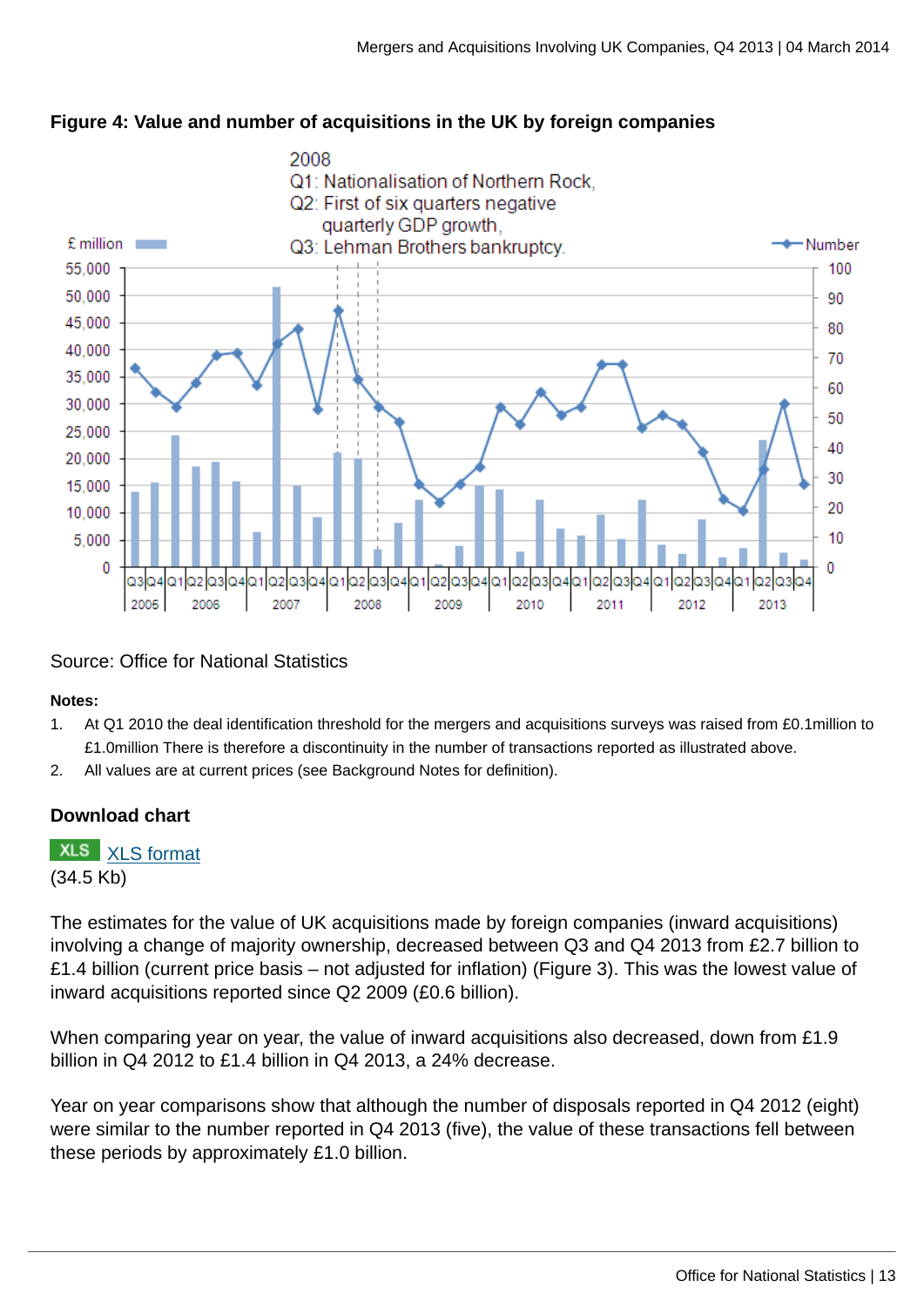#### **The following significant transactions took place in the UK by foreign companies during Q4 2013:**

- Gondola Holdings Limited of Guernsey disposed of Byron Hamburgers Limited of the UK.
- Providence Equity Partners VII A LP & Providence VII Global Holdings LP of the USA acquired The Ambassador Entertainment Group Limited of the UK.
- CBRE Group, Inc of the USA acquired Norland Holdings Ltd of the UK.
- Fleetcor Technologies Inc of the USA acquired Quadrum Investments Group Ltd of the UK.

#### **Figure 4A: Value and number of acquisitions in the UK by foreign companies, 1987 - 2013**

![](_page_13_Figure_7.jpeg)

#### Source: Office for National Statistics

#### **Notes:**

- 1. At Q1 2010 the deal identification threshold for the mergers and acquisitions surveys was raised from £0.1million to £1.0million There is therefore a discontinuity in the number of transactions reported as illustrated above.
- 2. All values are at current prices (see Background Notes for definition).

#### **Download chart**

**XLS** [XLS format](http://www.ons.gov.uk:80/ons/rel/international-transactions/mergers-and-acquisitions-involving-uk-companies/q4-2013/chd-m-a-fig-3a.xls) (19.5 Kb)

The estimates for the value of UK companies acquired by foreign companies, involving a change of majority ownership, increased sizeably from £17.4 billion in 2012 to £31.1 billion in 2013. This was a return to similar levels seen between 2009 and 2011. However the vast majority of this increase can be explained by one large transaction that completed in the second quarter of 2013 which caused a 'spike' in the quarterly data series.

By contrast, during 2013 (Q1 - Q4) the number of acquisitions of UK companies undertaken by foreign companies continued to decline. Between 2011 and 2013 the number of acquisitions of UK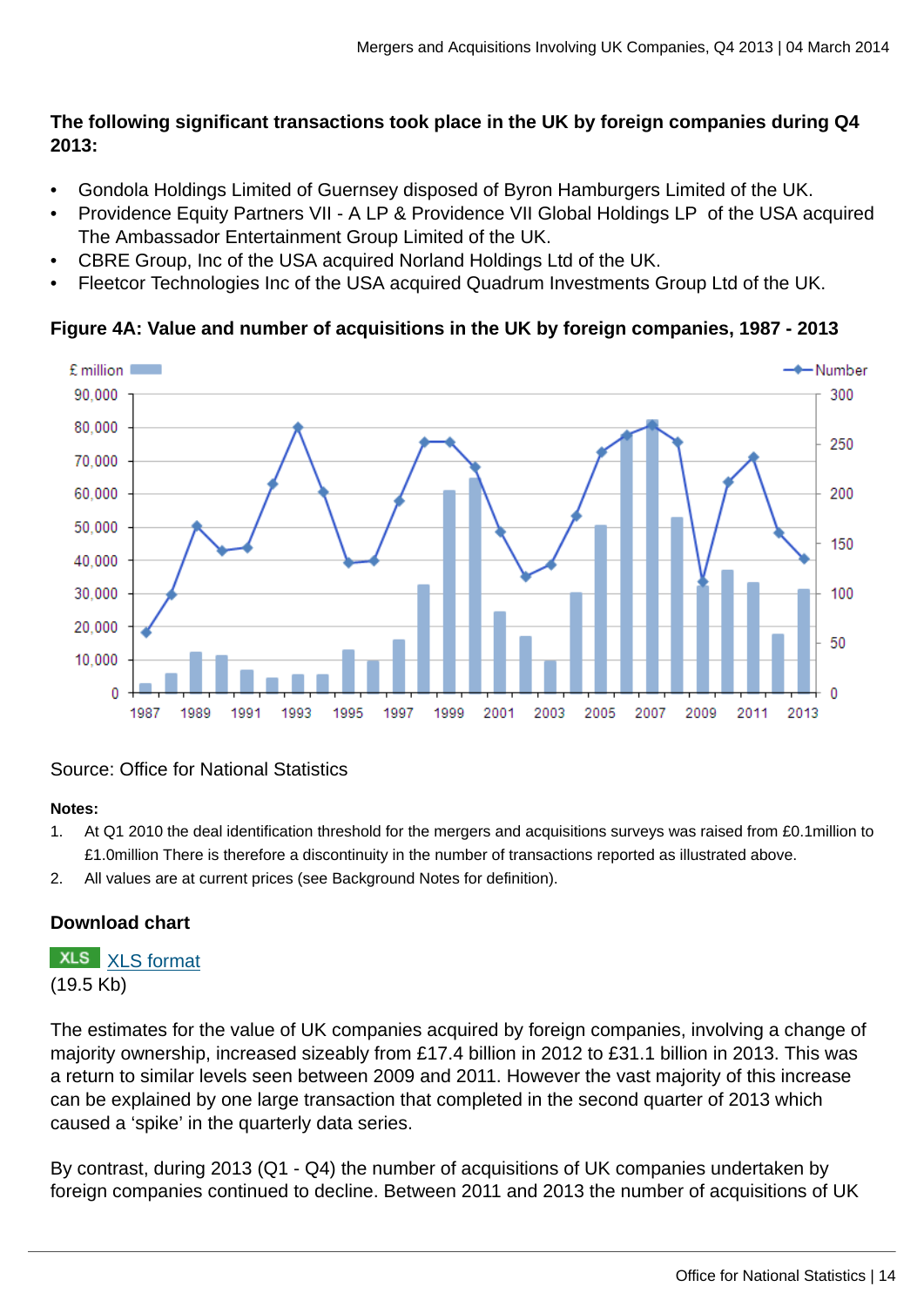companies which involved a change of majority ownership fell by 102 transactions, a 43% decrease, from 237 transactions reported in 2011 to 135 reported in 2013.

This decrease in M&A inward activity may indicate that poor economic growth combined with political issues in other countries may have continued to affect the global M&A market throughout 2013. During 2013 M&A inward investment into the UK remained well below pre economic downturn levels.

During 2013, the estimates for the number of UK companies sold by foreign companies (inward disposals) remained flat when compared with the previous year (2012). There were 27 disposals involving a change of majority ownership in 2012 compared with 25 disposals in 2013. This was the lowest annual number of disposals recorded since 1995 (21 disposals).

#### **Other significant transactions took place in the UK by foreign companies during 2013:**

- Alinda Capital Partners LLC of the USA disposed of Hydriades IV Limited of the UK.
- Oaktree Capital Group LLC of the USA & Irving Place Capital LLC of the USA disposed of Chesapeake Ltd of the UK.
- Calcium Holdings S.A.R.L of Luxembourg disposed of Cabot Credit Management Ltd of the UK.
- Dentsu Inc of Japan acquired Aegis Group of the UK.
- Glencore International Plc of Jersey acquired Xstrata Plc of the UK.
- Cisco Systems of the USA acquired Ubiquisys Ltd of the UK.
- Ithaca Energy Inc of Canada acquired Valiant Petroleum Plc of the UK.
- Cabot Holdings S.A.R.L of Luxembourg acquired Cabot Credit Management of the UK.
- Distell Group Ltd of South Africa acquired Burn Stewart Distillers Limited of the UK.
- Bain Capital Europe Fund III LP of the Cayman Islands acquired Plasma Resources UK Ltd of the UK.
- Carlyle Group Management LLC of the USA acquired Chesapeake Ltd of the UK.
- Lockheed Martin Corporation of the USA acquired Amor Group Ltd of the UK.
- Encore Capital Group Inc of the USA acquired Cabot Credit Management Ltd of the UK.
- Crisps Parent Limited of the Cayman Islands acquired Tyrrells Group Holdings Limited of the UK.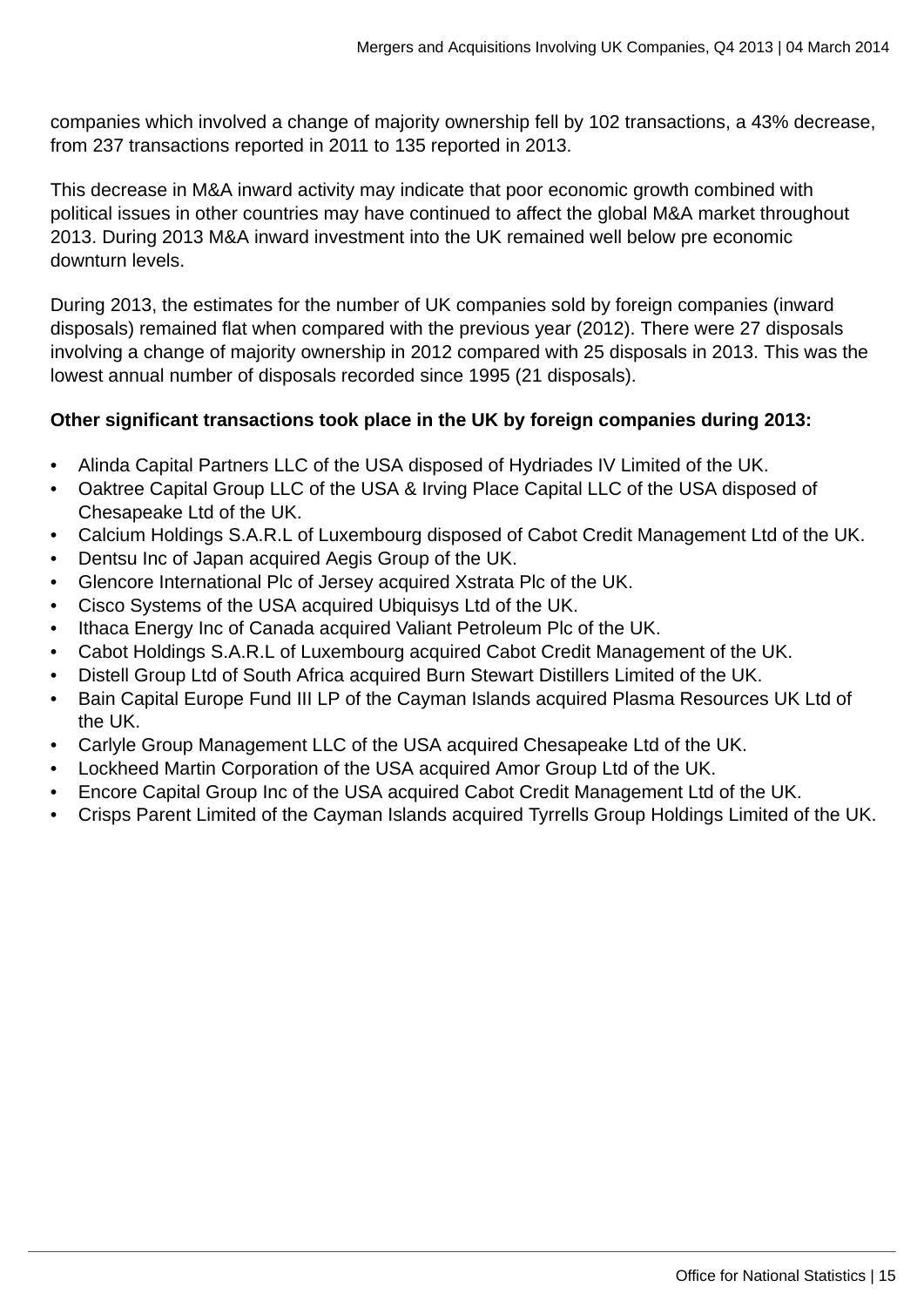![](_page_15_Figure_1.jpeg)

![](_page_15_Figure_2.jpeg)

Source: Office for National Statistics

#### **Download chart**

**XLS** [XLS format](http://www.ons.gov.uk:80/ons/rel/international-transactions/mergers-and-acquisitions-involving-uk-companies/q4-2013/chd-m-a-fig-4.xls) (26.5 Kb)

Investment from European countries saw a decline in the level of inward UK acquisitions during 2013. This may have been due to some European countries experiencing poor economic performance during 2013 combined with concerns about their domestic future growth. If internal funding was not easily available then these countries may have been less likely to consider embarking on M&A activity. The inward acquisitions which did complete during 2013 were generally low in value indicating that risk aversion within the M&A market continued to prevail.

Between 2012 and 2013 the number of inward acquisitions of UK companies from within Asia, Australasia & Oceania and Africa all remained relatively flat. This may be an indication of continued caution within the global M&A market as currencies, especially within Asia, and foreign stock markets have all been under pressure as a result of the effects around the US federal reserve quantitive easing programme.

Between 2012 and 2013 investment into the UK by companies from within the USA (a traditional investor in the UK), saw a very small increase in the number of acquisitions. There were 54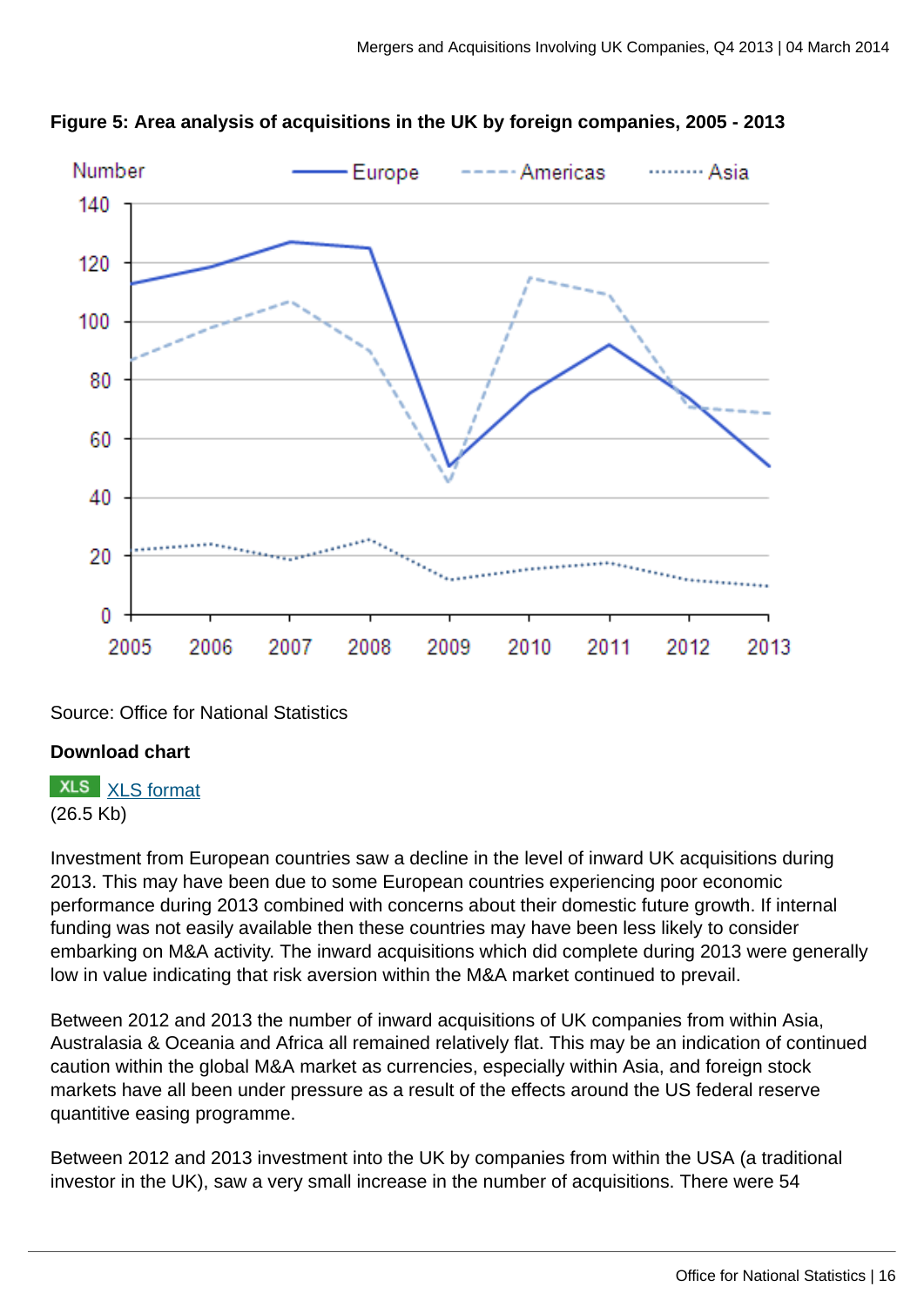acquisitions reported in 2013 compared with 50 acquisitions in 2012. However, the numbers were still below the levels previously reported for 2010 (85) and 2011(87). This low level of investment into the UK during 2013 may have been due to USA companies prioritising their internal domestic recovery rather actively looking to expand any external M&A activity.

#### **Transactions Abroad by UK Companies**

This section illustrates the value and number of acquisitions and disposals abroad by UK companies (outward).

Between Q4 2012 and Q4 2013, the number of acquisitions made abroad by UK companies, involving a change of majority share ownership saw a gradual downturn of M&A activity.

During Q4 2013, the number of acquisitions of foreign companies abroad acquired by UK companies stood at four transactions, a decrease of approximately 43% compared with the number of outward acquisitions (seven) in the previous quarter (Q3 2013). Year on year, a further decrease was seen in the number of acquisitions made abroad by UK companies. At Q4 2012 there were 35 acquisitions made abroad by UK companies falling to four acquisitions reported at Q4 2013, a decrease of 89%.

The estimates of the value of acquisitions and also the number and value of disposals abroad by UK companies during Q4 2013 and for 2013 as a whole, have been suppressed in this bulletin in order to avoid the potential disclosure of companies involved in this type of M&A activity.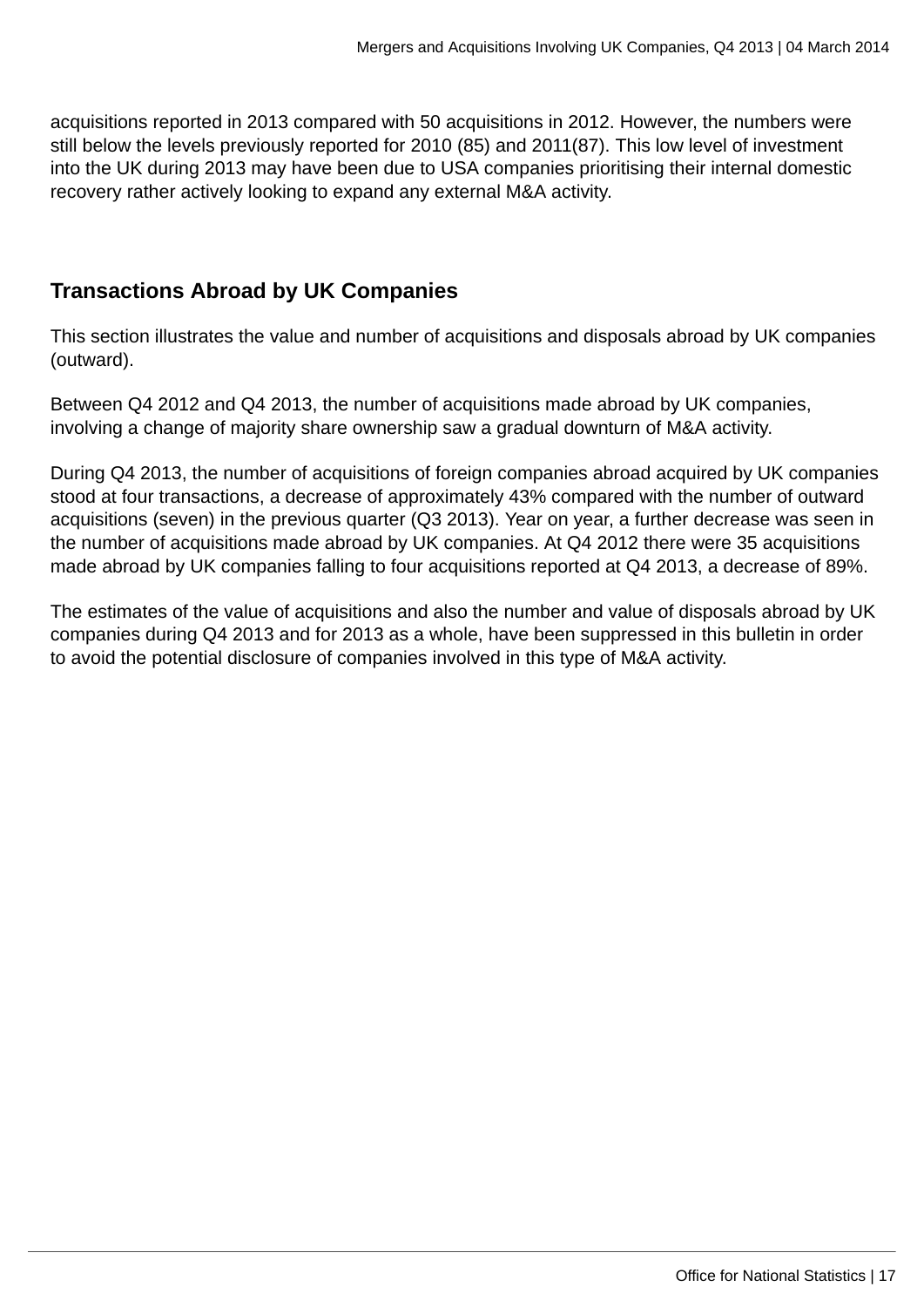![](_page_17_Figure_1.jpeg)

#### **Figure 6: Value and number of acquisitions abroad by UK companies**

#### Source: Office for National Statistics

#### **Notes:**

- 1. At Q1 2010 the deal identification threshold for the mergers and acquisitions surveys was raised from £0.1million to £1.0million. There is therefore a discontinuity in the number of transactions reported as illustrated above.
- 2. All values are at current prices (see Background Notes for definition).
- 3. \* Denotes disclosive figures.

#### **Download chart**

**XLS** [XLS format](http://www.ons.gov.uk:80/ons/rel/international-transactions/mergers-and-acquisitions-involving-uk-companies/q4-2013/chd-m-a-fig-5.xls) (34.5 Kb)

#### **The following significant transactions took place abroad by UK companies in Q4 2013:**

- Aviva Plc of the UK disposed of Aviva USA Corporation of USA.
- Vodafone Group Ltd of the UK acquired Kabel Deutschland of Germany.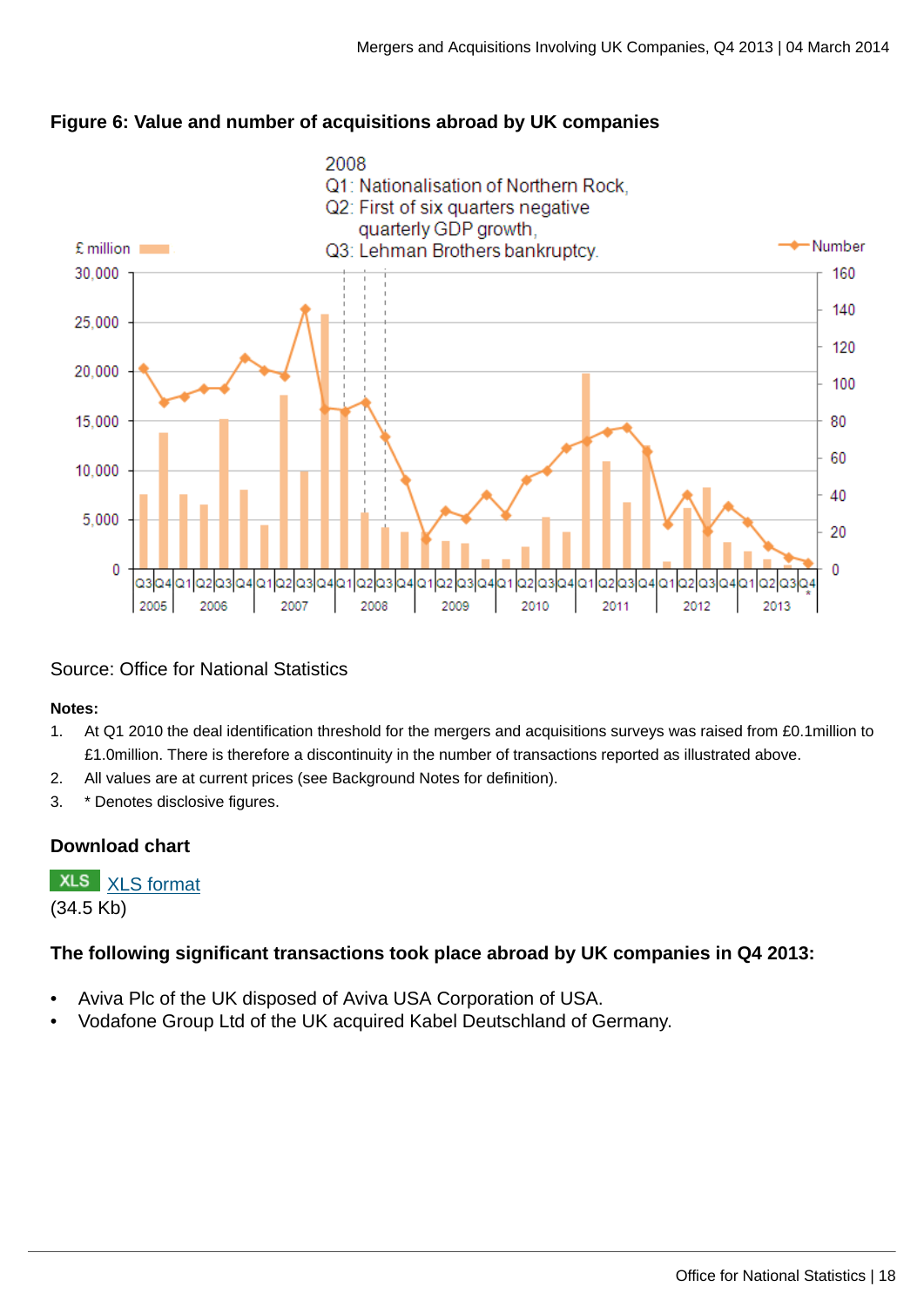![](_page_18_Figure_1.jpeg)

**Figure 6A: Value and number of acquisitions abroad by UK companies, 1987 - 2013**

#### Source: Office for National Statistics

#### **Notes:**

- 1. In 2010 the deal identification threshold for the mergers and acquisitions surveys was raised from £0.1million to £1.0million. There is therefore a discontinuity in the number of transactions reported as illustrated above.
- 2. All values are at current prices (see Background Notes for definition).
- 3. \* Denotes disclosive figures.

#### **Download chart**

### **XLS** [XLS format](http://www.ons.gov.uk:80/ons/rel/international-transactions/mergers-and-acquisitions-involving-uk-companies/q4-2013/chd-m-a-fig-5a.xls)

(20 Kb)

Overall during 2013, the total number of acquisitions abroad by UK companies involving a change of majority ownership fell from seven to four. This may be an indication that some UK companies preferred to observe the M&A global markets rather than commit to actively pursuing investments abroad, especially as many European countries with the exception of Germany and the UK, remained in a state of recession or poor growth throughout 2013.

Between 2008 and 2013 M&A activity abroad by UK companies was volatile. In 2007, both the number and value of acquisitions abroad recorded 'peaks' of activity with 441 transactions valued at £57.8 billion. Thereafter outward investment abroad by UK companies began to decline.

During 2008 and 2009 the number of acquisitions made abroad by UK companies fell by 60%, from 298 acquisitions reported during 2008 down to 118 transactions reported at the end of 2009.

Between 2010 and 2011 the total number and value of acquisitions abroad made by UK companies increased again before 'dipping' to lower levels in 2012 when there were 122 acquisitions with a value of £17.9 billion.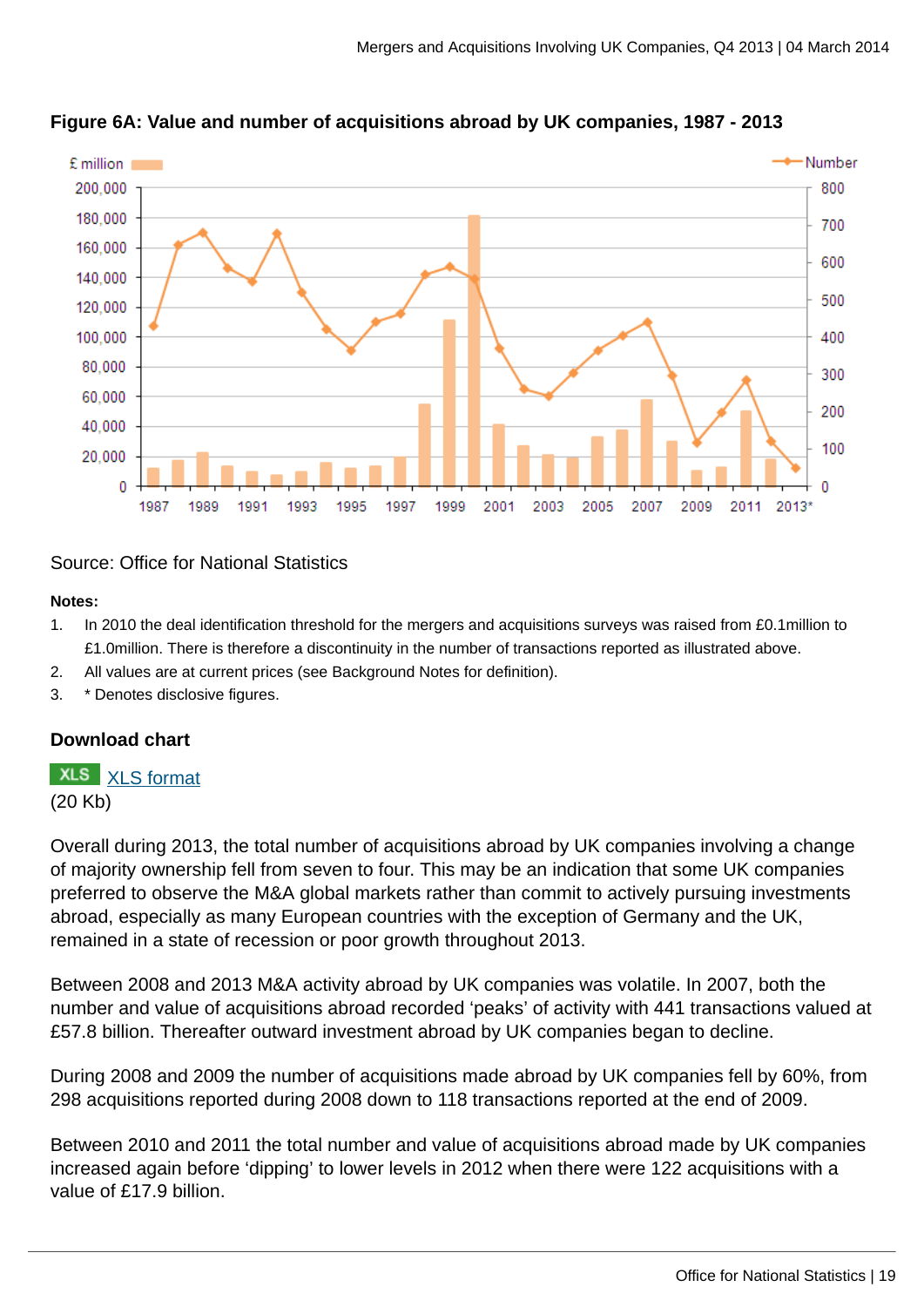Furthermore between 2012 and 2013, the number of acquisitions abroad by UK companies involving a change of majority share ownership saw a further downturn. At the end of 2013, the number of outward acquisitions decreased by 59%, falling from 112 acquisitions reported during 2012 to 50 acquisitions at the end of 2013. This was the lowest annual number of outward acquisitions recorded since Q1 1987, when outward M&A transactions were first collected.

#### **Other significant transactions that took place abroad by UK companies during 2013:**

- William Hill Plc of the UK acquired the Australian and Spanish businesses of Sportingbet Plc.
- Aviva Plc of the UK disposed of Aseval of Spain.
- Aviva Plc of the UK disposed of CIMB Aviva Assurance Berhad and CIMB Aviva Takaful Berhad of Malaysia.
- Cable & Wireless Communications Plc of the UK disposed of Companhia De Telecomunicaoes De Macau S.A.R.L of Macu.
- Cable and Wireless Communications Plc of the UK disposed of Monaco & Islands Division of the Maldives.
- Melrose Industries Plc of the UK disposed of Marelli Motori S.p.A of Italy.
- Melrose Industries Plc of the UK disposed of Truth Hardware Corporation of the USA.
- Diageo Plc of the UK acquired United Spirits Limited of India.
- Lupus Capital Plc of the UK acquired Truth Hardware Corporation of the USA.
- GlaxoSmithKline Plc of the UK acquired Okairos AG of Switzerland.
- British United Provident Association Ltd of the UK acquired Lux Med Diagnostyka Zoo of Poland.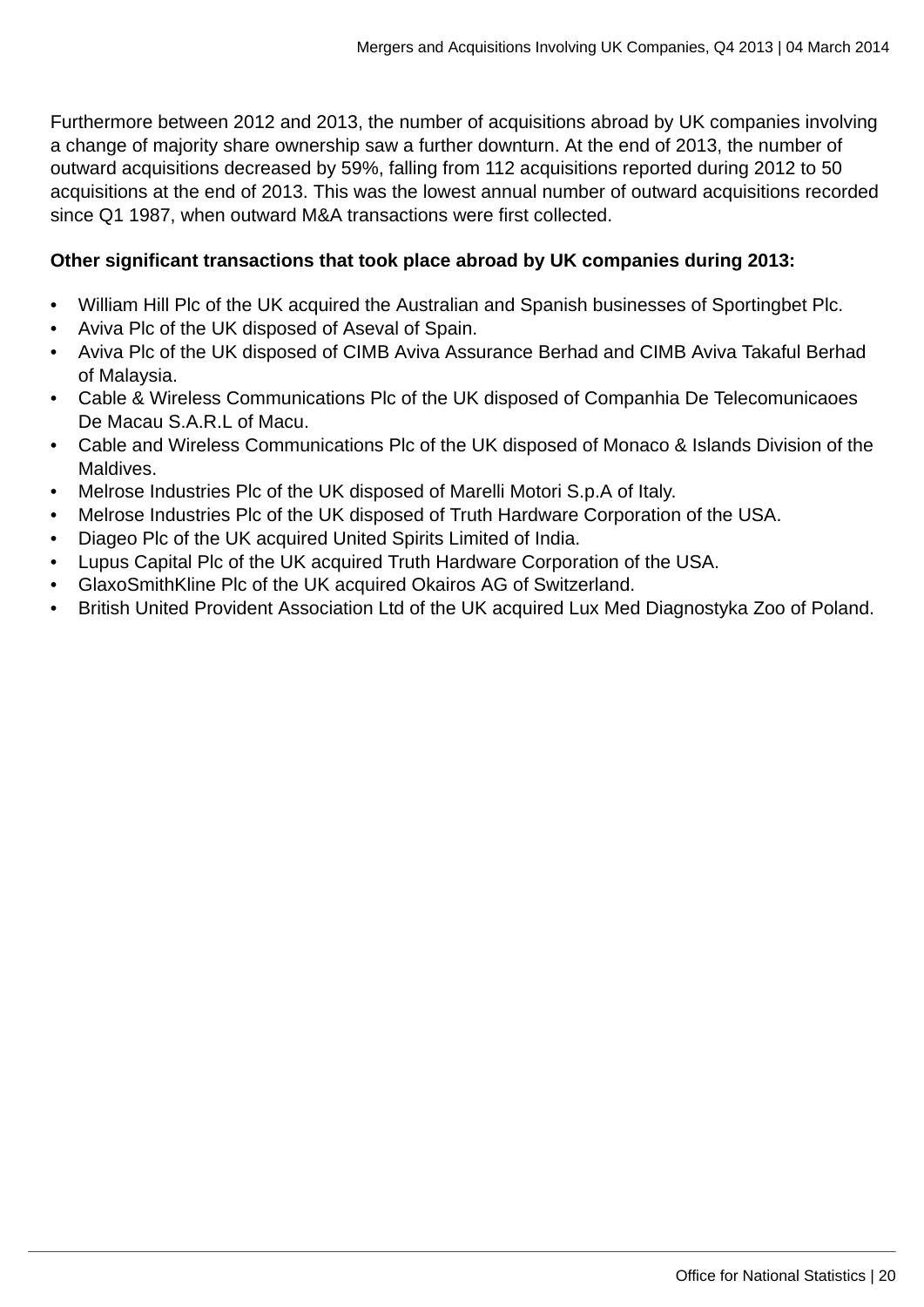![](_page_20_Figure_1.jpeg)

![](_page_20_Figure_2.jpeg)

#### Source: Office for National Statistics

#### **Notes:**

1. Asia data for 2013 is disclosive.

#### **Download chart**

**XLS** [XLS format](http://www.ons.gov.uk:80/ons/rel/international-transactions/mergers-and-acquisitions-involving-uk-companies/q4-2013/chd-m-a-fig-6.xls) (26.5 Kb)

Between 2012 and 2013, the volume of acquisitions abroad by UK companies, involving a change of majority share ownership of foreign companies saw a decline in M&A activity across all regions.

This decline was possibly due to UK companies remaining cautious about the pace of future economic growth within European countries and continued to have concerns about political uncertainties worldwide. As a result, plans to make any sizeably investment abroad by UK companies may have been restrained until a definite and stable improvement in global economic conditions develops. Restrictions on finance and credit availability for small and medium sized UK companies may also have been a factor which hindered levels of M&A investment abroad during 2013.

• During 2013 the largest decline in the number of acquisitions abroad by UK companies was seen in the USA.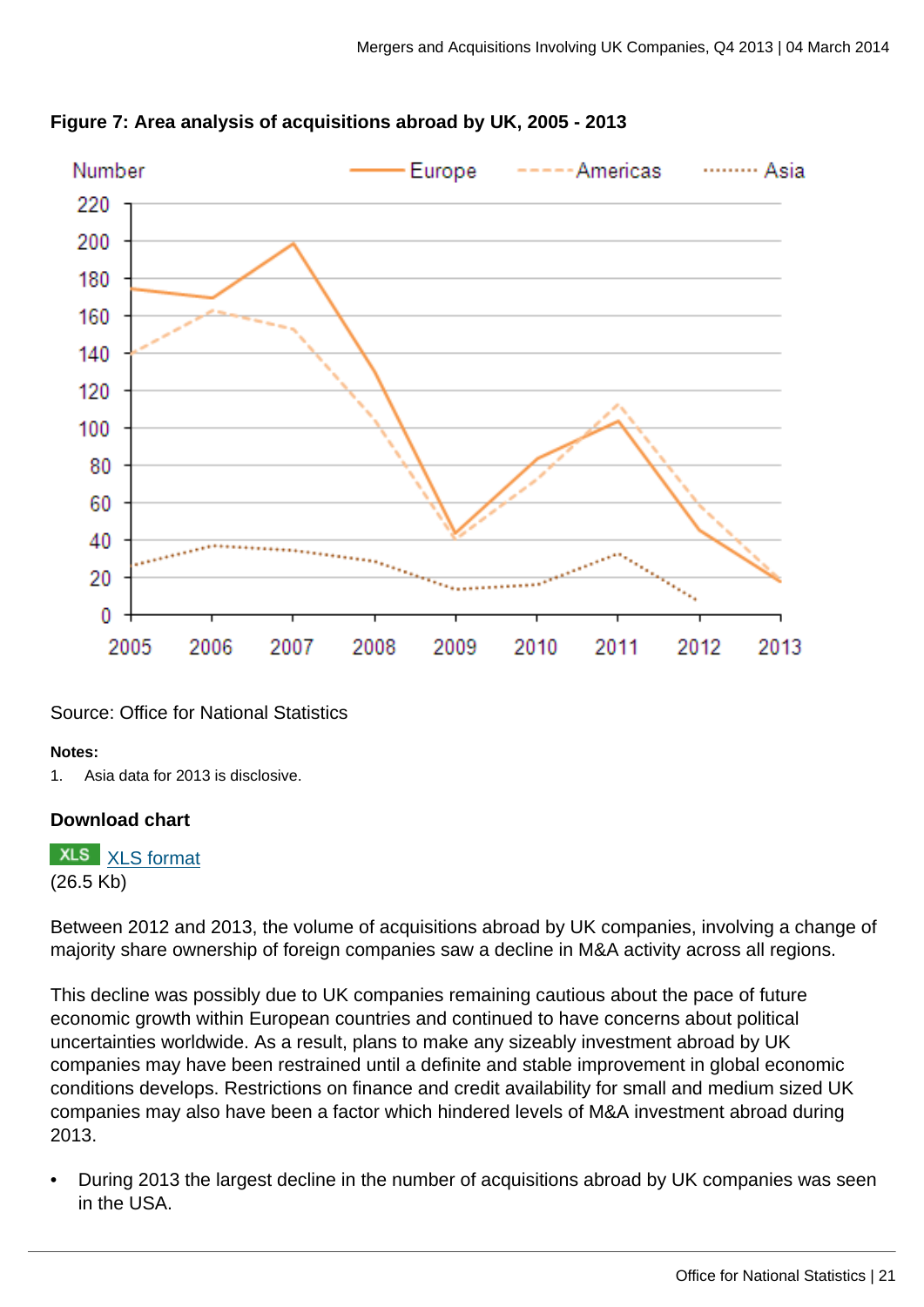- At the end of 2013 there were seven acquisitions in the USA by UK companies involving a change of majority share ownership compared with 41 acquisitions reported during 2012, a decrease of 83%.
- The number of acquisitions involving European countries by UK companies also saw a sizeable downturn during 2013. There were 18 outward acquisitions reported during 2013 compared with 46 outward acquisitions during 2012, a decrease of approximately 61%.

#### **Background notes**

#### 1. **User Engagement**

We are constantly aiming to improve this release and its associated commentary. We would welcome any feedback you might have and would be particularly interested in knowing how you make use of these data to inform our work. Please contact us via email: [m&a@ons.gsi.gov.uk](mailto:m&a@ons.gsi.gov.uk) o or telephone Ciara Williams on (+44) (0)1633 456455.

Following the success of last year's business statistics user event a second all-day event, coordinated jointly with the Department for Business, Innovation and Skills (BIS), took place on 24 September 2013. The event, The Changing Shape of Trade and Investment in the UK, featured a range of talks from users, producers and suppliers of business trade and investment statistics, not just from central government and the devolved administrations, but also local government, media, business representatives and researchers. To view the content of the day, please visit [Storify](http://sfy.co/eQJP).

#### 2. **Basic Quality Information**

The [Quality and Methodology Information for Mergers and Acquisitions\(M&A\) \(656.3 Kb Pdf\)](http://www.ons.gov.uk:80/ons/guide-method/method-quality/quality/quality-information/business-statistics/quality-and-methodology-information-for-mergers-and-acquisitions--m-a--surveys-releases.pdf) surveys report describes in detail the intended uses of the statistics presented in this publication, their general quality and the methods used to produce them.

#### 3. **Relevance to Users**

The degree to which the statistical outputs meet users' needs.

Within ONS, the mergers and acquisitions data are considered to be essential for producing Balance of Payments and economic accounts statistics. The survey results form important components of the UK Balance of Payments and Financial Accounts and are vital in the measurement of the financial and non-financial business sector accounts.

The Cross-Borders Acquisitions and Mergers survey (M&A) data are used in the compilation of the estimates of Foreign Direct Investment (FDI). These data meet the needs of FDI by collecting data on all acquisitions which lead to a holding in excess of 10% of the issued share capital. These estimates then feed into the UK Balance of Payments and the 'Rest of the World' sector of the financial accounts in the National Accounts, for which there is an EU legal requirement. Individual transaction information is also used to estimate the counterpart in 'portfolio' investment flows for monthly Balance of Payments.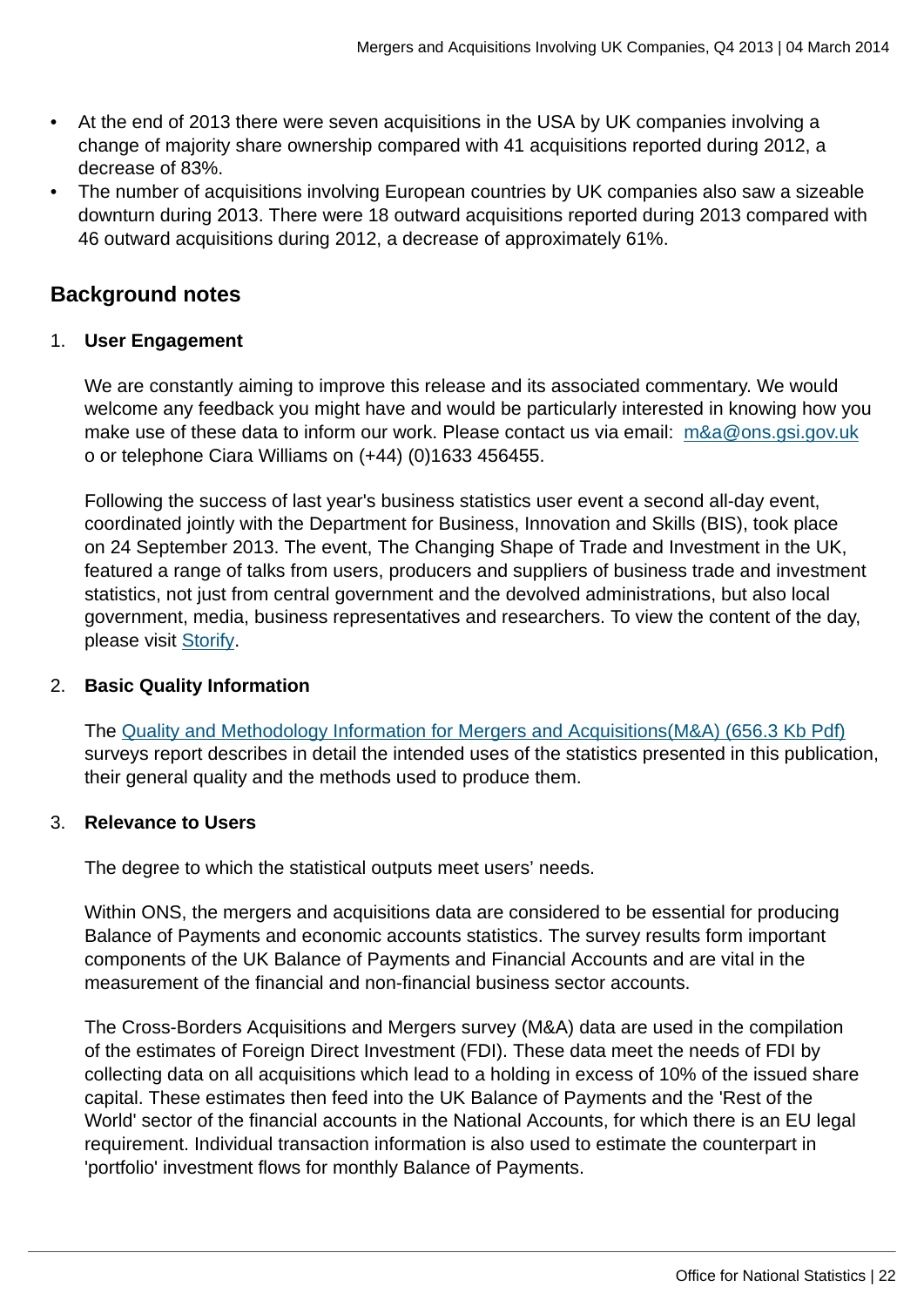The data collected are also used in updating business structures and country of ownership codes on the Inter-Departmental Business Register (IDBR).The IDBR is a comprehensive list of UK businesses that is used by government for statistical purposes.

Elsewhere in government, examples of departments who use the data include:

- HM Treasury, Economic Analysis Division, where the data are used in preparing briefing and forecasting;
- Department for Business, Innovation and Skills, where direct investment data are required for ministerial briefing, parliamentary questions and in formulating trade policy;
- UK Trade & Investment, where the information is used for briefing on the extent to which the UK is successful in attracting inward investment;
- HM Revenue and Customs, where the data are used to help in forecasting company taxation.
- UK embassies in foreign countries, which are interested in information on specific countries and companies making acquisitions.

Non-government users include:

- Private companies which are interested in analysing country and industry data for trends by foreign firms in the UK and by UK companies abroad and also for researching corporate finance activity and for the purpose of investment banking and
- Private sector economists, journalists and academics who are interested in information on particular industries and particular countries for research purposes and who use the data for periodic statistical comparisons.

Feedback from users has indicated that the information received from the M&A survey has a high degree of relevance across the above user groups, meets the vast majority of user needs, and all information currently collected and published is used.

#### **Source of data**:

The information collected is based on reports in the financial press, specialist magazines, company and financial websites supplemented by special surveys to businesses to determine the form, value and timing of each transaction.

If the information is not yet in the public domain, such transactions may not be reflected in the analysis. Where full information has not yet been received on the details of the acquisition or disposal, the value of the transaction indicated in the public domain is used as an interim estimate.

The data shown in this release relate solely to mergers and acquisitions undertaken by companies: acquisitions by individuals are not included.

This publication contains data relating mergers, demergers, acquisitions and disposals. Figures relating to mergers are included within acquisitions and those relating to demergers are contained within disposals.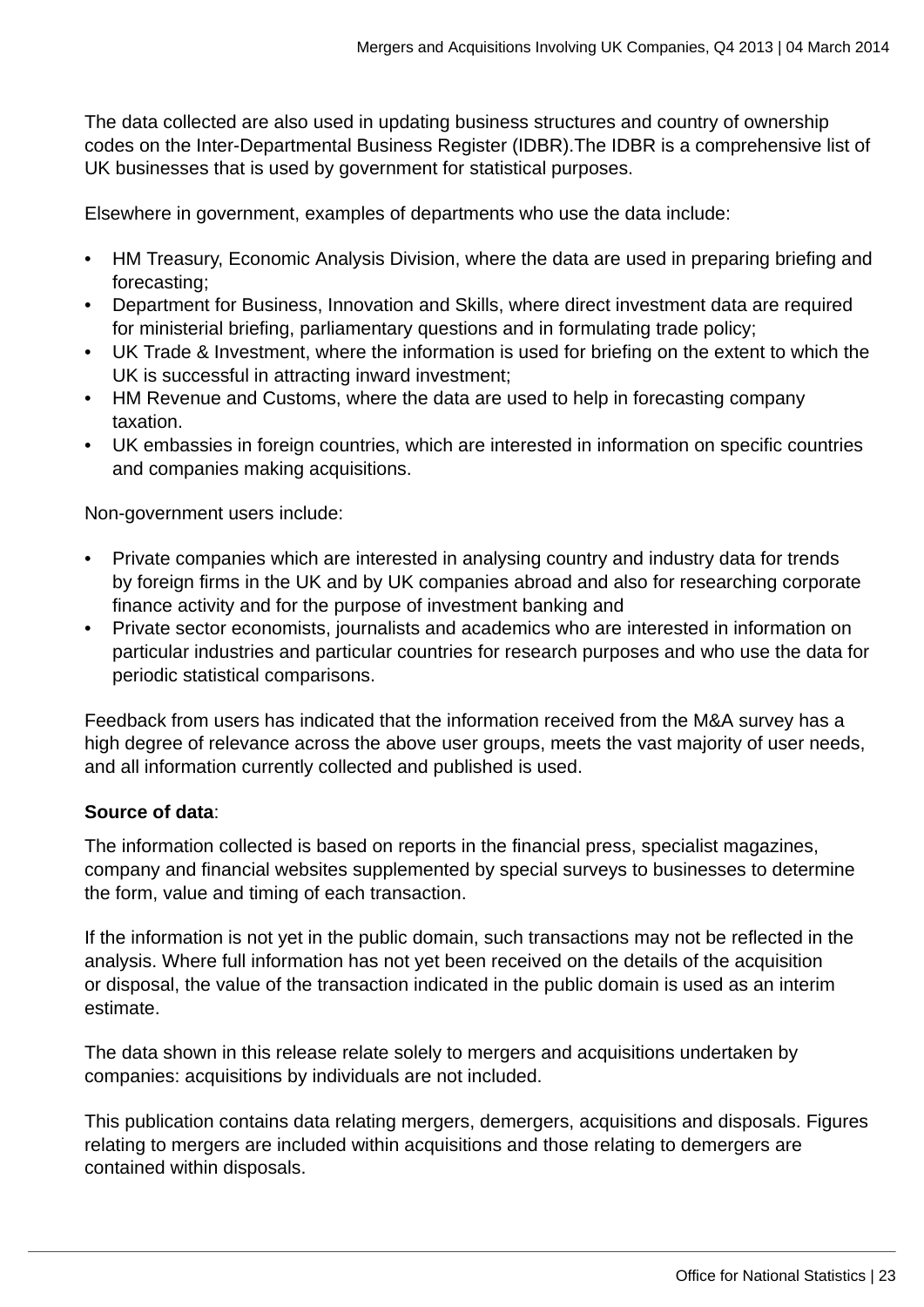ONS makes every effort to provide informative commentary on the data in this release. As part of the quality assurance process, individual businesses are contacted in an attempt to capture reasons for large period on period data movements. It can prove difficult to gather detailed reasons from some businesses to help inform the commentary. Frequently, reasons given for data movements refer to a 'change in market conditions' or a 'restructure of the company'. Consequently, it's not possible for all data movements to be fully explained.

ONS are aware that a number of users make use of these data for modelling or forecasting purposes. In doing so, it is important that users make note of our revisions policy (see note 7 in the background notes) and that all time series are on a 'current price' basis, which means that the values are as they were at the time of measurement and not adjusted for inflation. Acquisitions and disposal activity can be affected by UK and global economic and political issues and therefore quarterly estimates can be volatile.

One question often asked of the M&A release is 'why is there a time delay between the announcement of M&A transactions in the press and the inclusion of these transactions within ONS M&A figures?' The difference is that ONS figures record when a transactions legally completes as opposed to when the transaction has been announced in the press. The complexities surrounding the acquisitions/disposals taking place often incurs a time lag, which can vary between quarters.

Global mergers, acquisitions and disposals activity is often driven by the availability of credit and company profits as well as a sense of confidence in the economic outlook. The majority of large M&A transactions involve some element of borrowing or leveraging. Therefore, when credit conditions deteriorate, as happened following the 2008 recession caused by the global financial crisis (which led to a slowdown in global economic growth), M&A activity is reduced. On the other hand, the process of completing an M&A transaction also takes time and sometimes there may be a lag between improving economic conditions and any quarter-on-quarter increase in M&A activity.

#### 4. **Significant Transactions**

Significant Transactions tables show the reported figures for a selection of significant transactions which occurred in the quarter, where 'significance' is defined as the absolute value of the deal.

The figures shown are usually the ones available from the financial press or other sources in the public domain although occasionally, with the consent of the company, the value returned to the ONS is used in the tables instead of the press reported figure. If the company's consent cannot be obtained then the deal is excluded, however, the values are included in the aggregate tables. Occasionally, therefore, a large deal may be missing (suppressed) from the lists so it is best to regard these tables as an indication of the ranking of deals rather than a completely exhaustive listing.

Press reported figures for M&A transactions often differ to some extent from those supplied by companies to ONS and it is the latter which are used in compiling statistical aggregates in tables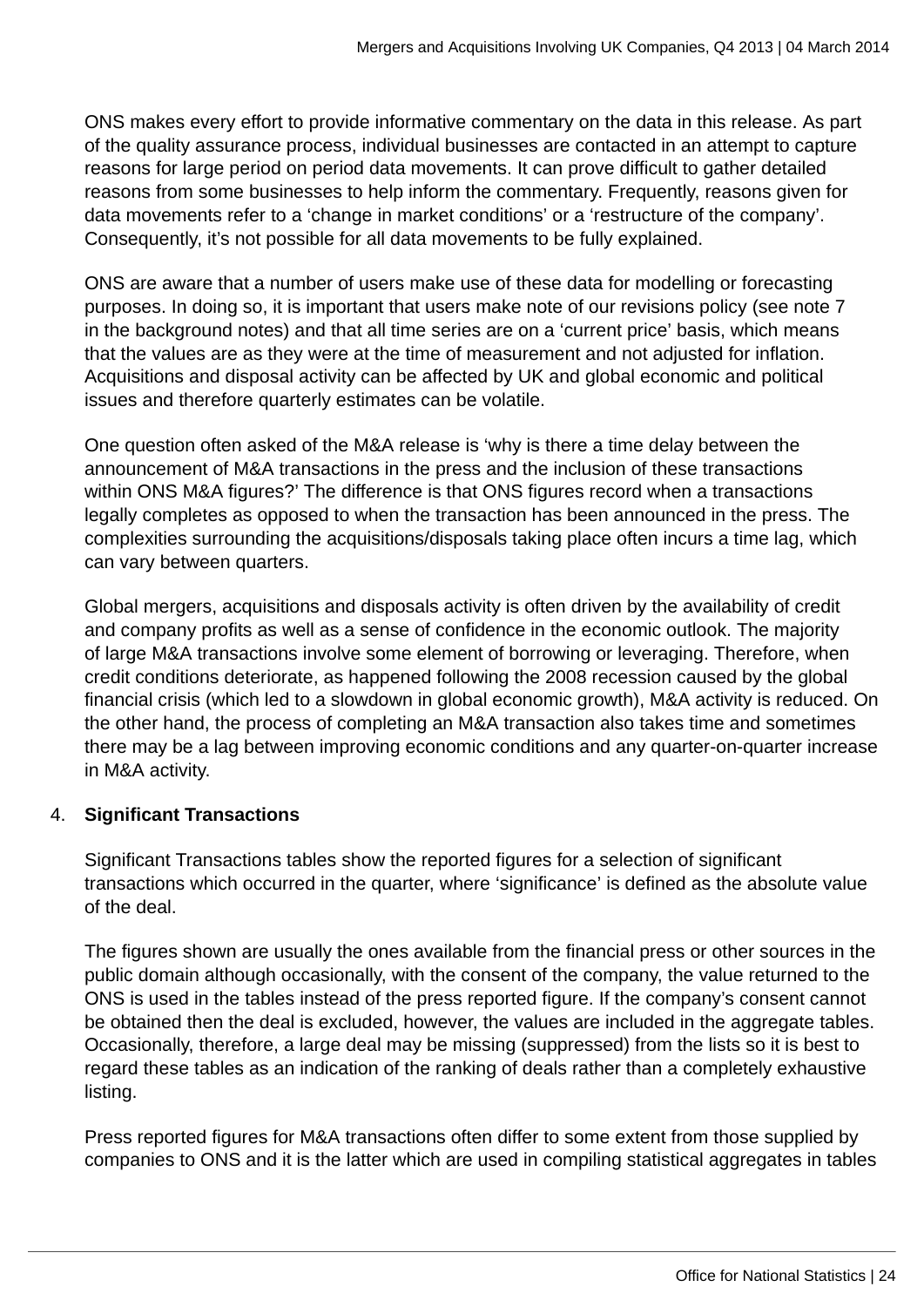1-10. Included in the prices quoted in the tables of significant transactions is the total published price paid for the company excluding any assumed debt where known. Deferred payments are included in the reported price even if the payment is made in a different quarter.

#### 5. **Types of Transactions Covered**

**Mergers** are acquisitions in which all or part of the payment is made in shares, such that the shareholders of the two companies become shareholders of a new, combined company group.

**Demergers** are disposals where a company group divides into two or more separate companies, in such a way that the shareholders of the restructured companies remain the same, or retain the equivalent value shareholding in one of the newly independent companies. Demergers are included in the statistics within disposals.

**Acquisitions** are transactions which involve one company purchasing the ordinary shares of a second company ('target company'). A target company is usually of a smaller size than the company undertaking the purchase.

**Disposal** is a term used to describe the action when a company or organisation sells or liquidates an asset or business.

**Cross-border acquisitions** denote transactions where a company in one country acquires, either directly or indirectly, a controlling interest in a company in another country.

**Direct transactions** are those where a company acquires a controlling interest in another company.

**Indirect transactions** are those where a company uses an existing foreign subsidiary to acquire a controlling interest in a company resident in another country. The acquiring foreign intermediate company may be located in the same country in which the acquisition is being made or in a different country.

**Acquisitions within the UK by other UK companies** denote mergers and acquisitions involving only UK registered companies.

Where the acquired company was a subsidiary of another company the transaction is classified as a sale between company groups.

The phrase 'acquisitions in the UK by UK companies' refer to deals where the ultimate ownership remains in the UK. This heading does not cover the total number or value of deals where a UK company is the acquirer. When a foreign company acquires a UK company through one of its existing UK subsidiaries or a UK registered special purpose vehicle that deal is shown as part of the data under 'acquisitions in the UK by foreign companies'.

#### **Acquisition of independent companies**

The acquisition of an independent company means the purchase of a company in its entirety – the company itself and all of its subsidiaries.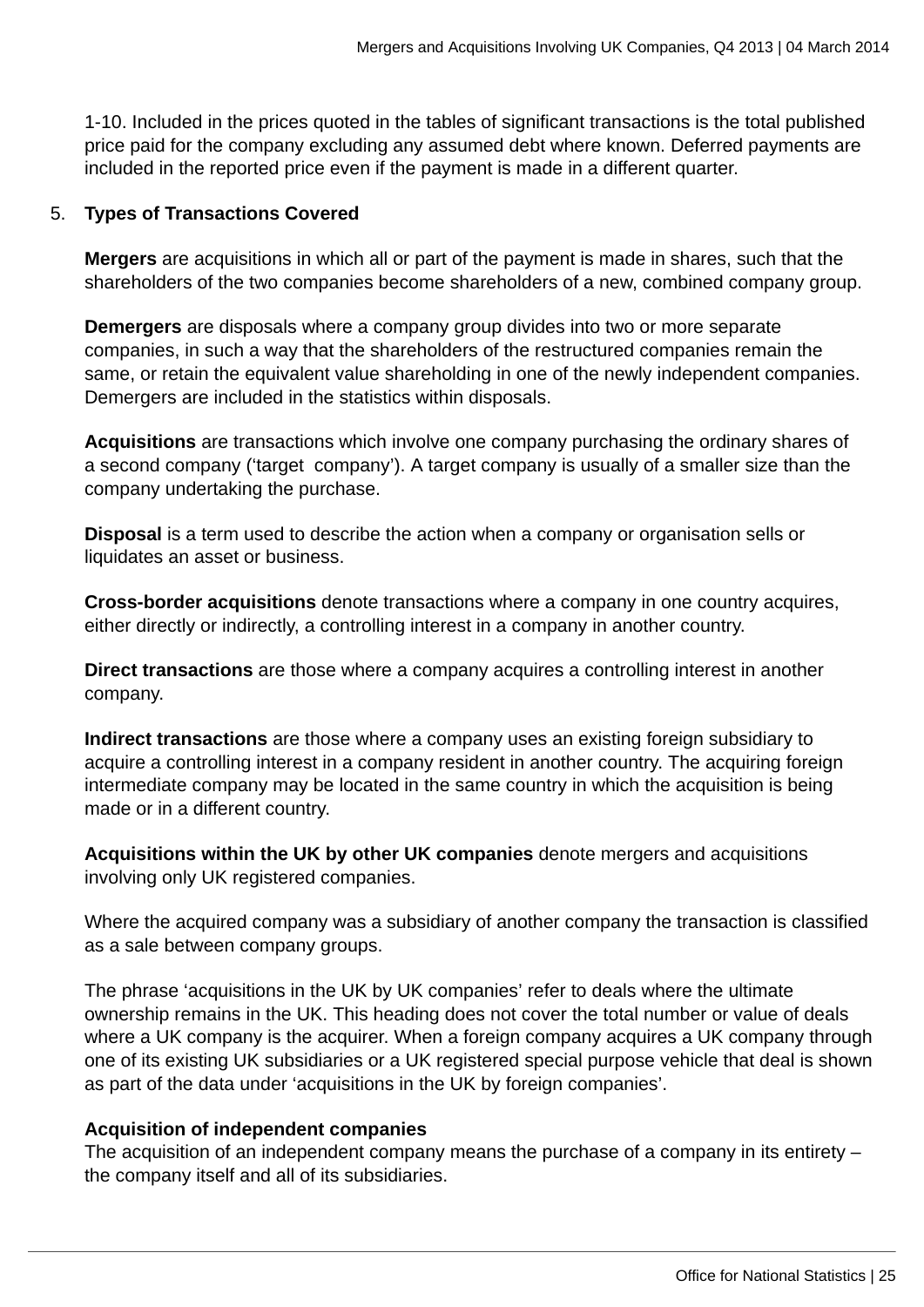#### **Acquisition of subsidiary companies**

The acquisition of a subsidiary company means the purchase of part of a company.

#### 6. **Financing**

This statistical bulletin provides details of the application of funds to effect mergers and acquisitions and the proceeds raised from disinvestments and demergers.

For indirect foreign transactions there is the added complication of considering the movements of funds either as capital injection or in the form of loans between parent companies and their foreign subsidiaries making the acquisition. Occasionally, the foreign subsidiary obtains the funds required partly or entirely outside the UK from sources such as:

- Own resources;
- Borrowing from banks and other local sources;
- Share, bond and other capital or notes issued abroad.

Also, a transaction may be funded by more than one method.

#### 7. **Revisions**

Data for all Q1, Q2 and Q3 2013 have been revised in the light of new information, and so revisions to the data for Q1,Q2 and Q3 2013 have been published in this statistical bulletin. No further revisions to data prior to Q1 2013 have been made. Therefore time series data for all quarters of 2012 and any previous historic quarterly and annual periods remain unchanged.

Annual data tables for 2013 are produced in conjunction with the Q4 2013 data. Revisions to the 2013 quarterly and annual figures are recalculated at Q1 2014 only. No revisions to annual data prior to 2013 have been made. Therefore time series data for previous historic annual periods remain s unchanged.

Revisions to the aggregates used in M&A principally occur for the following reasons:

- **Completion of transactions**: On announcement of a proposed transaction an expected completion date is usually given. The publicly reported values will be allocated to the quarter of expected completion. If the transaction is ultimately completed in an earlier or later quarter, the recorded values will be reallocated to the new quarter.
- **Publicly reported values**: Publicly reported values are initially used to compile the aggregates. These can vary considerably from the values ultimately supplied by the respondents, frequently because the assumption of debt has been included in the publicly reported value. A nominal value is applied if no publicly reported value is available. The final values used to create the aggregates are those supplied by the respondent.
- **Non-completion of transactions**: On announcement of a proposed transaction the publicly reported value of the transaction is recorded. If the transaction does not subsequently take place the recorded value will be deleted.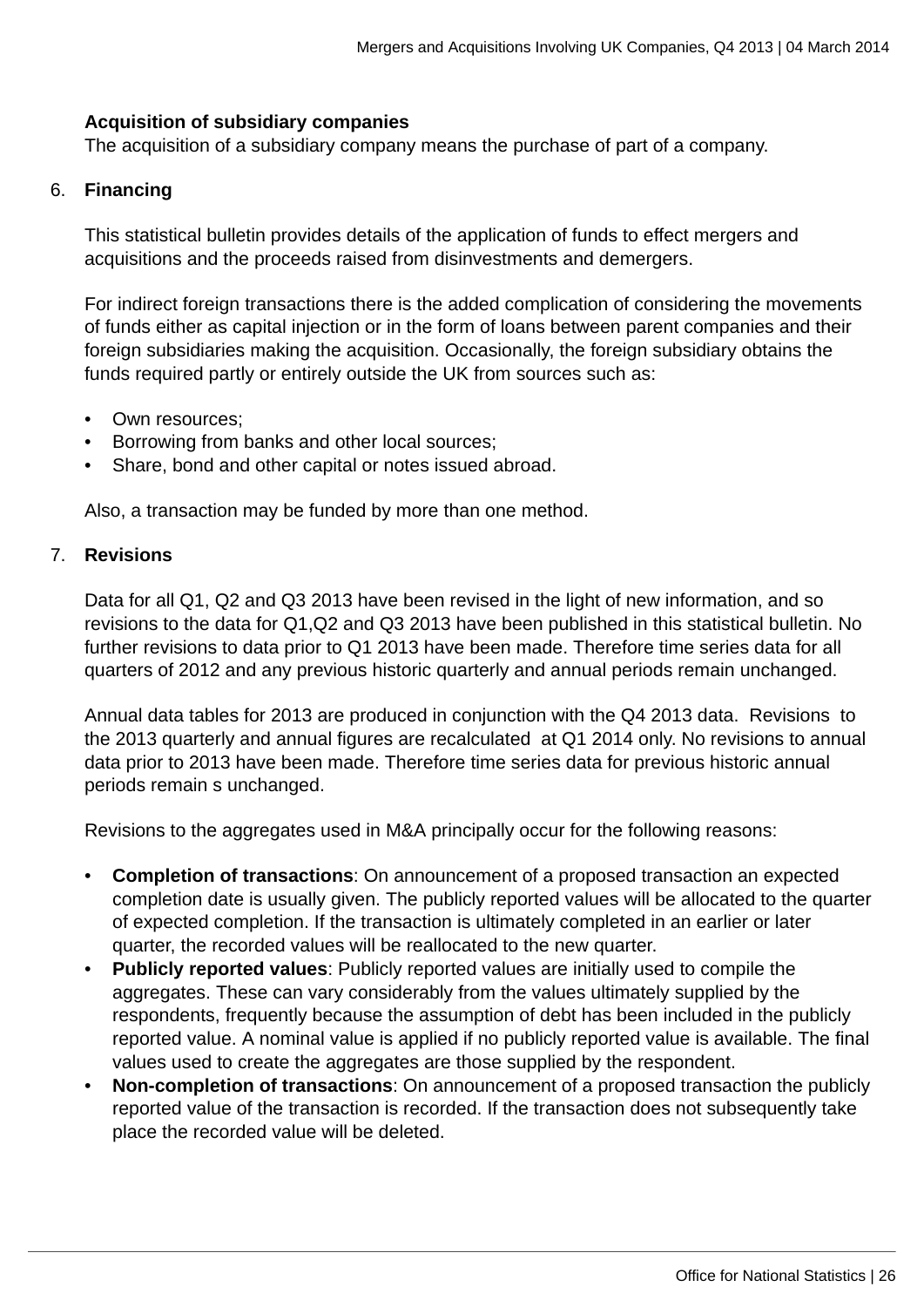- **Non-share transactions**: On announcement of a proposed transaction it may appear that there will be transactions in the share capital of the companies involved and the publicly reported values will be recorded. If subsequent information contradicts this the recorded values will be amended or deleted.
- **Control**: On announcement of a proposed transaction it may appear that the transaction will give the purchasing company control of the purchased company, that is, a share ownership of greater than 50%. If subsequent information contradicts this the recorded values will be amended or deleted.
- **Revisions from respondents**: Very occasionally respondents revise the values that they have previously supplied to ONS. The revised values are those used to create the aggregates.

| <b>Europe</b>                             |                           |                      |                                                  |
|-------------------------------------------|---------------------------|----------------------|--------------------------------------------------|
| <b>EU</b>                                 | Austria                   | <b>Belgium</b>       | <b>Bulgaria</b>                                  |
|                                           | Croatia                   | Cyprus               | <b>Czech Republic</b>                            |
|                                           | <b>Denmark</b>            | Estonia              | Finland                                          |
|                                           | France                    | Germany              | Greece                                           |
|                                           | Hungary                   | Irish Republic       | Italy                                            |
|                                           | Latvia                    | Lithuania            | Luxembourg                                       |
|                                           | Malta                     | <b>Netherlands</b>   | Poland                                           |
|                                           | Portugal                  | Romania              | Slovakia                                         |
|                                           | Slovenia                  | Spain                | Sweden                                           |
|                                           |                           |                      |                                                  |
| <b>Other European</b><br><b>Countries</b> | Albania                   | Andorra              | <b>Belarus</b>                                   |
|                                           | Bosnia and<br>Herzegovina | <b>Faroe Islands</b> | Gibraltar                                        |
|                                           | Iceland                   | Liechtenstein        | Macedonia, the<br>Former Yugoslav<br>Republic of |
|                                           | Moldova                   | Montenegro           | Norway                                           |
|                                           | Russian<br>Federation     | San Marino           | Serbia                                           |
|                                           | Switzerland               | Turkey               | Ukraine                                          |

#### **Table A: Definitions of geographic and economic areas**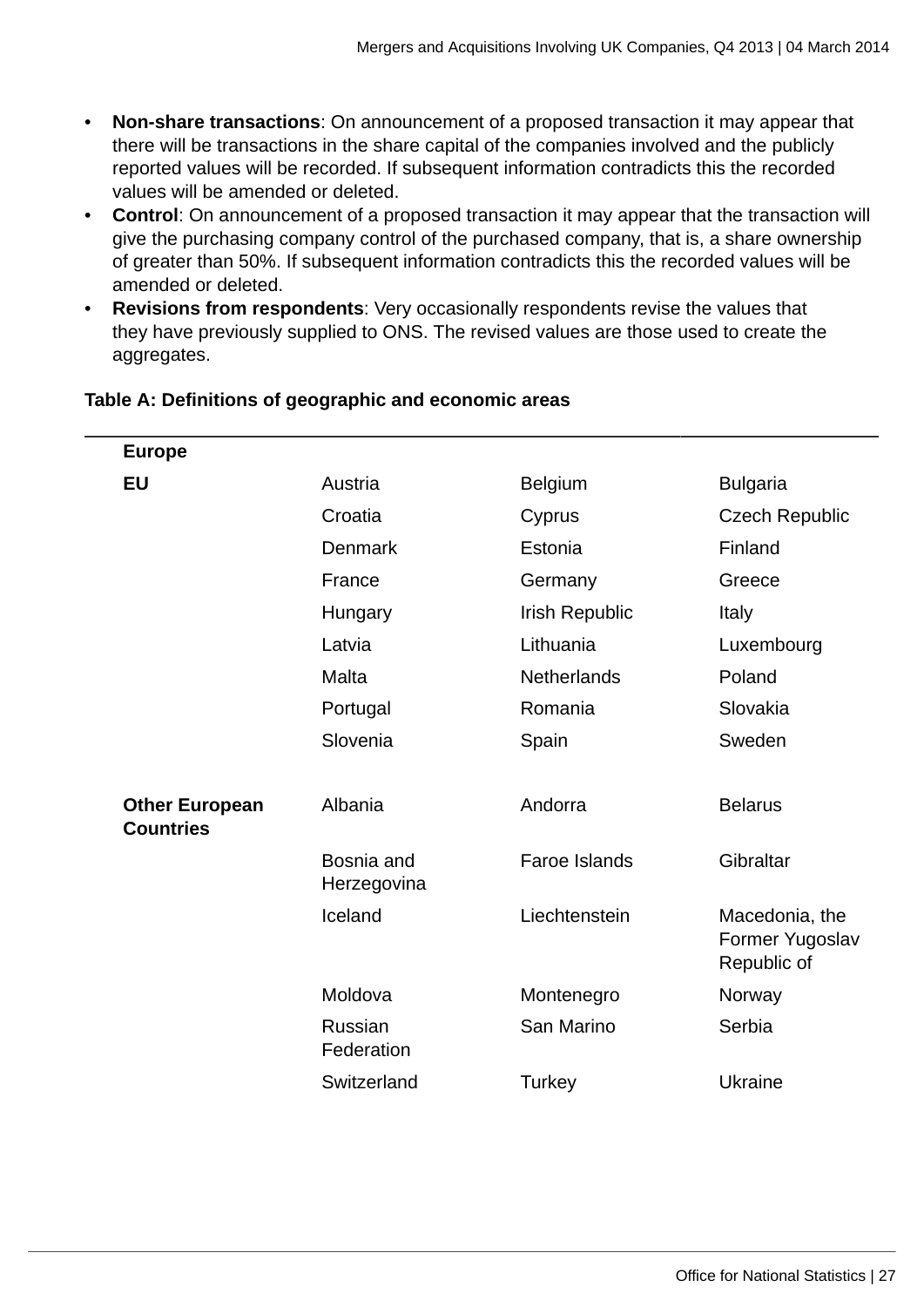UK Offshore Islands (Guernsey, Jersey, other Channel Islands & Isle of Man)

Vatican City State

#### **The Americas**

| Anguilla<br>Antigua &<br><b>Barbuda</b> |                                   | Argentina                   | Aruba                                       |
|-----------------------------------------|-----------------------------------|-----------------------------|---------------------------------------------|
| <b>Bahamas</b>                          | <b>Barbados</b>                   | <b>Belize</b>               | <b>Bermuda</b>                              |
| <b>Bolivia</b>                          | Bonaire, Sint<br>Eustatius & Saba | <b>Brazil</b>               | <b>British Virgin</b><br><b>Islands</b>     |
| Canada                                  | Cayman Islands                    | Chile                       | Colombia                                    |
| Costa Rica                              | Cuba                              | Curacao                     | Dominica                                    |
| Dominican<br>Republic                   | Ecuador                           | El Salvador                 | <b>Falkland Islands</b>                     |
| Greenland                               | Grenada                           | Guatemala                   | Guyana                                      |
| Haiti                                   | Honduras                          | Jamaica                     | Mexico                                      |
| Montserrat                              | Nicaragua                         | Panama                      | Paraguay                                    |
| Peru                                    | <b>St Kitts &amp; Nevis</b>       | Saint Lucia                 | <b>Sint Maarten</b>                         |
| St Vincent & the<br>Grenadines          | Suriname                          | Trinidad & Tobago           | <b>Turks &amp; Caicos</b><br><b>Islands</b> |
| Uruguay                                 | <b>US Virgin Islands</b>          | <b>USA</b>                  | Venezuela                                   |
| Asia                                    |                                   |                             |                                             |
| Afghanistan                             | Armenia                           | Azerbaijan                  | <b>Bahrain</b>                              |
| Bangladesh                              | <b>Bhutan</b>                     | <b>Brunei</b><br>Darussalam | Burma/Myanmar                               |
| Cambodia                                | China                             | Georgia                     | Hong Kong                                   |
| India                                   | Indonesia                         | Iran                        | Iraq                                        |
| <b>Israel</b>                           | Japan                             | Jordan                      | Kazakhstan                                  |
| Kuwait                                  | Kyrgyzstan                        | Laos                        | Lebanon                                     |
| Macao                                   | Malaysia                          | <b>Maldives</b>             | Mongolia                                    |
| Nepal                                   | North Korea                       | Oman                        | Pakistan                                    |
| Palestinian<br><b>Territory</b>         | Philippines                       | Qatar                       | Saudi Arabia                                |
| Singapore                               | South Korea                       | Sri Lanka                   | Syria                                       |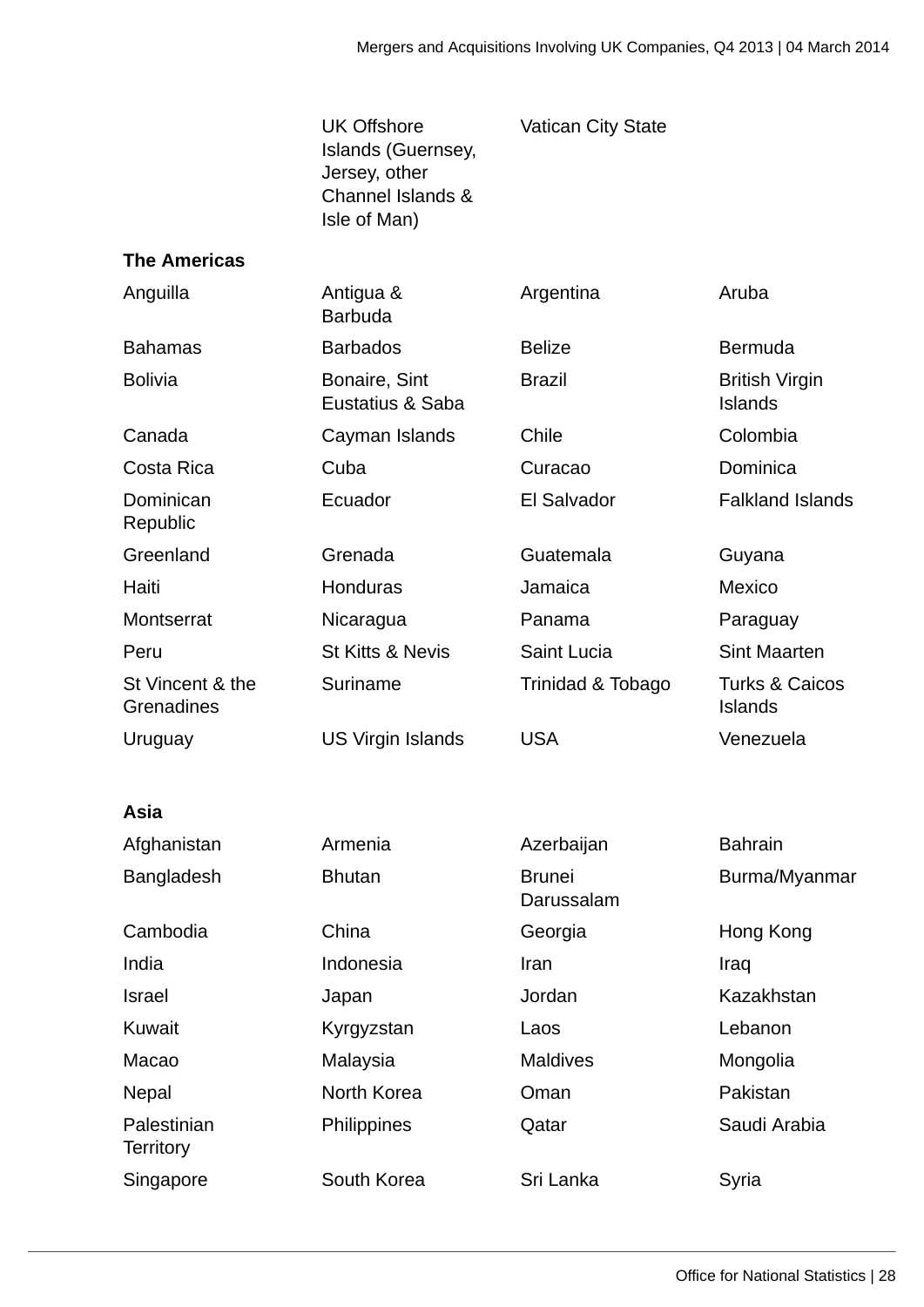| Taiwan                                      | Tajikistan                                     | Thailand                                            | Timor - Leste                              |
|---------------------------------------------|------------------------------------------------|-----------------------------------------------------|--------------------------------------------|
| Turkmenistan                                | <b>United Arab</b><br><b>Emirates</b>          | Uzbekistan                                          | <b>Viet Nam</b>                            |
| Yemen                                       |                                                |                                                     |                                            |
| <b>Australasia &amp; Oceania</b>            |                                                |                                                     |                                            |
| American Samoa                              | Antarctica                                     | Australia                                           | <b>Bouvet Island</b>                       |
| Christmas Island                            | Cocos (Keeling)<br><b>Islands</b>              | Cook Islands                                        | French Polynesia                           |
| <b>French Southern</b><br>& Antarctic Lands | Fiji                                           | Guam                                                | Heard Island &<br><b>Macdonald Islands</b> |
| Kiribati                                    | <b>Marshall Islands</b>                        | Micronesia,<br><b>Federated States</b><br>of        | Nauru                                      |
| New Caledonia                               | New Zealand                                    | <b>Niue</b>                                         | Norfolk Island                             |
| Northern Mariana<br><b>Islands</b>          | Palau                                          | Papua New<br>Guinea                                 | Pitcairn                                   |
| Samoa                                       | Solomon Islands                                | South Georgia &<br>South Sandwich<br><b>Islands</b> | <b>Tokelau</b>                             |
| Tonga                                       | Tuvalu                                         | <b>US Minor Outlying</b><br><b>Islands</b>          | Vanuatu                                    |
| <b>Wallis &amp; Futuna</b>                  |                                                |                                                     |                                            |
| <b>Africa</b>                               |                                                |                                                     |                                            |
| Algeria                                     | Angola                                         | <b>Benin</b>                                        | <b>Botswana</b>                            |
| <b>British Indian</b><br>Ocean Territory    | <b>Burkina Faso</b>                            | <b>Burundi</b>                                      | Cameroon                                   |
| Cape Verde                                  | <b>Central African</b><br>Republic             | Chad                                                | Comoros                                    |
| Congo                                       | Democratic<br>Republic of the<br>Congo (Zaire) | Djibouti                                            | Egypt                                      |
| <b>Equatorial Guinea</b>                    | Eritrea                                        | Ethiopia                                            | Gabon                                      |
| Gambia                                      | Ghana                                          | Guinea                                              | Guinea Bissau                              |
| <b>Ivory Coast (Cote</b><br>d'Ivoire)       | Kenya                                          | Lesotho                                             | Liberia                                    |
| Libya                                       | Madagascar                                     | Malawi                                              | Mali                                       |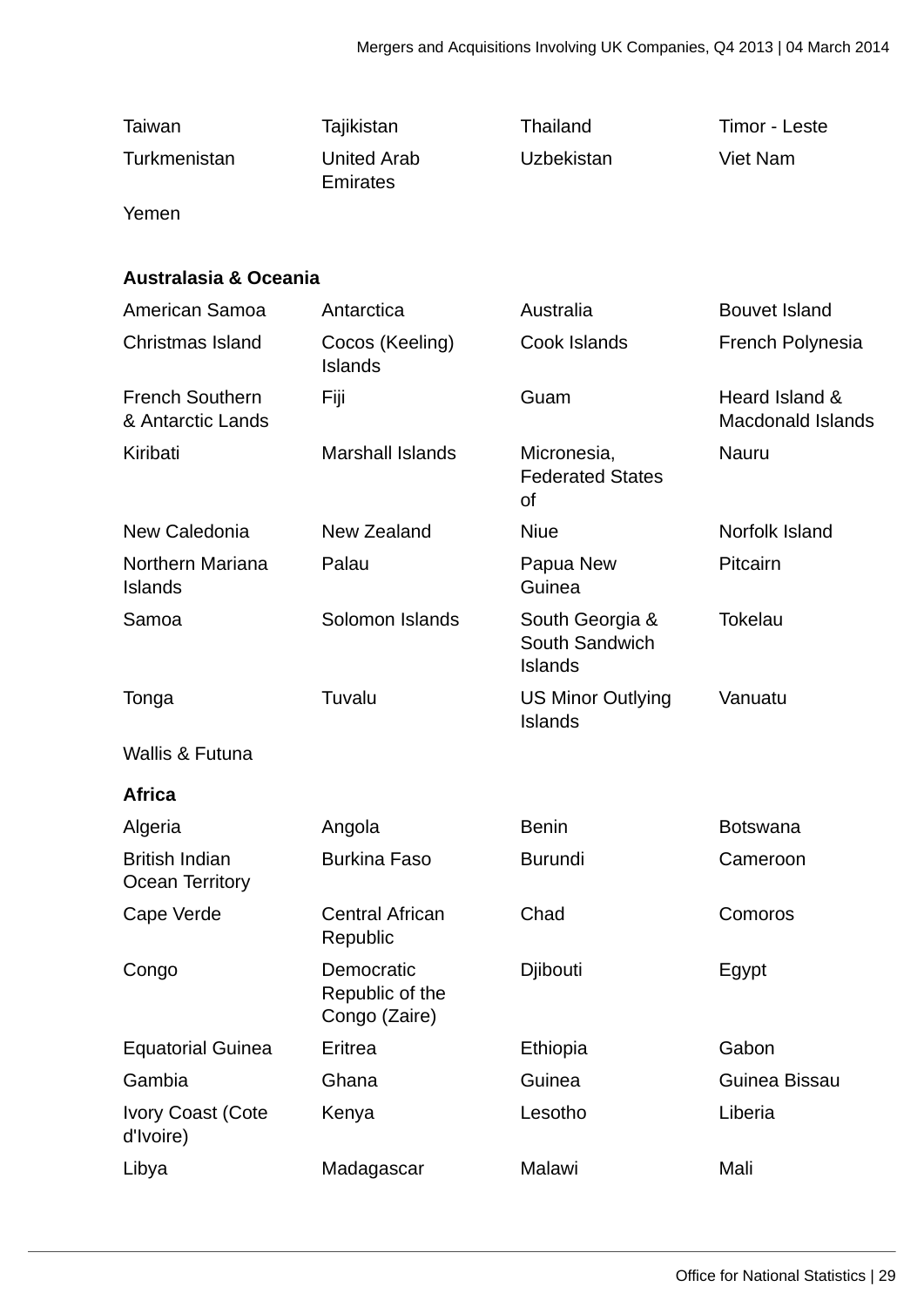| Mauritania             | <b>Mauritius</b> | Morocco     | Mozambique                                    |
|------------------------|------------------|-------------|-----------------------------------------------|
| <b>Namibia</b>         | Niger            | Nigeria     | Rwanda                                        |
| Sao Tome &<br>Principe | Senegal          | Seychelles  | Sierra Leone                                  |
| Somalia                | South Africa     | South Sudan | St Helena,<br>Ascension &<br>Tristan da Cunha |
| Sudan                  | Swaziland        | Tanzania    | Togo                                          |
| <b>Tunisia</b>         | Uganda           | Zambia      | Zimbabwe                                      |

#### **Table source:** Office for National Statistics

#### **Download table**

#### **XLS** [XLS format](http://www.ons.gov.uk:80/ons/rel/international-transactions/mergers-and-acquisitions-involving-uk-companies/q4-2013/prt-m-a-table-a.xls) (39.5 Kb)

#### **Data quality**

#### **Table B: Average revisions over the previous five quarters**

|                                         | Value in<br><b>Latest</b><br><b>Revised</b><br>Period (Q3<br>2013) | Average<br><b>Revision</b> | Average<br><b>Revision (%)</b> | Average<br>without<br><b>Regard to</b><br>Sign <sup>1</sup> |
|-----------------------------------------|--------------------------------------------------------------------|----------------------------|--------------------------------|-------------------------------------------------------------|
| Value of<br>Outward<br>Acquisitions     | 474.0                                                              | 734.8                      | 155.0                          | 819.3                                                       |
| Value of<br>Outward<br><b>Disposals</b> | 439.0                                                              | 959.8                      | 218.6                          | 1,195.3                                                     |
| Value of<br>Inward<br>Acquisitions      | 2,671.0                                                            | 294.8                      | 11.0                           | 317.5                                                       |
| Value of<br>Inward<br><b>Disposals</b>  | 623.0                                                              | 89.8                       | 14.4                           | 112.3                                                       |
| Value of<br>Domestic<br>Acquisitions    | 1,165.0                                                            | 536.8                      | 46.1                           | 652.8                                                       |

£ million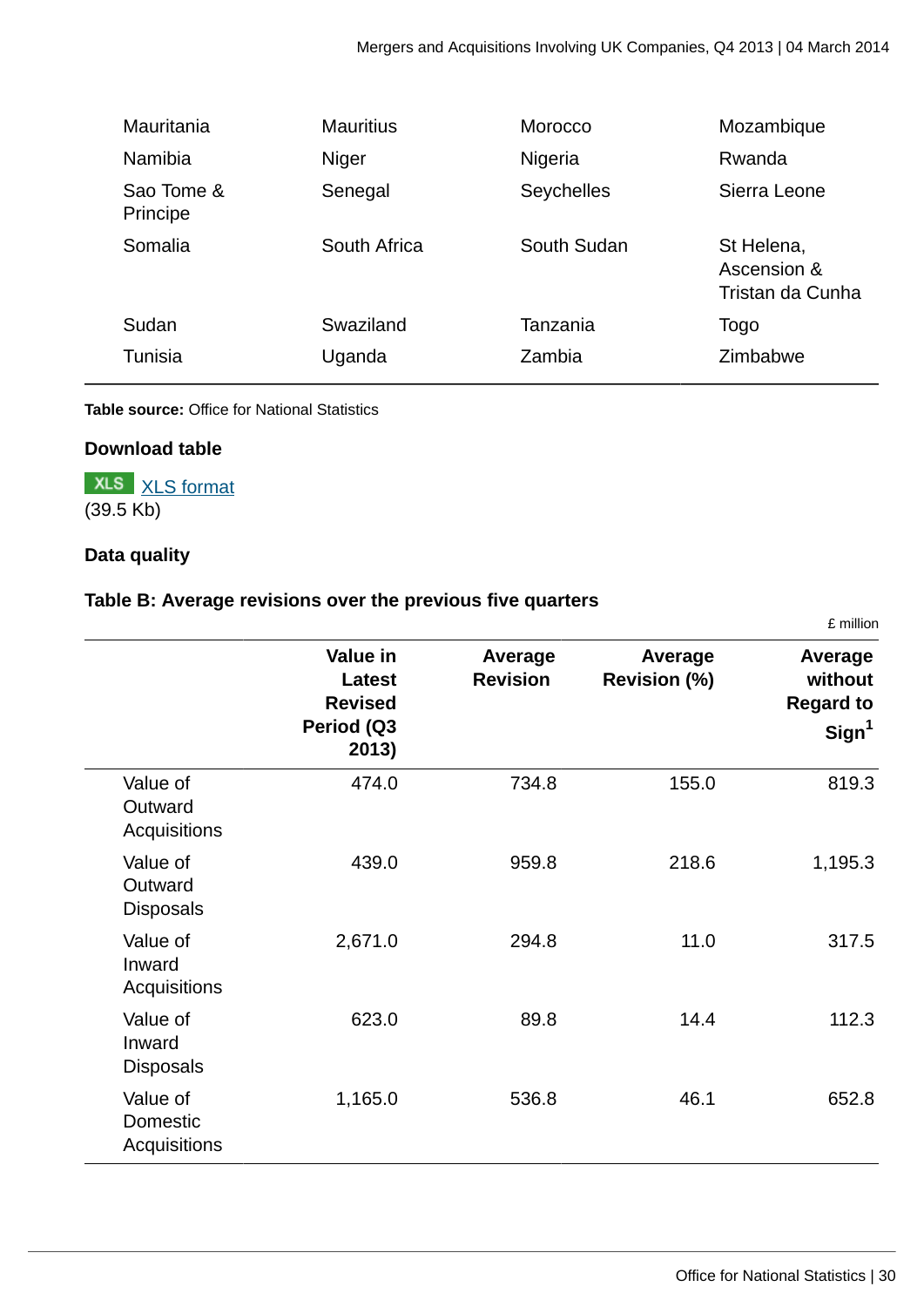**Table source:** Office for National Statistics

#### **Table notes:**

1. Average absolute revision.

#### **Download table**

#### **XLS** [XLS format](http://www.ons.gov.uk:80/ons/rel/international-transactions/mergers-and-acquisitions-involving-uk-companies/q4-2013/prt-m-a-table-b.xls) (30 Kb)

#### **Table C: Average revisions over the previous five quarters**

|                                           | <b>Number in Latest</b><br><b>Revised Period (Q3</b><br>2013) | <b>Average Revision</b> |
|-------------------------------------------|---------------------------------------------------------------|-------------------------|
| Number of Outward<br>Acquisitions         | 7.0                                                           | 8.6                     |
| Number of Outward<br><b>Disposals</b>     | 5.0                                                           | 4.6                     |
| Number of Inward<br>Acquisitions          | 55.0                                                          | 6.2                     |
| Number of Inward<br><b>Disposals</b>      | 8.0                                                           | 1.8                     |
| <b>Number of Domestic</b><br>Acquisitions | 71.0                                                          | 11.4                    |

**Table source:** Office for National Statistics

#### **Download table**

**XLS** [XLS format](http://www.ons.gov.uk:80/ons/rel/international-transactions/mergers-and-acquisitions-involving-uk-companies/q4-2013/prt-m-a-table-c.xls) (29.5 Kb)

#### 8. **Response Rates**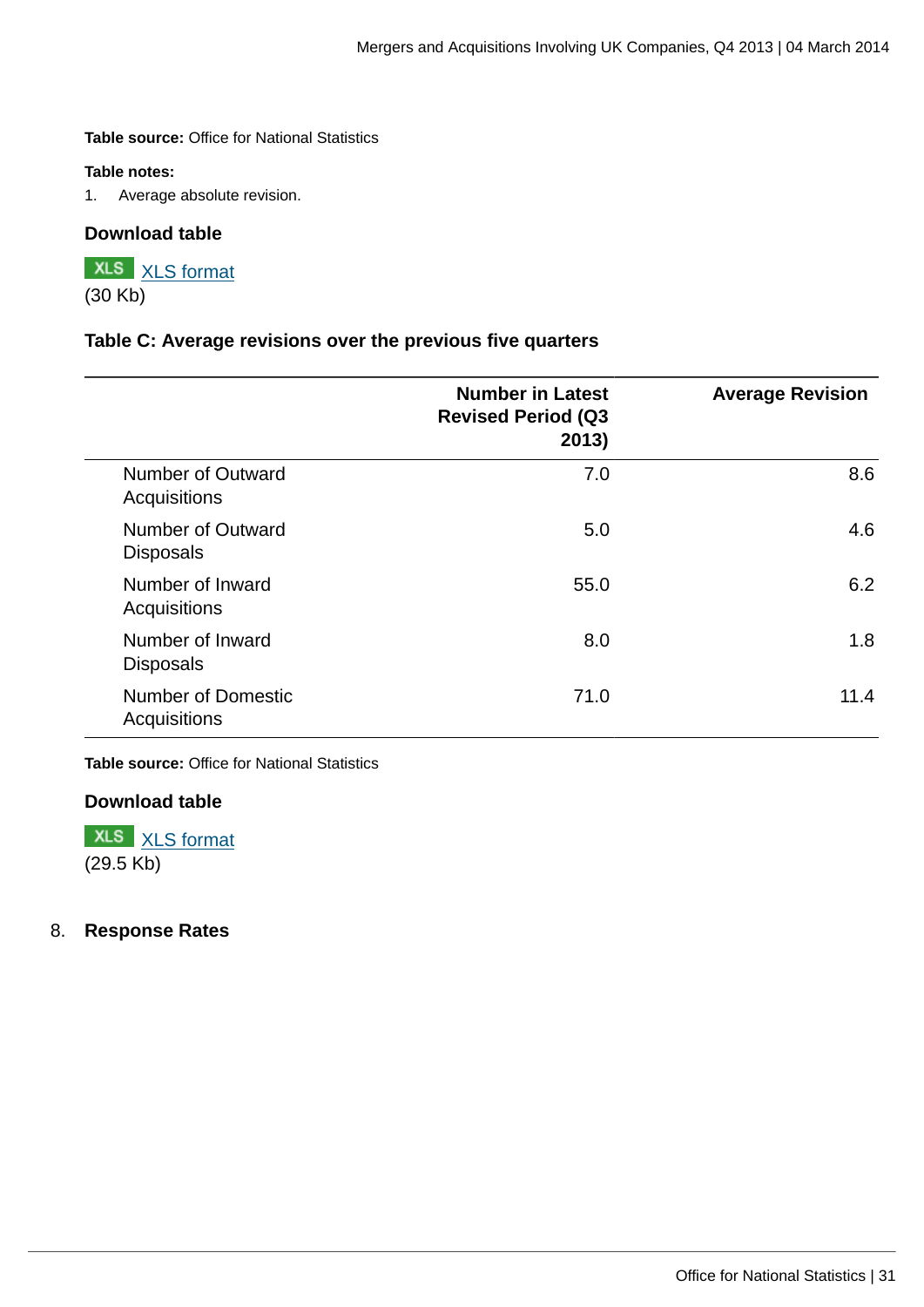#### **Table D: Response rates**

| <b>Cross-border mergers and acquisitions: Outward</b> |         |         |
|-------------------------------------------------------|---------|---------|
| Statistics of sample size – latest survey conducted:  |         |         |
| Reference period                                      | Q3 2013 | Q4 2013 |
| Response rate (%)                                     | 100.0   | 80.0    |
|                                                       |         |         |
| <b>Cross-border mergers and acquisitions: Inward</b>  |         |         |
| Statistics of sample size – latest survey conducted:  |         |         |
| Reference period                                      | Q3 2013 | Q4 2013 |
| Response rate (%)                                     | 90.4    | 87.2    |
|                                                       |         |         |
| Domestic mergers and acquisitions (DAM)               |         |         |
| Statistics of sample size - latest survey conducted:  |         |         |
| Reference period                                      | Q3 2013 | Q4 2013 |
| Response rate (%)                                     | 87.5    | 87.8    |
| <b>Table source:</b> Office for National Statistics   |         |         |

#### **Download table**

**XLS** [XLS format](http://www.ons.gov.uk:80/ons/rel/international-transactions/mergers-and-acquisitions-involving-uk-companies/q4-2013/prt-m-a-table-d.xls) (30 Kb)

#### 9. **Notes to Tables**

The deal identification threshold was increased at Q1 2010 to a value of £1.0 million from a previous value of £0.1 million. As a consequence there is a discontinuity in the value and number of deals reported from Q1 2010 onwards compared with previous periods.

Symbols used in the tables are:

.. Figure suppressed to avoid disclosure of information relating to individual enterprises.

– Nil or less than half the final digit shown.

The sum of constituent items in tables may not always agree exactly with the totals shown due to rounding.

#### 10. **Office for National Statistics**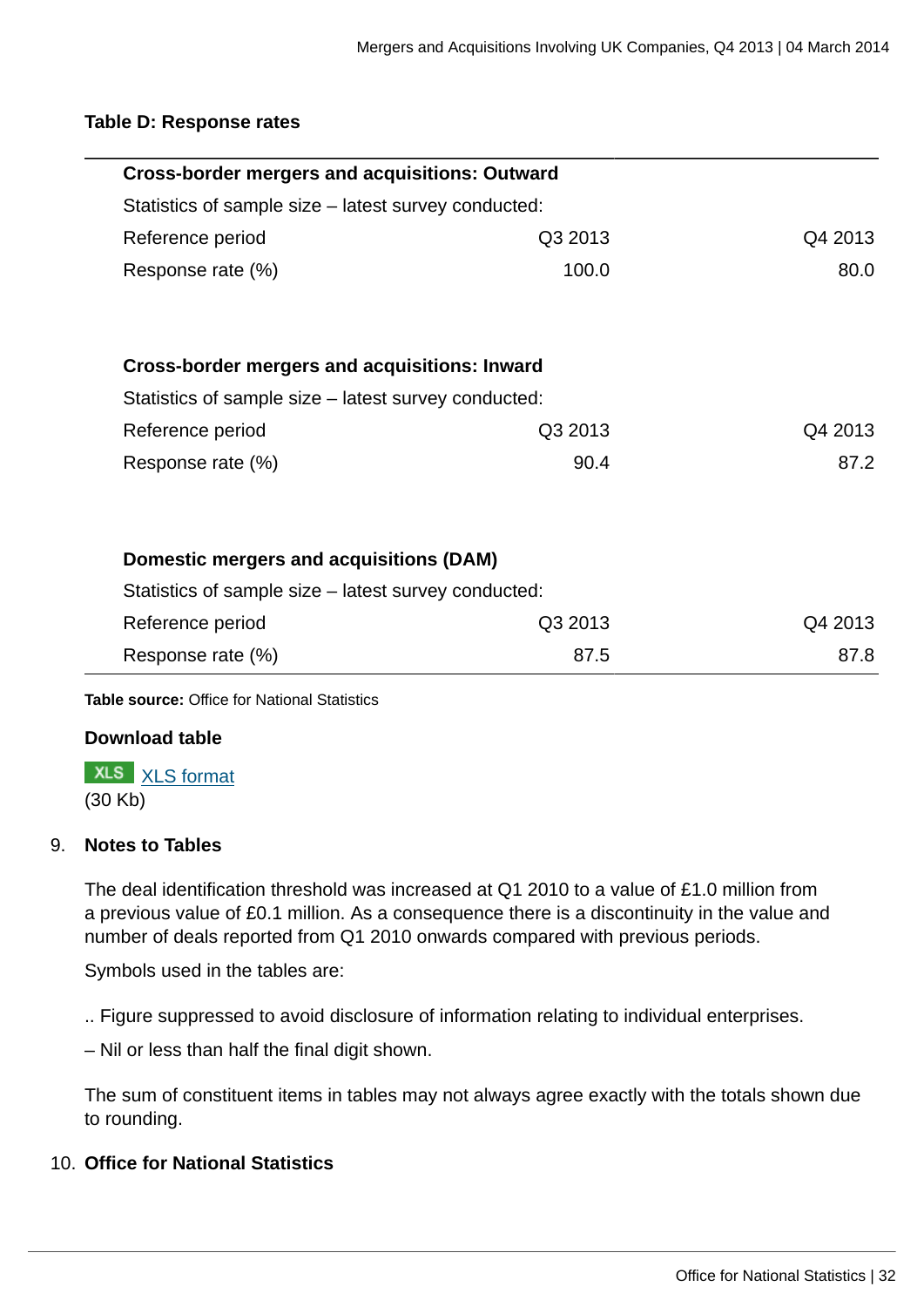The Office for National Statistics (ONS) is the executive office of the UK Statistics Authority, a non-ministerial department which reports directly to Parliament. ONS is the UK government's single largest statistical producer. It compiles information about the UK's society and economy, and provides the evidence-base for policy and decision-making, the allocation of resources, and public accountability. The Director General of ONS reports directly to the National Statistician who is the Authority's Chief Executive and the Head of the Government Statistical Service.

The UK Statistics Authority has reviewed this publication in its report: "[Assessment of](http://www.statisticsauthority.gov.uk/assessment/assessment/assessment-reports/assessment-report-164---statistics-on-international-transactions.pdf) [compliance with the Code of Practice for Official Statistics": Statistics of International](http://www.statisticsauthority.gov.uk/assessment/assessment/assessment-reports/assessment-report-164---statistics-on-international-transactions.pdf) [Transactions,](http://www.statisticsauthority.gov.uk/assessment/assessment/assessment-reports/assessment-report-164---statistics-on-international-transactions.pdf) which was published on 8 December 2011. This review recommended that the Mergers and Acquisitions estimates be designated as National Statistics, subject to ONS carrying out certain requirements. ONS met all of these requirements on 3 May 2013.

Designation can be broadly interpreted to mean that the statistics:

- meet identified user needs:
- are well explained and readily accessible;
- are produced according to sound methods, and
- are managed impartially and objectively in the public interest.

Once statistics have been designated as National Statistics it is a statutory requirement that the Code of Practice shall continue to be observed.

#### 11. **Social media**

Follow ONS on [Twitter](http://www.ons.gov.uk:80/ons/external-links/social-media/twitter.html) **icon\_twitter**

#### r

and receive up to date information about our statistics.

Like ONS on [Facebook](http://www.ons.gov.uk:80/ons/external-links/social-media/index.html) **icon\_facebook**

#### L£I

to receive our updates in your newsfeed and to post comments on our page.

Watch our videos on [YouTube.](http://www.ons.gov.uk:80/ons/external-links/social-media/youtube.html)

#### 12. **The Government Statistical Service (GSS)**

The Government Statistical Service is a network of professional statisticians and their staff operating both within the Office for National Statistics and across more than 30 other government departments and agencies.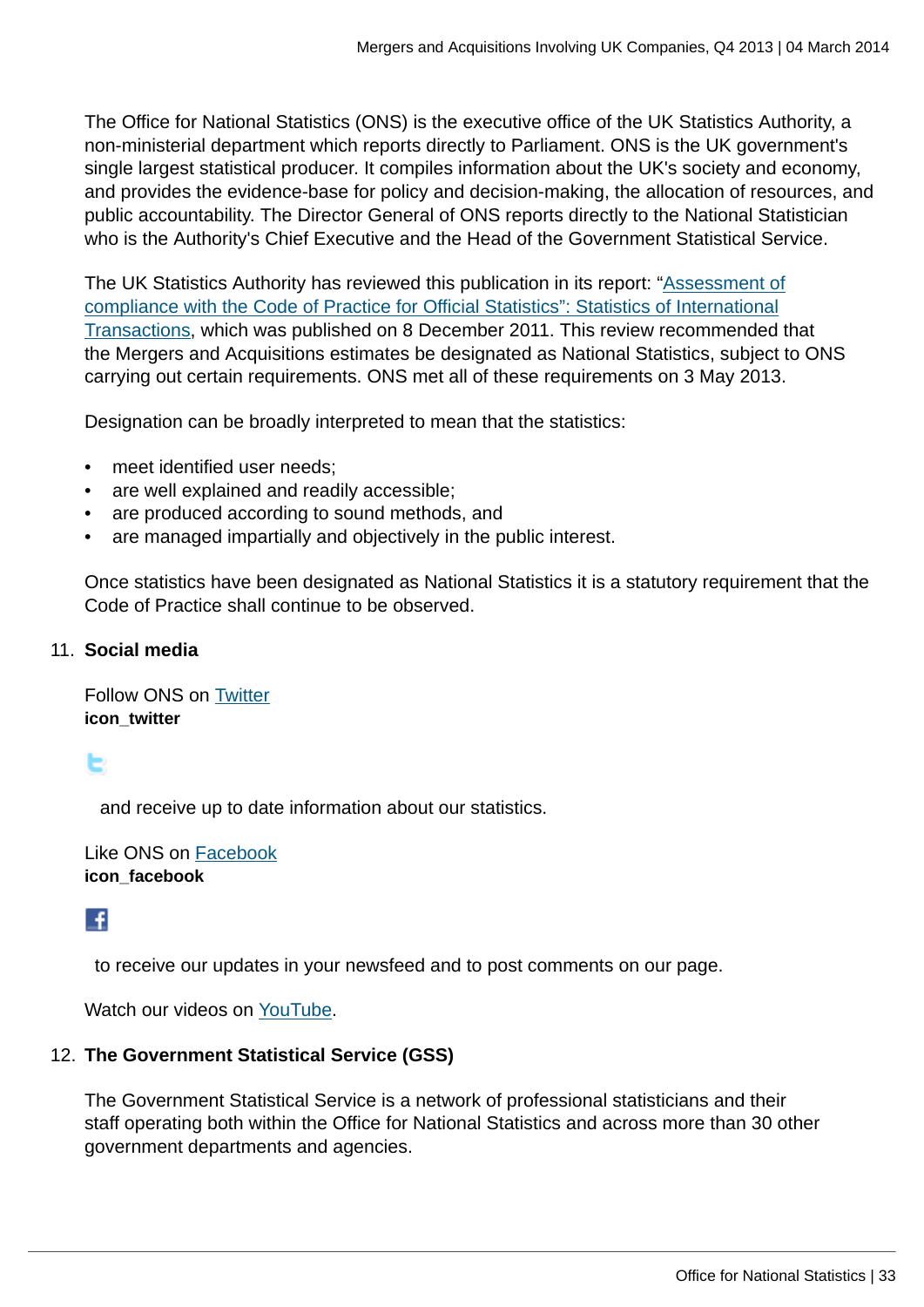#### 13. **Government Statistical Service (GSS) business statistics**

To find out about other official business statistics, and choose the right data for your needs, use the [GSS Business Statistics Interactive User Guide](http://www.ons.gov.uk:80/ons/guide-method/understanding-ons-statistics/business-statistics---interactive-user-guide/index.html). By selecting your topics of interest, the tool will pinpoint publications that should be of interest to you, and provide you with links to more detailed information and the relevant statistical releases. It also offers guidance on which statistics are appropriate for different uses.

#### 14. **Discussing ONS business statistics online**

There is a [Business and Trade Statistics](http://www.ons.gov.uk:80/ons/external-links/organisations/statsusernet/business-and-trade-statistics.html) community on the [StatsUserNet](http://www.ons.gov.uk:80/ons/external-links/organisations/statsusernet/statsusernet-home.html) website. StatsUserNet is the Royal Statistical Society's interactive site for users of official statistics. The community objectives are to promote dialogue and share information between users and producers of official business and trade statistics about the structure, content and performance of businesses within the UK. Anyone can join the discussions by registering via either of the links above.

#### 15. **Special events**

ONS has published commentary, analysis and policy on 'Special Events' which may affect statistical outputs. For full details visit the [Special Events](http://www.ons.gov.uk:80/ons/guide-method/method-quality/general-methodology/special-events-group/index.html) page on the ONS website.

#### 16. **Release policy**

All data in this release can be downloaded free of charge from the ONS website. Alternatively for low-cost tailored data call Online Services on +44 (0)845 601 3034 or email: [info@ons.gsi.gov.uk](mailto:info@ons.gsi.gov.uk)

Here are the instructions to obtain a full time series of data from the statistical bulletin or release pages:

- Select 'Data in this release';
- Select 'View datasets associated with this release';
- Select the latest release;
- Select 'Select series from this dataset';
- Select the reference table of interest;
- Select 'View series';
- Select the series of interest (Hint: for a custom download you can use SHIFT to select a range of series or CTRL to select multiple individual series);
- Select 'View selection';
- Select 'Download'.
- 17. Details of the policy governing the release of new data are available by visiting [www.statisticsauthority.gov.uk/assessment/code-of-practice/index.html](http://www.statisticsauthority.gov.uk/assessment/code-of-practice/index.html) or from the Media Relations Office email: [media.relations@ons.gsi.gov.uk](mailto:media.relations@ons.gsi.gov.uk)

These National Statistics are produced to high professional standards and released according to the arrangements approved by the UK Statistics Authority.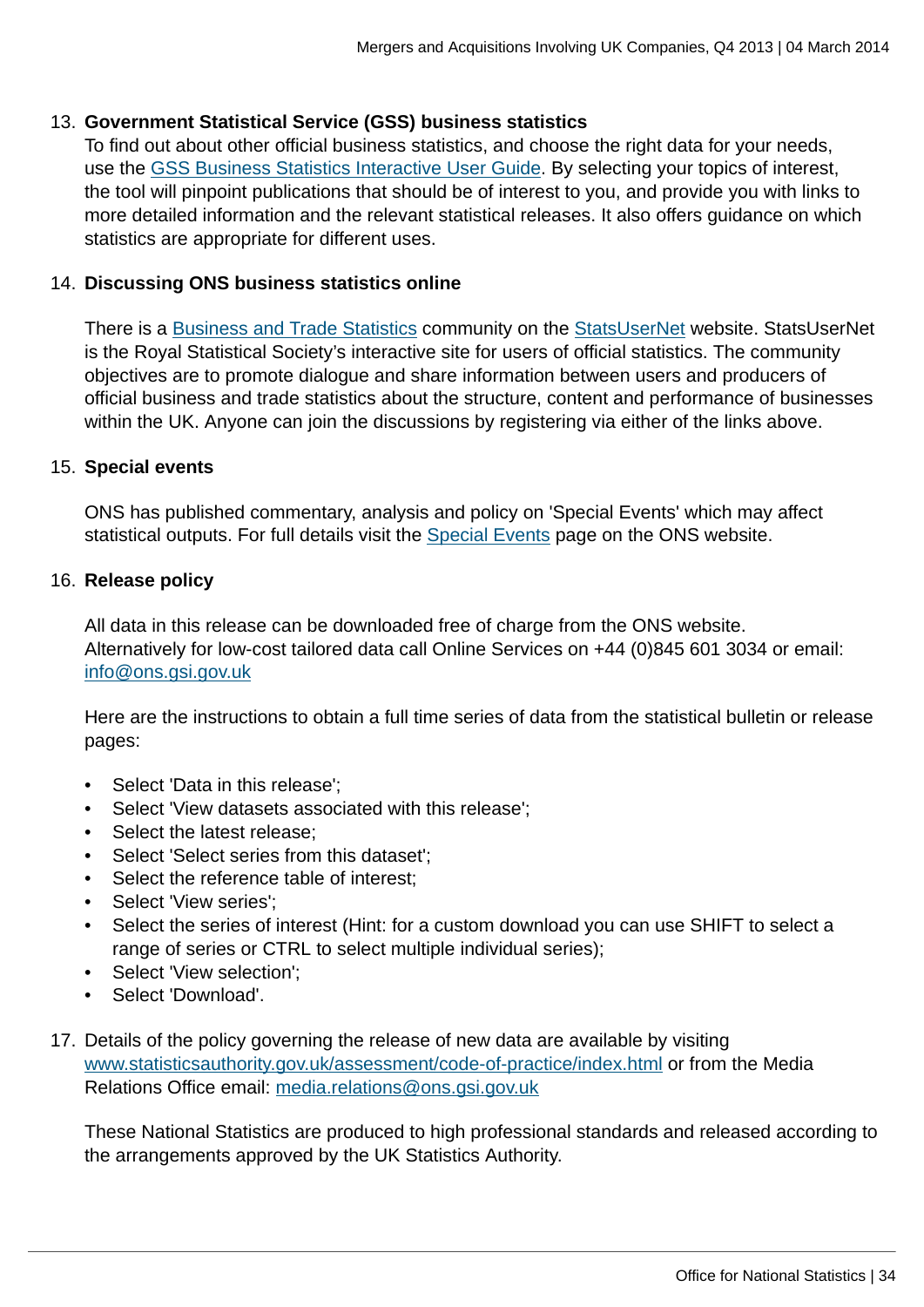#### **Copyright**

© Crown copyright 2014

You may use or re-use this information (not including logos) free of charge in any format or medium, under the terms of the Open Government Licence. To view this licence, visit www.nationalarchives.gov.uk/doc/open-government-licence/ or write to the Information Policy Team, The National Archives, Kew, London TW9 4DU, or email: [psi@nationalarchives.gsi.gov.uk](mailto:psi@nationalarchives.gsi.gov.uk).

This document is also available on our website at [www.ons.gov.uk.](http://www.ons.gov.uk/)

#### **Statistical contacts**

| <b>Name</b>    | <b>Phone</b> | <b>Department</b> | Email                                                  |
|----------------|--------------|-------------------|--------------------------------------------------------|
| Ciara Williams |              |                   | +44 (0)1633 456455 Business Outputs M&A@ons.gsi.gov.uk |
|                |              | and Development   |                                                        |
|                |              | <b>Division</b>   |                                                        |

#### **Next Publication Date:** 03 June 2014

**Issuing Body:** Office for National Statistics

#### **Media Contact Details:**

Telephone: 0845 604 1858 (8.30am-5.30pm Weekdays)

Emergency out of hours (limited service): 07867 906553

Email: [media.relations@ons.gsi.gov.uk](mailto:media.relations@ons.gsi.gov.uk)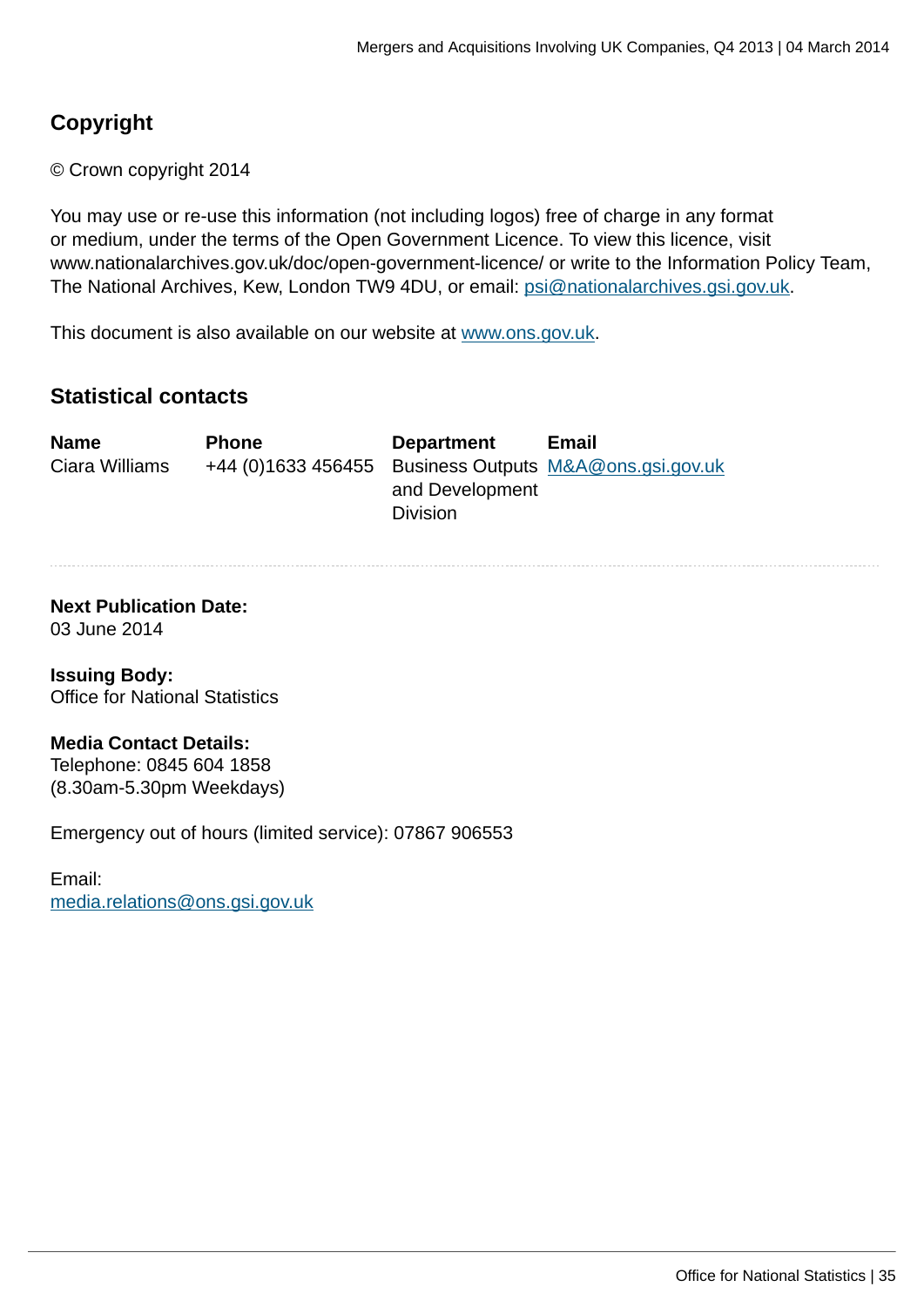|  | million |
|--|---------|
|  |         |

£ million

|                      | Transactions abroad by UK companies |                                       |                  |                      |                |                    | Transactions in the UK by foreign companies <sup>1</sup> |                  |
|----------------------|-------------------------------------|---------------------------------------|------------------|----------------------|----------------|--------------------|----------------------------------------------------------|------------------|
|                      | Acquisitions                        |                                       | <b>Disposals</b> |                      | Acquisitions   |                    | <b>Disposals</b>                                         |                  |
|                      | Number                              | Value                                 | Number           | Value                | Number         | Value              | Number                                                   | Value            |
|                      | CBAQ                                | <b>CBBI</b>                           | <b>CBAS</b>      | <b>CBBT</b>          | CBAU           | CBCQ               | <b>CBAW</b>                                              | <b>CBDB</b>      |
| 2004                 | 305                                 | 18709                                 | 118              | 5 4 8 5              | 178            | 29 9 28            | 54                                                       | 5514             |
| 2005                 | 365                                 | 32732                                 | 110              | 12 6 68              | 242            | 50 280             | 61                                                       | 8 3 8 7          |
| 2006                 | 405                                 | 37 412                                | 89               | 21 214               | 259            | 77 750             | 55                                                       | 14 208           |
| 2007                 | 441                                 | 57814                                 | 104              | 10 2 21              | 269            | 82 121             | 66                                                       | 7 5 24           |
| 2008                 | 298                                 | 29 670                                | 71               | 12 062               | 252            | 52 552             | 49                                                       | 5 1 3 9          |
| 2009                 | 118                                 | 10 148                                | 37               | 5 1 0 1              | 112            | 31 984             | 38                                                       | 7820             |
| 2010                 | 199                                 | 12 4 14                               | 73               | 11 411               | 212            | 36 643             | 58                                                       | 9891             |
| 2011                 | 286                                 | 50 234                                | 80               | 14 111               | 237            | 32 967             | 69                                                       | 11748            |
| 2012                 | 122                                 | 17933                                 | 40               | $\ldots$             | 161            | 17414              | 27                                                       |                  |
| 2013                 | 50                                  | $\ddotsc$                             | $\ddotsc$        |                      | 135            | 31 144             | 25                                                       | 1586             |
|                      |                                     |                                       |                  |                      |                |                    |                                                          |                  |
| 2010 Q1 <sup>2</sup> | 30                                  | 1 0 2 7                               | 13               | 2790                 | 54             | 14 371             | 8                                                        | 332              |
| Q2                   | 49                                  | 2 2 9 3                               | 18               | 866                  | 48             | 2841               | 15                                                       | 1 0 9 2          |
| Q <sub>3</sub>       | 54                                  | 5 3 0 8                               | 18               | 4 1 8 9              | 59             | 12 4 05            | 19                                                       | 3 4 4 8          |
| Q <sub>4</sub>       | 66                                  | 3786                                  | 24               | 3566                 | 51             | 7 0 26             | 16                                                       | 5019             |
| 2011 Q1              | 70                                  | 19848                                 | 18               | 3 2 6 8              | 54             | 5765               | 15                                                       | 925              |
| Q2                   | 75                                  | 10 982                                | 19               | 3 1 1 0              | 68             | 9712               | 15                                                       | 6 102            |
| Q <sub>3</sub>       | 77                                  | 6816                                  | 22               | 3620                 | 68             | 5 1 0 8            | 17                                                       | 1887             |
| Q <sub>4</sub>       | 64                                  | 12 5 8 8                              | 21               | 4 1 1 3              | 47             | 12 3 8 2           | 22                                                       | 2 8 3 4          |
| 2012 Q1              | 25                                  | 772                                   | 8                | 2 1 2 2              | 51             | 4 2 3 5            | 8                                                        | $\ldots$         |
| Q2                   | 41                                  | 6 2 4 3                               | 14               | 1 3 7 5              | 48             | 2514               | 7                                                        | $\ddotsc$        |
| Q3                   | 21                                  | 8 2 3 1                               | $\overline{7}$   | 632                  | 39             | 8778               | 4                                                        |                  |
| Q <sub>4</sub>       | 35                                  | 2687                                  | 11               | $\ddot{\phantom{0}}$ | 23             | 1887               | 8                                                        | 1 1 5 0          |
| 2013 Q1              | 26                                  | 1836                                  | $10^{\dagger}$   | 5546                 | 19             | 3528               |                                                          | 89               |
| Q2                   | 13 <sup>†</sup>                     | 1 045 <sup><math>\dagger</math></sup> | 13               | $3.572^{+}$          | 33             | $23,506^{\dagger}$ | $\frac{4}{8}$ t                                          | 710 <sup>†</sup> |
| Q <sub>3</sub>       | 7                                   | 474                                   | 5                | 439                  | $55^{\dagger}$ | 2671               | 8                                                        | 623              |
| Q <sub>4</sub>       | 4                                   | $\ldots$                              | $\ddotsc$        | $\ldots$             | 28             | 1 4 3 9            | 5                                                        | 164              |

### **2 Mergers and acquisitions abroad by UK companies: source of funding**

|      |        | Total $3$<br>Direct transactions <sup>4</sup> |                                     | Indirect transactions of which: |                                  |             |                                |         |
|------|--------|-----------------------------------------------|-------------------------------------|---------------------------------|----------------------------------|-------------|--------------------------------|---------|
|      |        |                                               | Funds paid directly<br>by UK parent |                                 | Funded by loan<br>from UK parent |             | Funds raised<br>locally abroad |         |
|      | Number | Value                                         | Number                              | Value                           | Number                           | Value       | Number                         | Value   |
|      | CBAQ   | <b>CBBI</b>                                   | <b>CBBU</b>                         | <b>CBBV</b>                     | <b>CBBW</b>                      | <b>CBBX</b> | <b>CBBY</b>                    | CBBZ    |
| 2004 | 305    | 18709                                         | 186                                 | 9 2 5 0                         | 69                               | 8 0 7 6     | 71                             | 1 3 8 3 |
| 2005 | 365    | 32732                                         | 239                                 | 20 234                          | 69                               | 5511        | 83                             | 6987    |
| 2006 | 405    | 37 412                                        | 277                                 | 28 800                          | 96                               | 5498        | 54                             | 3 1 1 4 |
| 2007 | 441    | 57814                                         | 289                                 | 34 880                          | 105                              | 14814       | 66                             | 8 1 2 0 |
| 2008 | 298    | 29 670                                        | 196                                 | 17972                           | 75                               | 6688        | 44                             | 5010    |
| 2009 | 118    | 10 148                                        | 97                                  | 7456                            | 17                               | 2 5 3 0     | 11                             | 162     |
| 2010 | 199    | 12 4 14                                       | 149                                 | 10 507                          | 38                               | 1 1 6 6     | 26                             | 741     |
| 2011 | 286    | 50 234                                        | 223                                 | 36 912                          | 47                               | 4 9 9 9     | 35                             | 8 3 2 3 |
| 2012 | 122    | 17933                                         | 83                                  | 9523                            | 29                               | 8 0 9 4     | 19                             | 316     |
| 2013 | 50     |                                               | 40                                  | 9445                            | $\overline{7}$                   | $\sim$      | 4                              | $\cdot$ |

 $<sup>†</sup>$  Indicates earliest revision, if any.</sup>

Disclosive data indicated by ..

1 Includes acquisitions by foreign companies routed through their UK subsidiary companies

2 The deal identification threshold has been increased at Q1 2010 from £0.1m to £1.0m and as a consequence there is a discontinuity in the number of transactions reported.

3 Where a transaction is funded in more than one way, it is included in 'Number' in each method but only once in 'Total'. Therefore numbers may not sum exactly across the columns.

4 Transactions for which details about financing have not been confirmed are included amongst direct transactions. The figures are subsequently revised when details become available.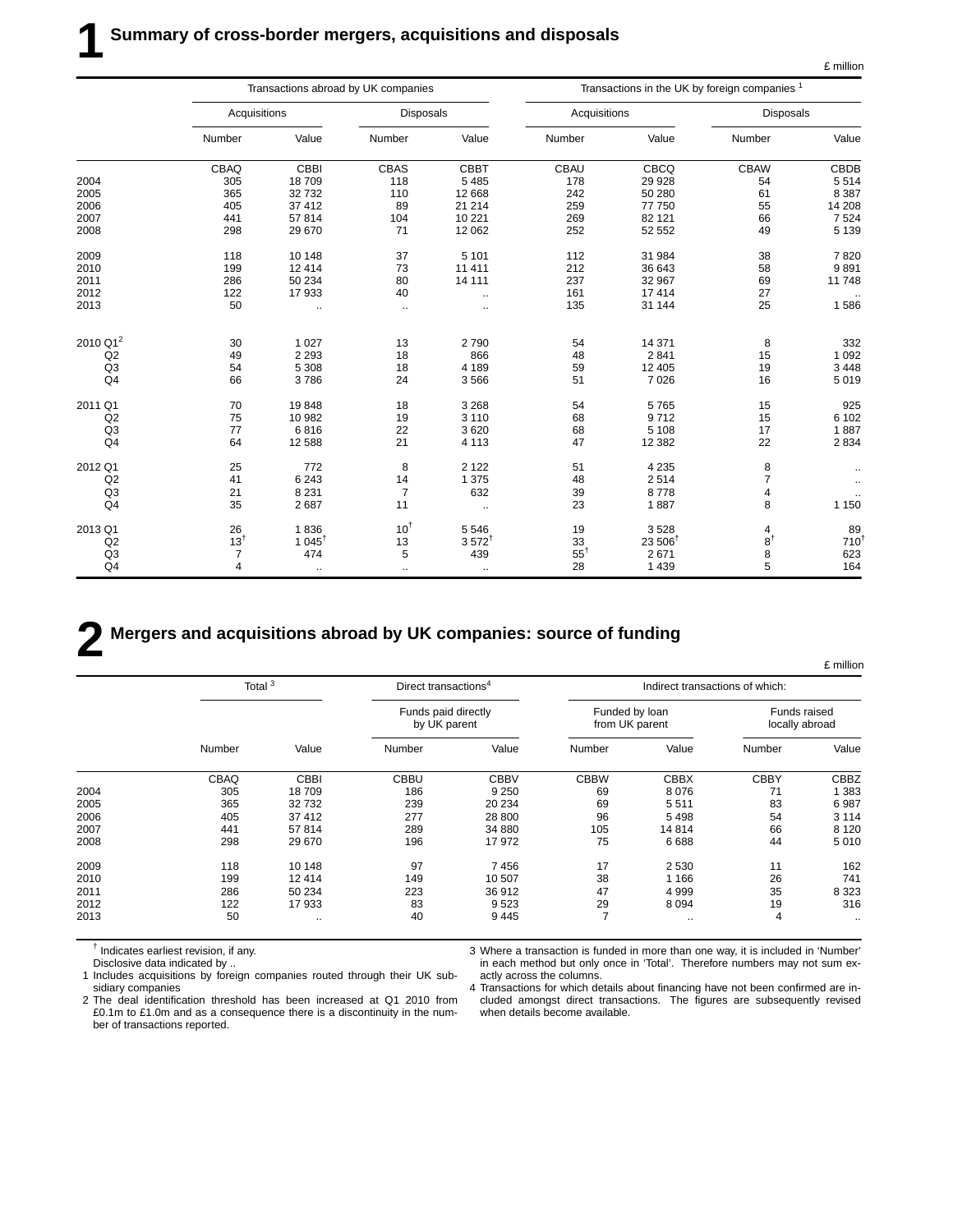### **3 Disposals abroad by UK companies: funds realised**

£ million

|      | Total <sup>1</sup><br>Direct transactions <sup>2</sup> |             | Indirect transactions of which:     |             |                                        |               |                       |             |
|------|--------------------------------------------------------|-------------|-------------------------------------|-------------|----------------------------------------|---------------|-----------------------|-------------|
|      |                                                        |             | Funds paid directly<br>to UK parent |             | Repayment of loan made<br>by UK parent |               | Funds retained abroad |             |
|      | Number                                                 | Value       | Number                              | Value       | Number                                 | Value         | Number                | Value       |
|      | <b>CBAS</b>                                            | <b>CBBT</b> | <b>CBCA</b>                         | <b>CBCB</b> | CBCC                                   | <b>CBCD</b>   | <b>CBCE</b>           | <b>CBCF</b> |
| 2004 | 118                                                    | 5485        | 87                                  | 3 2 9 4     | 17                                     | 931           | 21                    | 1 2 6 0     |
| 2005 | 110                                                    | 12 668      | 85                                  | 6 5 3 0     | 13                                     | 923           | 22                    | 5 2 1 5     |
| 2006 | 89                                                     | 21 214      | 65                                  | 17 602      | 20                                     | 1860          | 21                    | 1752        |
| 2007 | 104                                                    | 10 221      | 87                                  | 7650        | 8                                      | 1 3 9 3       | 20                    | 1 1 7 8     |
| 2008 | 71                                                     | 12 062      | 54                                  | 7 3 8 4     | 9                                      | 1021          | 15                    | 3657        |
| 2009 | 37                                                     | 5 1 0 1     | 33                                  | 4 1 9 8     | 2                                      | $\cdot\cdot$  | 3                     |             |
| 2010 | 73                                                     | 11 411      | 59                                  | 8 4 2 3     |                                        | 71            | 15                    | 2917        |
| 2011 | 80                                                     | 14 111      | 66                                  | 12 533      | 6                                      | 598           | 13                    | 980         |
| 2012 | 40                                                     | $\ddotsc$   | 30                                  | 5817        | 3                                      | $\sim$ $\sim$ | 11                    | $\ldots$    |
| 2013 | $\sim$ $\sim$                                          | $\ddotsc$   | 25                                  | 5 6 6 3     | 2                                      | $\cdots$      | $\cdot$ .             |             |
|      |                                                        |             |                                     |             |                                        |               |                       |             |

**4 Mergers and acquisitions in the UK by foreign companies: source of funding**

|                      |                        | Indirect transactions of which: |                                        |             | Direct transactions <sup>2</sup>                |             | Total <sup>1</sup> |      |
|----------------------|------------------------|---------------------------------|----------------------------------------|-------------|-------------------------------------------------|-------------|--------------------|------|
|                      | Funds raised in the UK |                                 | Funded by loan<br>from foreign company |             | Funds paid directly to UK<br>by foreign company |             |                    |      |
| Value                | Number                 | Value                           | Number                                 | Value       | Number                                          | Value       | Number             |      |
| <b>CBIC</b>          | CBIB                   | CBIA                            | <b>CBHZ</b>                            | <b>CBDD</b> | <b>CBDC</b>                                     | <b>CBCQ</b> | <b>CBAU</b>        |      |
| 3504                 | 36                     | 2897                            | 39                                     | 23 5 27     | 128                                             | 29 9 28     | 178                | 2004 |
| 6708                 | 45                     | 11 379                          | 61                                     | 32 193      | 175                                             | 50 280      | 242                | 2005 |
| 18 049               | 57                     | 6 1 2 3                         | 63                                     | 53 578      | 178                                             | 77 750      | 259                | 2006 |
| 12705                | 63                     | 6941                            | 52                                     | 62 475      | 200                                             | 82 121      | 269                | 2007 |
| 7712                 | 53                     | 8739                            | 50                                     | 36 101      | 179                                             | 52 552      | 252                | 2008 |
|                      | 10                     |                                 | 20                                     | 21 091      | 87                                              | 31 984      | 112                | 2009 |
| 1416                 | 34                     | 1687                            | 36                                     | 33 540      | 161                                             | 36 643      | 212                | 2010 |
| 3 2 5 7              | 49                     | 12 598                          | 50                                     | 17 112      | 158                                             | 32 967      | 237                | 2011 |
| 1538                 | 35                     | 4 2 1 7                         | 48                                     | 11 659      | 103                                             | 17414       | 161                | 2012 |
| $\ddot{\phantom{0}}$ | 24                     |                                 | 37                                     | 7818        | 91                                              | 31 144      | 135                | 2013 |

#### **5 Disposals in the UK by foreign companies: funds realised**

|      |                    |             |                                          |             |                                        |               |                             | £ million |  |  |
|------|--------------------|-------------|------------------------------------------|-------------|----------------------------------------|---------------|-----------------------------|-----------|--|--|
|      | Total <sup>1</sup> |             | Direct transactions <sup>2</sup>         |             | Indirect transactions of which:        |               |                             |           |  |  |
|      |                    |             | Funds paid directly<br>to foreign parent |             | Repayment of loan to<br>foreign parent |               | Funds retained<br>in the UK |           |  |  |
|      | Number             | Value       | Number                                   | Value       | Number                                 | Value         | Number                      | Value     |  |  |
|      | <b>CBAW</b>        | <b>CBDB</b> | <b>CBID</b>                              | <b>CBIE</b> | <b>CBIF</b>                            | <b>CBIG</b>   | <b>CBIH</b>                 | CBII      |  |  |
| 2004 | 54                 | 5514        | 38                                       | 3564        | 9                                      | 369           | 17                          | 581       |  |  |
| 2005 | 61                 | 8 3 8 7     | 47                                       | 4 6 5 9     | 10                                     | 1488          | 17                          | 2 2 4 0   |  |  |
| 2006 | 55                 | 14 208      | 39                                       | 6 2 4 6     | 12                                     | 923           | 15                          | 6039      |  |  |
| 2007 | 66                 | 7524        | 49                                       | 4 0 38      | 10                                     | 226           | 25                          | 3 2 6 0   |  |  |
| 2008 | 49                 | 5 1 3 9     | 29                                       | 1485        | 9                                      | 682           | 15                          | 2972      |  |  |
| 2009 | 38                 | 7820        | 32                                       | 6572        |                                        |               |                             | 1 2 4 8   |  |  |
| 2010 | 58                 | 9891        | 43                                       | 4 9 6 1     | 5                                      | 928           | 15                          | 4 0 0 2   |  |  |
| 2011 | 69                 | 11748       | 49                                       | 8589        | 9                                      | 1 1 9 0       | 22                          | 969       |  |  |
| 2012 | 27                 |             | 23                                       | 5821        | $\cdot$ .                              | $\sim$ $\sim$ | 6                           | 96        |  |  |
| 2013 | 25                 | 1586        | 18                                       | 1 2 9 1     | 3                                      | $\cdot$       | 9                           | $\cdots$  |  |  |

† Indicates earliest revision, if any.

Disclosive data indicated by ..

1 Where a transaction is funded in more than one way, it is included in 'Number' in each method but only once in 'Total'. Therefore numbers may not sum exactly across the columns.

2 Transactions for which details about financing have not been confirmed are included amongst direct transactions. The figures are subsequently revised when details become available.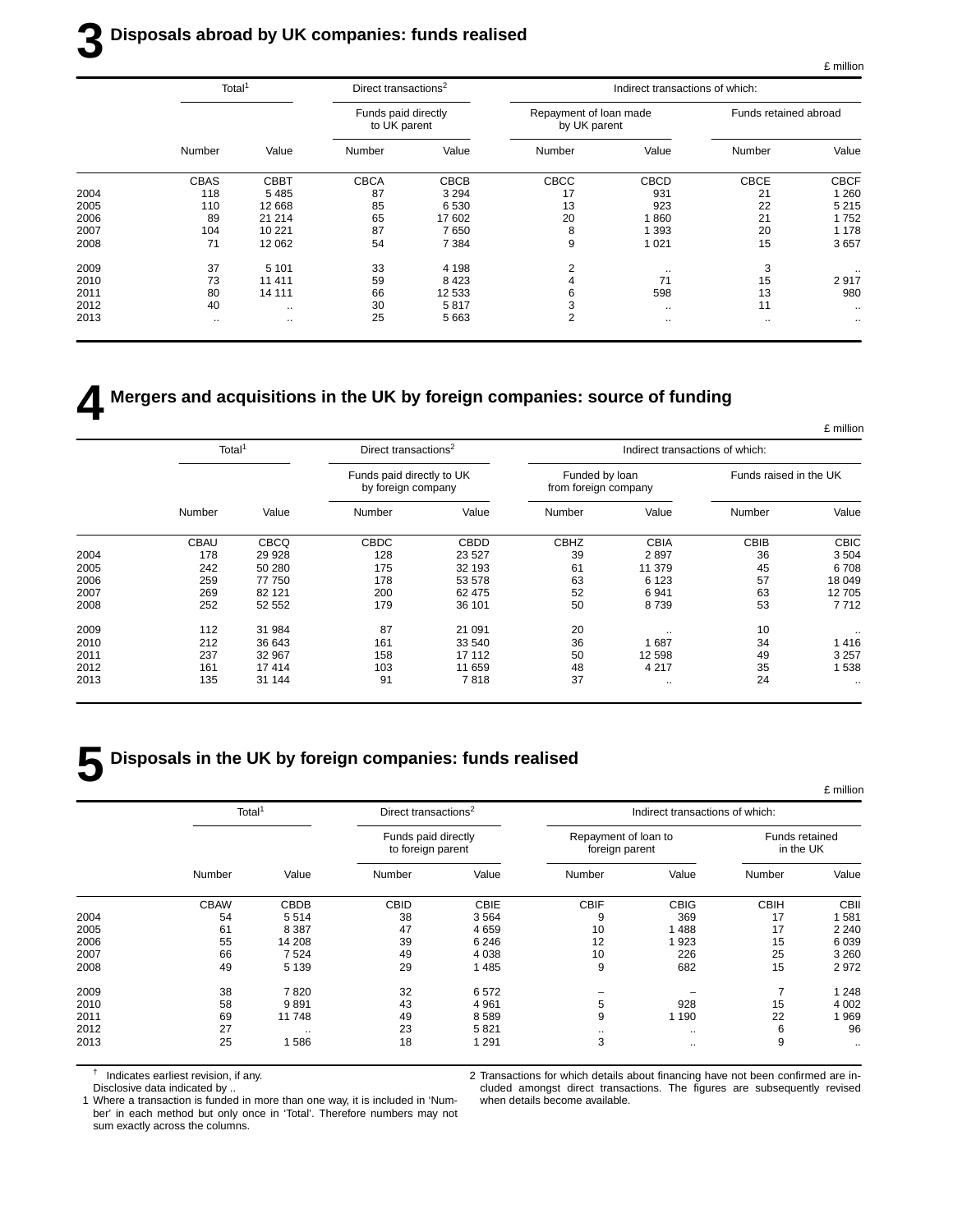# **6A** Area analysis of acquisitions abroad by UK companies

|      |                    |             |             |         |                  |         |              |         |             | £ million |
|------|--------------------|-------------|-------------|---------|------------------|---------|--------------|---------|-------------|-----------|
|      | <b>World Total</b> |             | EU          |         | Other Europe     |         | Europe Total |         | <b>USA</b>  |           |
|      | Number             | Value       | Number      | Value   | Number           | Value   | Number       | Value   | Number      | Value     |
|      | CBAQ               | <b>CBBI</b> | <b>CBAY</b> | CBAZ    | HCK <sub>3</sub> | HCK4    | HCJ3         | HCJ4    | <b>CBBA</b> | CBBB      |
| 2005 | 365                | 32 732      | 157         | 5056    | 18               | 1766    | 175          | 6822    | 112         | 15 683    |
| 2006 | 405                | 37 412      | 131         | 12 966  | 39               | 5962    | 170          | 18928   | 138         | 7 3 4 8   |
| 2007 | 441                | 57814       | 170         | 7 3 9 7 | 29               | 1 0 6 2 | 199          | 8 4 5 9 | 115         | 21 676    |
| 2008 | 298                | 29 670      | 102         | 13613   | 29               | 1720    | 131          | 15 3 33 | 88          | 7 2 4 4   |
| 2009 | 118                | 10 148      | 36          | 1800    | 8                | 169     | 44           | 1969    | 34          | 3 2 5 0   |
| 2010 | 199                | 12 4 14     | 66          | 2979    | 18               | 471     | 84           | 3 4 5 0 | 53          | 6 2 2 3   |
| 2011 | 286                | 50 234      | 75          | 20 666  | 29               | 2760    | 104          | 23 4 26 | 83          | 9 3 4 2   |
| 2012 | 122                | 17933       | 34          | 7932    | 12               | 842     | 46           | 8774    | 41          | 5 3 8 4   |
| 2013 | 50                 | $\cdot$ .   | 13          | 7772    | 5                | 354     | 18           | 8 1 2 6 | ⇁           | 595       |

|      |                  | <b>Other Americas</b> |                  | Americas Total |                  | Asia  |                  | Australasia & Oceania |               | Africa       |  |
|------|------------------|-----------------------|------------------|----------------|------------------|-------|------------------|-----------------------|---------------|--------------|--|
|      | Number           | Value                 | Number           | Value          | Number           | Value | Number           | Value                 | Number        | Value        |  |
|      | HCL <sub>3</sub> | HCL <sub>4</sub>      | HCM <sub>3</sub> | HCM4           | HCN <sub>3</sub> | HCN4  | HCO <sub>3</sub> | HCO <sub>4</sub>      | HCP3          | HCP4         |  |
| 2005 | 28               | 3 9 5 7               | 140              | 19 640         | 26               | 2893  | 14               | 738                   | 8             | 2639         |  |
| 2006 | 25               | $\ddotsc$             | 163              | $\ddotsc$      | 37               | 1643  | 14               | 692                   | 21            | $\cdot\cdot$ |  |
| 2007 | 38               | 25 040                | 153              | 46 716         | 35               | 422   | 28               | 1 306                 | 26            | 911          |  |
| 2008 | 17               | 394                   | 105              | 7638           | 29               | 809   | 22               | 5 2 2 4               | 11            | 666          |  |
| 2009 | 7                | 1746                  | 41               | 4 9 9 6        | 14               | 964   | 13               | 609                   | 6             | 1610         |  |
| 2010 | 20               | 918                   | 73               | 7 1 4 1        | 16               | 630   | 19               | 667                   |               | 526          |  |
| 2011 | 30               | 2410                  | 113              | 11 752         | 33               | 6807  | 16               | 7666                  | 19            | 583          |  |
| 2012 | 18               | 2640                  | 59               | 8 0 2 4        |                  | 458   | 5                | $\sim$ $\sim$         | 5             | $\cdots$     |  |
| 2013 | 12               | 323                   | 19               | 918            | $\ddotsc$        |       | $\sim$ $\sim$    | $\cdots$              | $\sim$ $\sim$ |              |  |

## **6D** Area analysis of disposals abroad by UK companies

|      |                    |             |             |             |                  |                  |              |           |             | £ million   |
|------|--------------------|-------------|-------------|-------------|------------------|------------------|--------------|-----------|-------------|-------------|
|      | <b>World Total</b> |             | EU          |             | Other Europe     |                  | Europe Total |           | <b>USA</b>  |             |
|      | Number             | Value       | Number      | Value       | Number           | Value            | Number       | Value     | Number      | Value       |
|      | <b>CBAS</b>        | <b>CBBT</b> | <b>CBBJ</b> | <b>CBBK</b> | HCK <sub>5</sub> | HCK <sub>6</sub> | HCJ5         | HCJ6      | <b>CBBL</b> | <b>CBBM</b> |
| 2005 | 110                | 12 668      | 47          | 2059        | 11               | 109              | 58           | 2 1 6 8   | 24          | 7033        |
| 2006 | 89                 | 21 214      | 33          | 3 1 9 8     | 7                | 2019             | 40           | 5 2 1 7   | 25          | 7 2 7 3     |
| 2007 | 104                | 10 2 21     | 44          | 3583        | 6                | 1 0 3 2          | 50           | 4615      | 28          | 4654        |
| 2008 | 71                 | 12 062      | 30          | 3598        | 2                | $\cdot$ .        | 32           | $\cdot$ . | 22          | 6 1 9 7     |
| 2009 | 37                 | 5 1 0 1     | 15          | 2 1 3 4     | 3                | 64               | 18           | 2 1 9 8   | 7           | 1 277       |
| 2010 | 73                 | 11 411      | 27          | 1529        | 5                | 263              | 32           | 1792      | 15          | 7465        |
| 2011 | 80                 | 14 111      | 32          | 4857        | 4                | 57               | 36           | 4914      | 18          | 4715        |
| 2012 | 40                 | $\cdot$ .   | $\cdot$ .   | $\cdots$    |                  | $\ddotsc$        | 17           | 2 7 6 4   |             | 1 0 3 8     |
| 2013 | $\cdot$ .          | $\cdots$    | 10          | 572         | 3                | 128              | 13           | 1700      | 9           | 3691        |

|      |                  | <b>Other Americas</b> |                  | Americas Total       |                  | Asia             |                  | Australasia & Oceania |                  | Africa        |  |
|------|------------------|-----------------------|------------------|----------------------|------------------|------------------|------------------|-----------------------|------------------|---------------|--|
|      | Number           | Value                 | Number           | Value                | Number           | Value            | Number           | Value                 | Number           | Value         |  |
|      | HCL <sub>5</sub> | HCL6                  | HCM <sub>5</sub> | HCM <sub>6</sub>     | HCN <sub>5</sub> | HCN <sub>6</sub> | HCO <sub>5</sub> | HCO <sub>6</sub>      | HCP <sub>5</sub> | HCP6          |  |
| 2005 | ◠                |                       | 26               |                      | 12               | 760              | 5                | $\ddotsc$             | 9                | 460           |  |
| 2006 | 10               | $\cdot$ .             | 35               | $\ddot{\phantom{0}}$ | 9                | 8 0 8 5          |                  | 14                    |                  |               |  |
| 2007 | 10               | 195                   | 38               | 4849                 | 8                | 195              |                  | 533                   | 5                | 29            |  |
| 2008 | 6                | 1 033                 | 28               | 7 2 3 0              |                  | 388              |                  | 234                   |                  | $\sim$ $\sim$ |  |
| 2009 | $\overline{2}$   | 536                   | 9                | 1813                 | 3                | $\cdots$         | 3                | 1 0 0 2               | 4                | $\ldots$      |  |
| 2010 | 4                | 897                   | 19               | 8 3 6 2              | 11               | 117              | 5                | 609                   | 6                | 531           |  |
| 2011 | 9                | 559                   | 27               | 6 2 7 4              | 10               | $\cdot$ .        |                  | $\sim$ $\sim$         |                  | $\cdot$ .     |  |
| 2012 | 6                | 2 1 8 9               | 13               | 3 2 2 7              | 2                | 220              |                  | $\cdots$              | 6                | 46            |  |
| 2013 |                  |                       | 9                | 3860                 | $\cdot$ .        | $\cdots$         | 4                | $\cdots$              | $\cdot$ .        |               |  |

 $<sup>†</sup>$  Indicates earliest revision, if any.</sup>

Disclosive data indicated by ..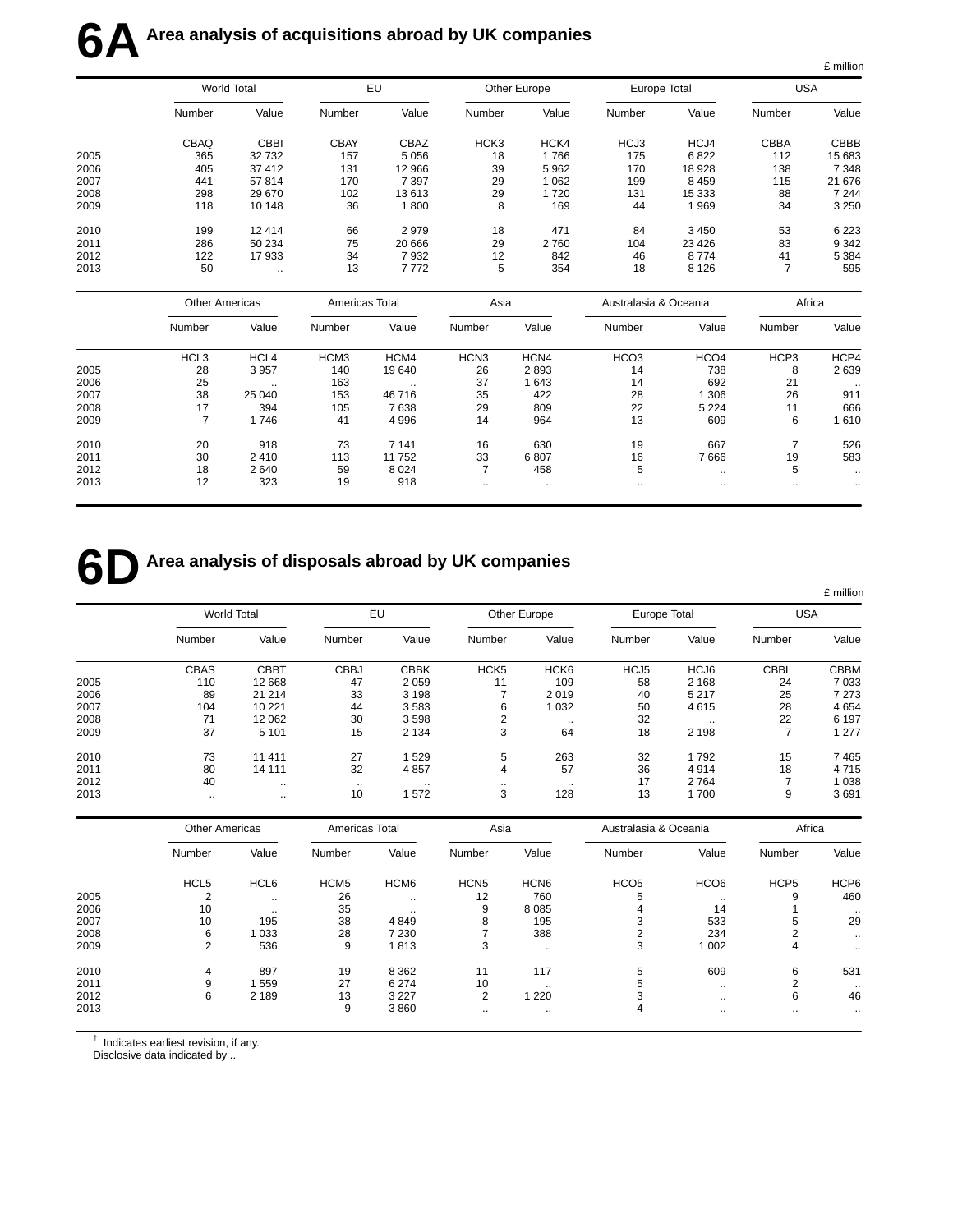# **7A** Area analysis of acquisitions in the UK by foreign companies

|      |                    |             |             |             |              |          |              |                  |             | £ million   |
|------|--------------------|-------------|-------------|-------------|--------------|----------|--------------|------------------|-------------|-------------|
|      | <b>World Total</b> |             | EU          |             | Other Europe |          | Europe Total |                  | <b>USA</b>  |             |
|      | Number             | Value       | Number      | Value       | Number       | Value    | Number       | Value            | Number      | Value       |
|      | <b>CBAU</b>        | <b>CBCQ</b> | <b>CBCG</b> | <b>CBCH</b> | HCJ7         | HCJ8     | HCI7         | HC <sub>18</sub> | <b>CBCI</b> | <b>CBCJ</b> |
| 2005 | 242                | 50 280      | 89          | 23 907      | 24           | 3578     | 113          | 27 485           | 73          | 11741       |
| 2006 | 259                | 77 750      | 92          | 42 412      | 27           | 2619     | 119          | 45 031           | 84          | 7606        |
| 2007 | 269                | 82 121      | 94          | 27 489      | 33           | 12 407   | 127          | 39 896           | 79          | 14 270      |
| 2008 | 252                | 52 552      | 85          | 17918       | 40           | 11 063   | 125          | 28 981           | 74          | 8 2 6 9     |
| 2009 | 112                | 31 984      | 32          | 15 277      | 19           | 3939     | 51           | 19 216           | 31          | 11 594      |
| 2010 | 212                | 36 643      | 47          | 3856        | 29           | 4079     | 76           | 7935             | 85          | 19 124      |
| 2011 | 237                | 32 967      | 69          | 6 2 3 8     | 23           | 1 3 9 5  | 92           | 7633             | 87          | 21 489      |
| 2012 | 161                | 17414       | 53          | 3533        | 21           | 1094     | 74           | 4 6 2 7          | 50          | 6 2 1 7     |
| 2013 | 135                | 31 144      | 34          | $\cdots$    | 17           | $\cdots$ | 51           | 23 744           | 54          | 3 2 5 1     |

|      |        | <b>Other Americas</b> |        | Americas Total |        | Asia      |        | Australasia & Oceania |        | Africa           |  |
|------|--------|-----------------------|--------|----------------|--------|-----------|--------|-----------------------|--------|------------------|--|
|      | Number | Value                 | Number | Value          | Number | Value     | Number | Value                 | Number | Value            |  |
|      | HCK7   | HCK8                  | HCL7   | HCL8           | HCM7   | HCM8      | HCN7   | HCN <sub>8</sub>      | HCO7   | HCO <sub>8</sub> |  |
| 2005 | 14     | 6 1 2 6               | 87     | 17867          | 22     | $\cdot$ . | 17     | 3589                  | 3      | $\cdots$         |  |
| 2006 | 14     | 3 2 6 8               | 98     | 10874          | 24     | 14 017    | 13     | $\ddotsc$             | 5      | $\ddotsc$        |  |
| 2007 | 28     | 5 2 4 5               | 107    | 19515          | 19     | 15 490    | 13     | 6 900                 | 3      | 320              |  |
| 2008 | 16     | 9 3 0 7               | 90     | 17 576         | 26     | 4 8 3 9   |        | $\cdot$ .             | 4      | $\sim$ $\sim$    |  |
| 2009 | 14     | 886                   | 45     | 12 480         | 12     | 199       | 4      | 89                    |        |                  |  |
| 2010 | 30     | 5 1 5 6               | 115    | 24 280         | 16     | 4 2 1 0   | 3      | 14                    | 2      | 204              |  |
| 2011 | 22     | 690                   | 109    | 23 179         | 18     | 1 367     | 14     | 762                   | 4      | 26               |  |
| 2012 | 21     | 4 2 5 6               | 71     | 10 473         | 12     | 2 2 7 7   |        | $\ddotsc$             | 3      | $\cdots$         |  |
| 2013 | 15     | 1441                  | 69     | 4 6 9 2        | 10     | $\cdot$ . | 2      | $\cdot$ .             | 3      | $\cdots$         |  |

## **7D** Area analysis of disposals in the UK by foreign companies

|      |                    |             |             |             |        |                  |                  |                  |             | £ million   |  |
|------|--------------------|-------------|-------------|-------------|--------|------------------|------------------|------------------|-------------|-------------|--|
|      | <b>World Total</b> |             | EU          |             |        | Other Europe     |                  | Europe Total     |             | <b>USA</b>  |  |
|      | Number             | Value       | Number      | Value       | Number | Value            | Number           | Value            | Number      | Value       |  |
|      | <b>CBAW</b>        | <b>CBDB</b> | <b>CBCR</b> | <b>CBCS</b> | HCJ9   | HCK <sub>2</sub> | HC <sub>I9</sub> | HCJ <sub>2</sub> | <b>CBCT</b> | <b>CBCU</b> |  |
| 2005 | 61                 | 8 3 8 7     | 27          | 1873        | 8      | 516              | 35               | 2 3 8 9          | 15          | 4736        |  |
| 2006 | 55                 | 14 208      | 16          | 8670        | 5      | $\ddotsc$        | 21               |                  | 22          | 1953        |  |
| 2007 | 66                 | 7524        | 12          | 2851        | 4      | $\cdot$ .        | 16               | $\cdot$ .        | 31          | 3 0 6 3     |  |
| 2008 | 49                 | 5 1 3 9     | 18          | 2628        | 9      | 447              | 27               | 3075             | 12          | 1 359       |  |
| 2009 | 38                 | 7820        | 12          | 1 370       | 6      | $\cdot$ .        | 18               |                  | 10          | 4648        |  |
| 2010 | 58                 | 9891        | 19          | 6722        | 10     | 271              | 29               | 6993             | 15          | 1 2 1 6     |  |
| 2011 | 69                 | 11748       | 26          | 6539        | 9      | 394              | 35               | 6933             | 18          | 2993        |  |
| 2012 | 27                 | $\cdot$ .   | 11          | 1 0 5 4     |        | $\cdot$ .        | 18               | $\cdot$ .        |             |             |  |
| 2013 | 25                 | 586         |             | 438         | 4      | 133              | 11               | 571              | 8           |             |  |

|      | <b>Other Americas</b> |                  | Americas Total   |                  | Asia             |                  | Australasia & Oceania |                  | Africa           |                  |
|------|-----------------------|------------------|------------------|------------------|------------------|------------------|-----------------------|------------------|------------------|------------------|
|      | Number                | Value            | Number           | Value            | Number           | Value            | Number                | Value            | Number           | Value            |
|      | HCK <sub>9</sub>      | HCL <sub>2</sub> | HCL <sub>9</sub> | HCM <sub>2</sub> | HCM <sub>9</sub> | HCN <sub>2</sub> | HCN <sub>9</sub>      | HCO <sub>2</sub> | HCO <sub>9</sub> | HCP <sub>2</sub> |
| 2005 |                       |                  | 18               | 4736             |                  | $\cdot$ .        |                       | 1 2 4 2          |                  | $\cdot$ .        |
| 2006 | 3                     | 1703             | 25               | 3656             | b                | 204              |                       | $\cdots$         |                  |                  |
| 2007 | 13                    | 701              | 44               | 3764             |                  | $\sim$ $\sim$    |                       | $\sim$ $\sim$    |                  |                  |
| 2008 |                       | $\cdot$ .        | 16               | $\ddotsc$        |                  | $\cdots$         |                       | $\cdots$         | ◠                | 93               |
| 2009 | 4                     | 42               | 14               | 4690             |                  | $\ddotsc$        |                       | $\sim$ $\sim$    | 3                |                  |
| 2010 | 8                     | 642              | 23               | 1858             | 3                | 1 0 3 3          | ົ                     |                  |                  |                  |
| 2011 | 6                     | 687              | 24               | 3680             | 8                | $\cdots$         |                       | $\cdots$         |                  |                  |
| 2012 |                       | $\ddotsc$        |                  | 3601             | $\cdot$ .        | $\cdot$ .        |                       |                  |                  |                  |
| 2013 | $\overline{2}$        | $\cdot$ .        | 10               | 611              | 3                | 328              |                       | $\cdots$         |                  |                  |

† Indicates earliest revision, if any

Disclosive data indicated by ..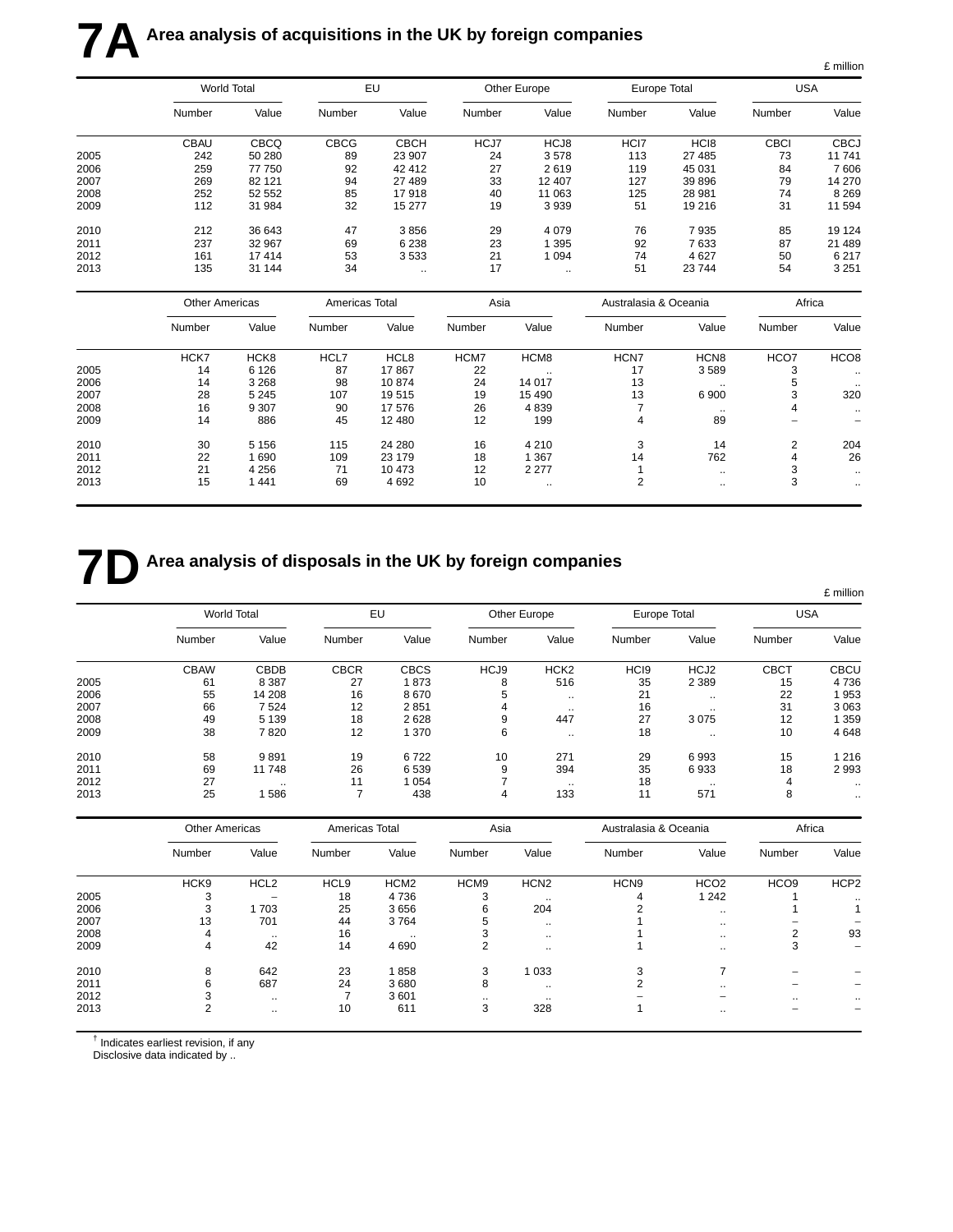|                      | Total all mergers and<br>acquisitions |                  | Mergers and acquisitions of<br>independent companies |                  | Sales of subsidiaries<br>between company groups |                  |
|----------------------|---------------------------------------|------------------|------------------------------------------------------|------------------|-------------------------------------------------|------------------|
|                      | Number                                | Value            | Number                                               | Value            | Number                                          | Value            |
|                      | <b>AIHA</b>                           | <b>DUCM</b>      | <b>DWVH</b>                                          | <b>HIKB</b>      | <b>DWVL</b>                                     | <b>HIKC</b>      |
| 2004                 | 741                                   | 31 408           | 577                                                  | 22 882           | 164                                             | 8526             |
| 2005                 | 769                                   | 25 134           | 604                                                  | 16 276           | 165                                             | 8858             |
| 2006                 | 779                                   | 28 511           | 628                                                  | 20 180           | 151                                             | 8 3 3 1          |
| 2007                 | 869                                   | 26 778           | 698                                                  | 19779            | 171                                             | 6999             |
| 2008                 | 558                                   | 36 469           | 445                                                  | 33 469           | 113                                             | 3 0 0 0          |
| 2009                 | 286                                   | 12 195           | 198                                                  | 11 455           | 88                                              | 740              |
| 2010                 | 325                                   | 12 605           | 243                                                  | 7775             | 82                                              | 4 8 3 0          |
| 2011                 | 373                                   | 8089             | 276                                                  | 5 2 6 5          | 97                                              | 2 8 2 4          |
| 2012                 | 266                                   | 3413             | 216                                                  | 2 5 3 6          | 50                                              | 877              |
| 2013                 | 240                                   | 7658             | 173                                                  | 4 1 2 9          | 67                                              | 3529             |
| 2010 Q1 <sup>1</sup> |                                       |                  |                                                      |                  |                                                 |                  |
|                      | 67                                    | 1 3 6 1          | 50                                                   | 825              | 17                                              | 536              |
| Q2                   | 95                                    | 2 0 3 2          | 70                                                   | 1 2 7 2          | 25                                              | 760<br>932       |
| Q <sub>3</sub>       | 80                                    | 2949<br>6 2 6 3  | 58                                                   | 2017<br>3661     | 22                                              |                  |
| Q4                   | 83                                    |                  | 65                                                   |                  | 18                                              | 2 602            |
| 2011 Q1              | 76                                    | 1500             | 51                                                   | 829              | 25                                              | 671              |
| Q2                   | 94                                    | 3 3 4 6          | 75                                                   | 2571             | 19                                              | 775              |
| Q <sub>3</sub>       | 97                                    | 1 4 5 2          | 71                                                   | 941              | 26                                              | 511              |
| Q <sub>4</sub>       | 106                                   | 1791             | 79                                                   | 924              | 27                                              | 867              |
| 2012 Q1              | 62                                    | 1 0 7 0          | 49                                                   | 871              | 13                                              | 199              |
| Q2                   | 81                                    | 1 0 4 1          | 65                                                   | 695              | 16                                              | 346              |
| Q <sub>3</sub>       | 62                                    | 610              | 55                                                   | 510              | $\overline{7}$                                  | 100              |
| Q <sub>4</sub>       | 61                                    | 692              | 47                                                   | 460              | 14                                              | 232              |
| 2013 Q1              | 39 <sup>†</sup>                       | $2825^{\dagger}$ | 23                                                   | 593              | 16 <sup>†</sup>                                 | $2232^{\dagger}$ |
| Q2                   | 68                                    | 2 4 3 8          | $53^{\dagger}$                                       | $2104^{\dagger}$ | 15                                              | 334              |
| Q <sub>3</sub>       | 71                                    | 1 1 6 5          | 54                                                   | 828              | 17                                              | 337              |
| Q <sub>4</sub>       | 62                                    | 1 2 3 0          | 43                                                   | 604              | 19                                              | 626              |

#### **9 Mergers and acquisitions in the UK by UK companies: category of expenditure**

|                                                   |                                                               |                                                      |                                                        |                                              |                                                        |                                          |                                    | £ million                                                                          |
|---------------------------------------------------|---------------------------------------------------------------|------------------------------------------------------|--------------------------------------------------------|----------------------------------------------|--------------------------------------------------------|------------------------------------------|------------------------------------|------------------------------------------------------------------------------------|
|                                                   |                                                               |                                                      | Expenditure                                            |                                              |                                                        |                                          | Percentage of expenditure          |                                                                                    |
|                                                   |                                                               |                                                      | Cash                                                   |                                              |                                                        |                                          |                                    |                                                                                    |
|                                                   | Total                                                         | Independent<br>companies                             | <b>Subsidiaries</b>                                    | Issues of<br>ordinary<br>shares <sup>2</sup> | Issues of fixed<br>interest<br>securities <sup>2</sup> | Cash                                     | Issues of<br>ordinary shares       | Issues of fixed<br>interest<br>securities                                          |
| 2004<br>2005<br>2006<br>2007<br>2008              | <b>DUCM</b><br>31 408<br>25 134<br>28 511<br>26 778<br>36 469 | <b>DWVW</b><br>12 080<br>13 4 25<br>13 671<br>31 333 | <b>DWVX</b><br>7822<br>8510<br>8 1 3 1<br>6507<br>2851 | AIHD<br>10 338<br>2768<br>4 9 0 9<br>1910    | AIHE<br>1 1 6 8<br>431<br>335<br>1691<br>375           | <b>DWVY</b><br>63<br>87<br>76<br>94      | <b>DWVZ</b><br>33<br>11<br>18<br>5 | <b>DWWA</b><br>4<br>$\begin{array}{c}\n 2 \\ 2 \\ 6\n \end{array}$<br>$\mathbf{1}$ |
| 2009<br>2010<br>2011<br>2012<br>2013              | 12 195<br>12 605<br>8 0 8 9<br>3413<br>7658                   | 2937<br>6 175<br>4 4 3 2<br>1937<br>3683             | 709<br>4520<br>2667<br>789<br>3 4 7 5                  | 8 4 3 5<br>1 5 6 0<br>719<br>419<br>353      | 114<br>350<br>271<br>268<br>147                        | 30<br>85<br>87<br>82<br>92               | 69<br>12<br>10<br>10<br>6          | $1348$<br>2                                                                        |
| 2010 Q1<br>Q2<br>Q <sub>3</sub><br>Q4             | 1 3 6 1<br>2 0 3 2<br>2 9 4 9<br>6 2 6 3                      | 765<br>986<br>1 1 6 5<br>3 2 5 9                     | 525<br>714<br>814<br>2 4 6 7                           | 58<br>275<br>839<br>388                      | 13<br>57<br>131<br>149                                 | 95<br>83<br>68<br>92                     | 4<br>14<br>$\frac{28}{6}$          | $\frac{1}{3}$ 4 2                                                                  |
| 2011 Q1<br>Q2<br>Q <sub>3</sub><br>Q <sub>4</sub> | 1500<br>3 3 4 6<br>1 4 5 2<br>1791                            | 552<br>2 3 5 5<br>828<br>697                         | 651<br>704<br>462<br>850                               | 240<br>204<br>75<br>200                      | 57<br>83<br>87<br>44                                   | $^{80}_{92}$<br>89<br>87                 | 16<br>6<br>5<br>11                 | $\frac{4}{2}$ 6 2                                                                  |
| 2012 Q1<br>Q2<br>Q3<br>Q <sub>4</sub>             | 1 0 7 0<br>1 0 4 1<br>610<br>692                              | 518<br>575<br>409<br>435                             | 199<br>269<br>100<br>221                               | 323<br>54<br>$\bf{8}$<br>34                  | 30<br>143<br>93<br>$\overline{2}$                      | 67<br>81<br>84<br>95                     | 30<br>5<br>$\mathbf{1}$<br>5       | $\begin{array}{c} 3 \\ 14 \\ 15 \end{array}$<br>$\overline{a}$                     |
| 2013 Q1<br>Q2<br>Q <sub>3</sub><br>Q <sub>4</sub> | $2825^{\dagger}$<br>2 4 3 8<br>1 1 6 5<br>1 2 3 0             | 567<br>$1.992^{t}$<br>586<br>538                     | $2216^{\dagger}$<br>316<br>332<br>611                  | 26<br>80 <sup>†</sup><br>230<br>17           | 16<br>50<br>17<br>64                                   | $\frac{98}{95}$ <sup>†</sup><br>79<br>94 | $\frac{1}{3}^{1}$<br>20<br>1       | 1<br>$\frac{2}{1}$ <sup>+</sup>                                                    |

† Indicates earliest revision, if any

Disclosive data are indicated with ..

1 The deal identification threshold has been increased from q1 2010 from £0.1m to £1.0m and as a consequence there is a discontinuity in the number of transactions reported.

2 Issued to the vendor company as payment.

£ million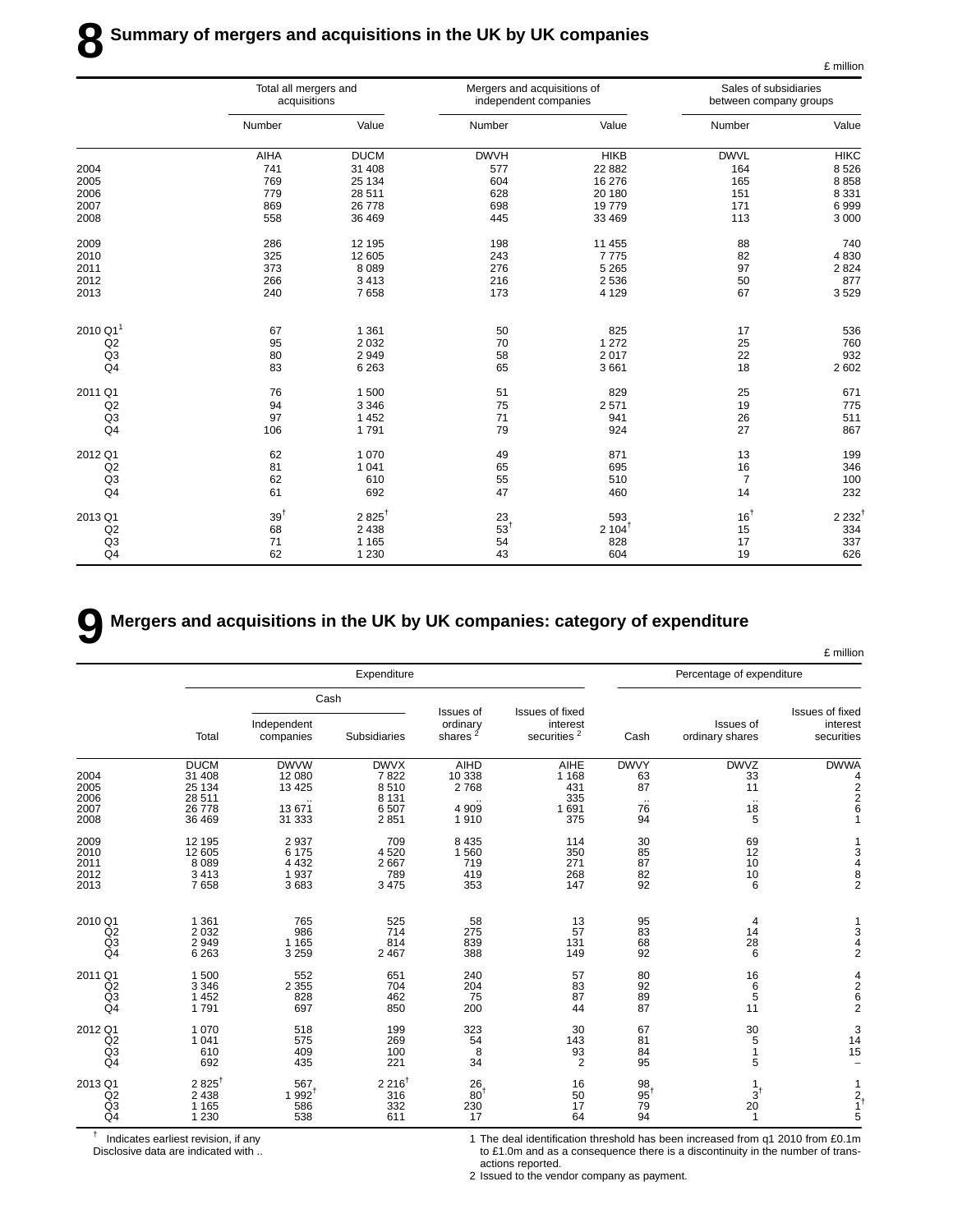# **10** Summary of net cross-border acquisitions and disposals

|                      | Net transactions abroad<br>by UK companies |                      | Net transactions in the UK<br>by foreign companies <sup>1</sup> |                     | Net cross-border transactions<br>involving UK companies |                       |
|----------------------|--------------------------------------------|----------------------|-----------------------------------------------------------------|---------------------|---------------------------------------------------------|-----------------------|
|                      | Number                                     | Value                | Number                                                          | Value               | Number                                                  | Value                 |
| 2004                 | 187                                        | 13 2 24              | 124                                                             | 24 4 14             | 63                                                      | $-11190$              |
| 2005                 | 255                                        | 20 064               | 181                                                             | 41 893              | 74                                                      | $-21829$              |
| 2006                 | 316                                        | 16 198               | 204                                                             | 63 542              | 112                                                     | $-47344$              |
| 2007                 | 337                                        | 47 593               | 203                                                             | 74 597              | 134                                                     | $-27004$              |
| 2008                 | 227                                        | 17608                | 203                                                             | 47 413              | 24                                                      | $-29805$              |
| 2009                 | 81                                         | 5 0 4 7              | 74                                                              | 24 164              | $\overline{7}$                                          | $-19117$              |
| 2010                 | 126                                        | 1 0 0 3              | 154                                                             | 26 752              | $-28$                                                   | $-25749$              |
| 2011                 | 206                                        | 36 123               | 168                                                             | 21 219              | 38                                                      | 14 904                |
| 2012                 | 82                                         | $\ddotsc$            | 134                                                             |                     | $-52$                                                   | $\ddotsc$             |
| 2013                 | $\ddotsc$                                  | $\ddotsc$            | 110                                                             | 29 5 58             | $\ddotsc$                                               |                       |
| 2010 Q1 <sup>2</sup> | 17                                         | $-1763$              | 46                                                              | 14 039              | $-29$                                                   | $-15802$              |
| Q2                   | 31                                         | 1 4 2 7              | 33                                                              | 1749                | $-2$                                                    | $-322$                |
| Q <sub>3</sub>       | 36                                         | 1 1 1 9              | 40                                                              | 8 9 5 7             | $-4$                                                    | $-7838$               |
| Q <sub>4</sub>       | 42                                         | 220                  | 35                                                              | 2 0 0 7             | $\overline{7}$                                          | $-1787$               |
| 2011 Q1              | 52                                         | 16 580               | 39                                                              | 4 8 4 0             | 13                                                      | 11740                 |
| Q2                   | 56                                         | 7872                 | 53                                                              | 3610                | 3                                                       | 4 2 6 2               |
| Q <sub>3</sub>       | 55                                         | 3 1 9 6              | 51                                                              | 3 2 2 1             | $\overline{4}$                                          | $-25$                 |
| Q <sub>4</sub>       | 43                                         | 8 4 7 5              | 25                                                              | 9548                | 18                                                      | $-1073$               |
| 2012 Q1              | 17                                         | $-1350$              | 43                                                              | $\ddotsc$           | $-26$                                                   |                       |
| Q2                   | 27                                         | 4 8 6 8              | 41                                                              | $\ddotsc$           | $-14$                                                   |                       |
| Q <sub>3</sub>       | 14                                         | 7 5 9 9              | 35                                                              | $\ddotsc$           | $-21$                                                   | $\ldots$              |
| Q <sub>4</sub>       | 24                                         | $\ldots$             | 15                                                              | 737                 | 9                                                       | $\ldots$              |
| 2013 Q1              | 16 <sup>†</sup>                            | $-3710$              | 15                                                              | 3 4 3 9             | $1^{\dagger}$                                           | $-7149$               |
| Q2                   | $\qquad \qquad -$                          | $-2527$ <sup>t</sup> | $25^{\dagger}$                                                  | 22 796 <sup>t</sup> | $-25$                                                   | $-25323$ <sup>†</sup> |
| Q <sub>3</sub>       | $\overline{2}$                             | 35                   | 47                                                              | 2 0 4 8             | $-45$                                                   | $-2013$               |
| Q <sub>4</sub>       | $\ddotsc$                                  | $\ldots$             | 23                                                              | 1 2 7 5             | $\ddotsc$                                               |                       |

† Indicates earliest revision, if any.

2 The deal identification threshold has been increased at Q1 2010 from £0.1m to £1.0m and as a consequence there is a discontinuity in the number of transactions reported.

£ million

Disclosive data indicated by .. 1 Includes acquisitions by foreign companies routed through their UK subsidiary companies.